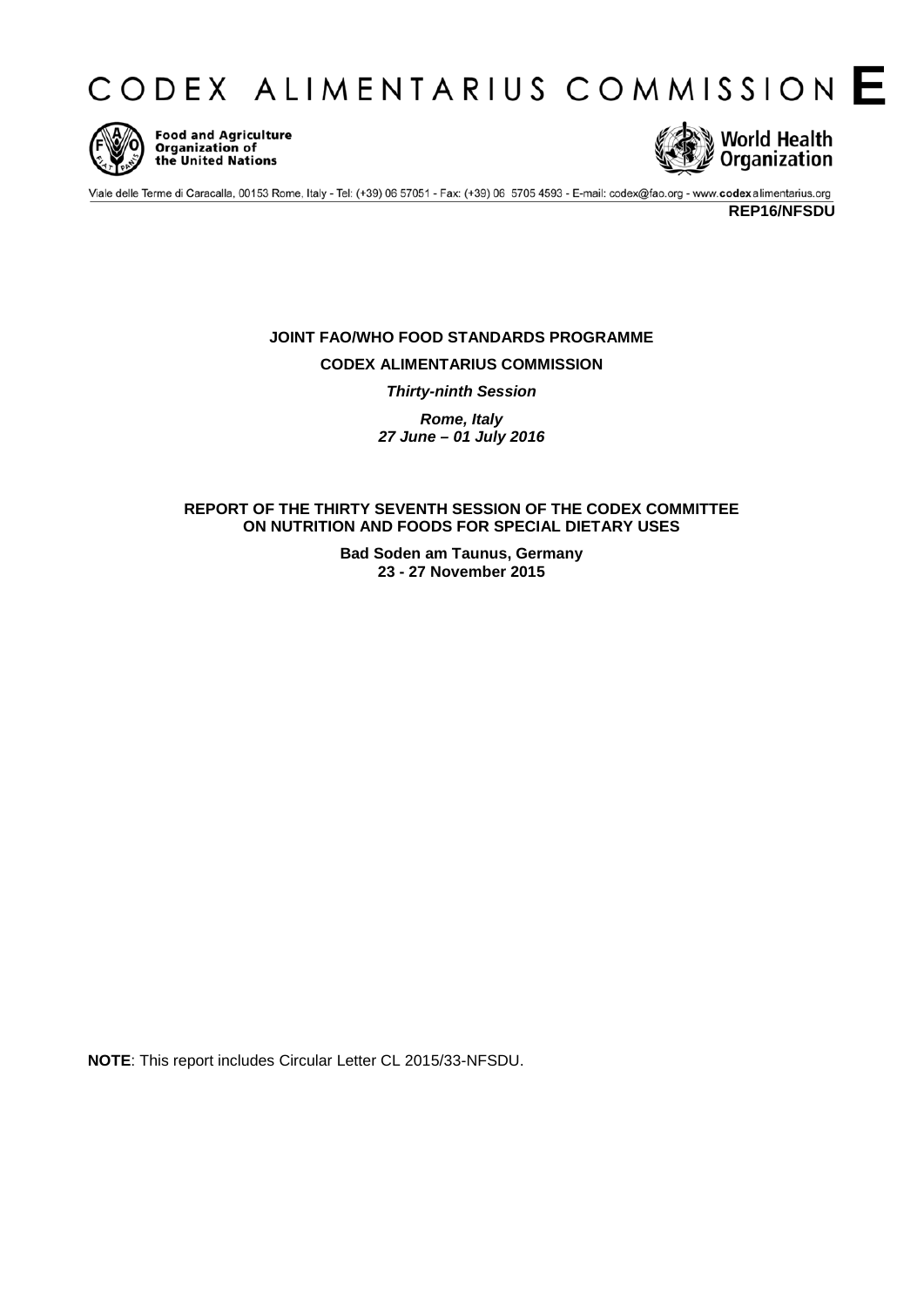CODEX ALIMENTARIUS COMMISSION F



**Food and Agriculture** Organization of the United Nations



Viale delle Terme di Caracalla, 00153 Rome, Italy - Tel: (+39) 06 57051 - Fax: (+39) 06 5705 4593 - E-mail: codex@fao.org - www.codexalimentarius.org

**CL 2015/33-NFSDU December 2015**

- **To**: Codex Contact Points Interested International Organisations
- **From**: Secretariat, Codex Alimentarius Commission, Joint FAO/WHO Food Standards Programme, E-mail: [codex@fao.org,](mailto:codex@fao.org) Viale delle Terme di Caracalla, 00153 Rome, Italy

### **Subject**: **DISTRIBUTION OF THE REPORT OF THE 37TH SESSION OF THE CODEX COMMITTEE ON NUTRITION AND FOODS FOR SPECIAL DIETARY USES (REP16/NFSDU)**

The Report of the  $37<sup>th</sup>$  Session of the Codex Committee on Nutrition and Foods for Special Dietary Uses will be considered by the 39<sup>th</sup> Session of the Codex Alimentarius Commission (Rome, Italy, 27 June - 1 July 2016).

## **PART A - MATTERS FOR ADOPTION BY THE 39 TH SESSION OF THE CODEX ALIMENTARIUS COMMISSION**

### **DRAFT STANDARDS AND RELATED TEXTS AT STEP 5/8 OF THE PROCEDURE**

**1. Proposed Draft Additional or Revised Nutrient Reference Values for Labelling Purposes in the** *Guidelines on Nutrition Labelling***: NRV-R for Copper, Iron (dietary description and footnote), Magnesium, Phosphorus, Vitamin E and Vitamin A (dietary equivalents and conversion factors)**, at Step 5/8 (para. 52a), Appendix II, Part I).

### **OTHER ITEMS FOR ADOPTION**

- **2. Amendments to the Annex of the** *Guidelines on Nutrition Labelling* **(CAC/GL2-1985)** (para. 52a), Appendix II, Part II);
- **3. Amendments to Section 10, Methods of analysis in** *Standard for Infant Formula and Formulas for Special Medical Purposes Intended for Infants* **(CODEX STAN 72-1981) to refer to** *Recommended Methods of Analysis and Sampling* **(CODEX STAN 234-1999)** (para. 96, Appendix V, Part II).

Governments and international organisations wishing to submit comments on the above texts should do so in writing, in conformity with the *Procedure for the Elaboration of Codex Standards and Related Texts* (Part 3 – Uniform Procedure for the Elaboration of Codex Standards and Related Texts, Procedural Manual of the Codex Alimentarius Commission), **by e-mail** [\(codex@fao.org\)](mailto:codex@fao.org) **before 31 May 2016**.

### **PART B – REQUEST FOR COMMENTS AT STEP 3**

**4. The NRV-R for Vitamin D and the dietary equivalents and conversion factor for Vitamin E** (para. 52b) and Appendix II, Part III).

Governments and international organisations wishing to submit comments on the above matter (Part B) should do so in writing, to the Secretariat, Codex Committee on Nutrition and Foods for Special Dietary Uses (CCNFSDU) email: [ccnfsdu@bmel.bund.de](mailto:ccnfsdu@bmel.bund.de) with copy to Codex Alimentarius Commission, by email: [codex@fao.org](mailto:codex@fao.org) **by 15 October 2016**.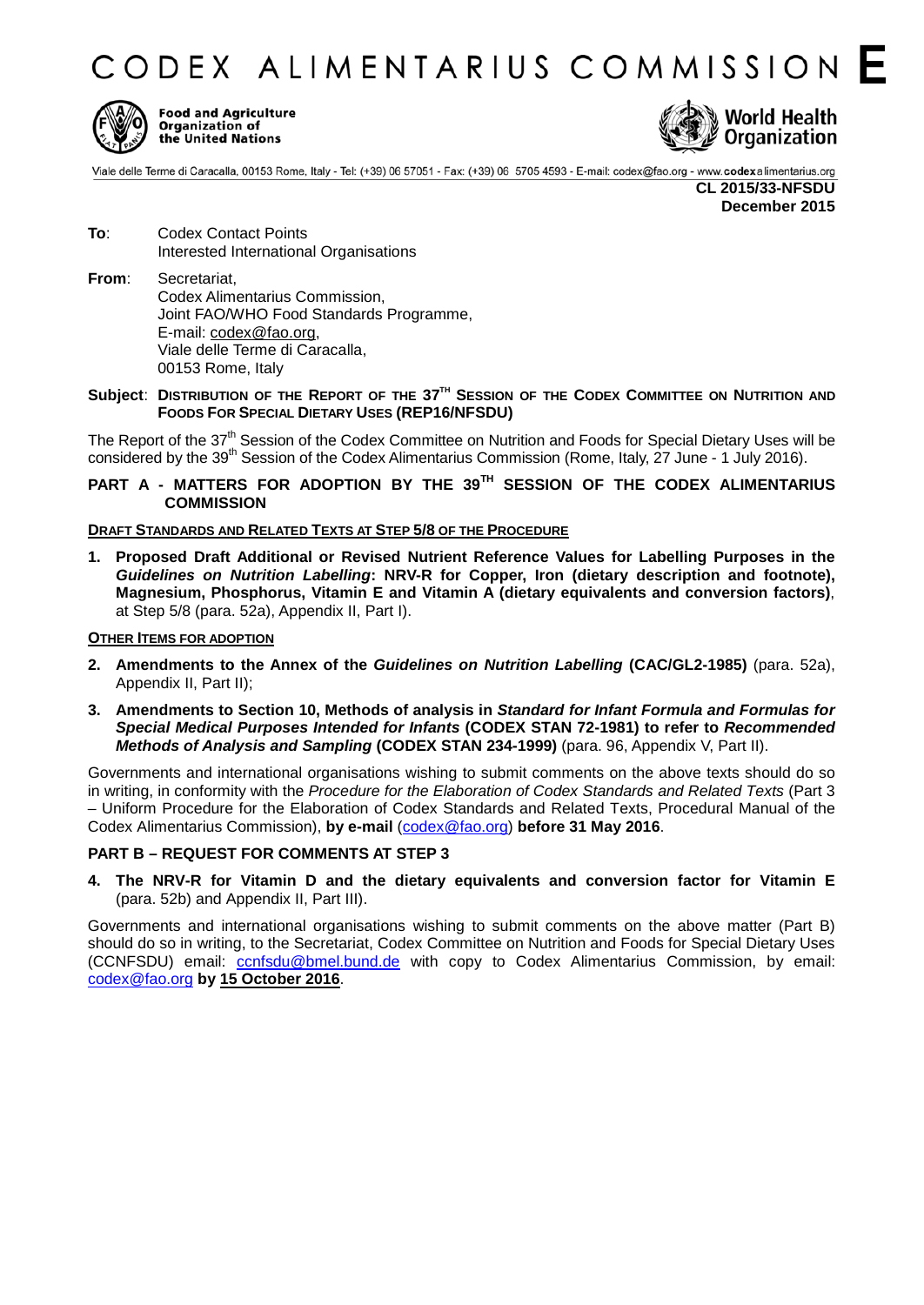## **SUMMARY AND CONCLUSIONS**

The Thirty-seventh Session of the Codex Committee on Nutrition and Foods for Special Dietary Uses (CCNFSDU37) reached the following conclusions:

## **Matters for action by CAC39**

*Draft Standards for adoption at Step 5/8 of the Procedure*

- Proposed Draft Additional or Revised Nutrient Reference Values for Labelling Purposes in *the Guidelines on Nutrition Labelling* (CAC/GL 2-1985): NRV-R for Copper, Iron (dietary description and footnote), Magnesium, Phosphorus, Vitamin E and Vitamin A (dietary equivalents and conversion factors), at Step 5/8 (para. 52a) and Appendix II, Part I).

*Other texts for adoption*

- Amendments to the Annex to CAC/GL 2-1985 (para. 52a and Appendix II, Part II).
- Amendments to Section 10, Methods of analysis in the *Standard for Infant Formula and Formulas for Special Medical Purposes Intended for Infants* (CODEX STAN 72-1981) (para. 96 and Appendix V, Part II).

*Approval for New work*

Guideline for Ready to Use Therapeutic Food" (RUTF) (paras 87-88 and Appendix IV).

## **Other matters of Interest to CAC39**

The Committee:

- Removed the ML for lead in the section on contaminants of CODEX STAN 72-1981 and aligned the section with a reference to the *General Standard for Contaminants and Toxins in Food and Feed* (CODEX STAN 193-1995) (para. 8).
- Agreed to make available the recorded details of all NRVs-R as an information document (para. 45 and Appendix VI);
- Returned the draft NRV-R for Vitamin D; and the dietary equivalents and conversion factor for Vitamin E to Step 3 (para. 52 b and Appendix II, Part III);
- Agreed to continue work on the revision of the *Standard for Follow-up formula* (CODEX STAN 156-1987), retaining the definitions in section 2.1.2 and 2.2 and the essential composition and optional ingredients at Step 4, while returning the remainder of the text to Steps 2/3 (para. 61 and Appendix III, Parts I and II);
- Returned the Proposed Draft Definition for Biofortification to Step 2/3 (para. 71);
- Returned the proposed draft NRV-NCD for EPA and DHA long chain omega-3 fatty acids to Step 2/3 (para. 80); and
- Agreed to defer discussion on claims for "Free" of Trans Fatty Acids to the next session (paras 9 and 89).

## **Matters referred to other Committees**

## *Committee on Methods of Analysis and Sampling*

The Committee:

- requested confirmation from CCMAS on whether the results of the two methods (R5 and G12) are fully comparable for all products covered by CODEX STAN 118-1979 (para. 10);

- requested advice on the accuracy and appropriateness of 5.71 as the nitrogen factor for soy protein isolates used in formula for infants and young children (para. 57b); and

- submitted the methods for nutrients in infant formula for technical review, typing, endorsement and inclusion in CODEX STAN 234-1999 (para. 96 and Appendix V, Part I).

## *Committee on Food Additives*

The Committee provided information to CCFA on the technological need for the use of gum Arabic (Acacia gum) (INS 414) in food category 13.1 and carrageenan (INS 407) in food category 13.2. (paras 89 - 90).

The Committee agreed to discontinue the "wish list" of food additives and to consider alignment of the food additives provisions in the different standards under its responsibility with the GSFA (paras 91-92).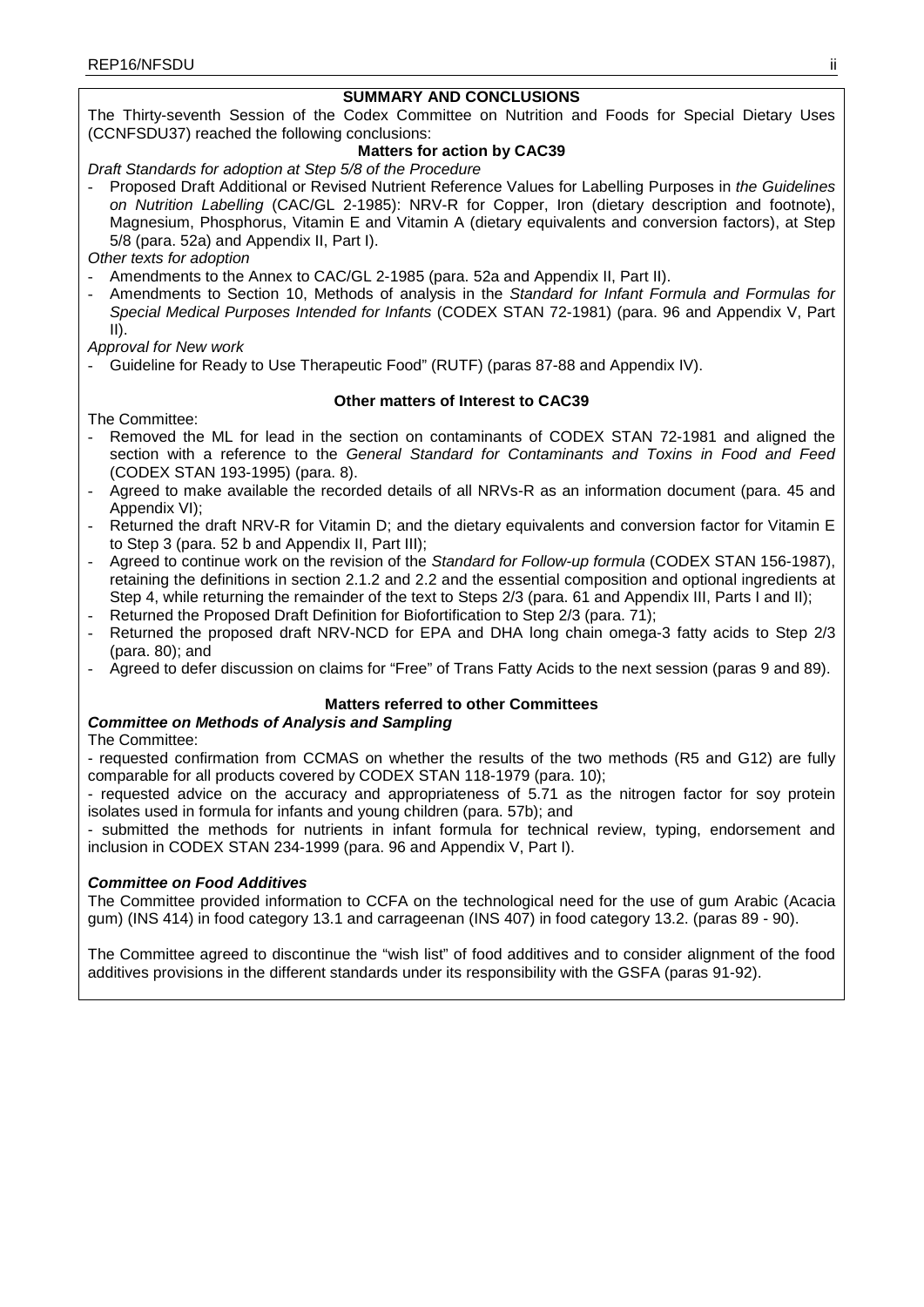# **TABLE OF CONTENTS**

| Report of the Thirty Seventh Session of the Committee                                                                                                                                         |                   |
|-----------------------------------------------------------------------------------------------------------------------------------------------------------------------------------------------|-------------------|
|                                                                                                                                                                                               |                   |
|                                                                                                                                                                                               | <b>Paragraphs</b> |
|                                                                                                                                                                                               |                   |
|                                                                                                                                                                                               |                   |
|                                                                                                                                                                                               |                   |
| Matters Referred to the Committee by the Codex Alimentarius Commission and/or                                                                                                                 |                   |
|                                                                                                                                                                                               |                   |
| Proposed Draft Additional or Revised Nutrient Reference Values for Labelling Purposes in the<br>Guidelines on Nutrition Labelling (Vitamin A, D, E, Magnesium, Phosphorous, Chromium, Copper, |                   |
| Review of the Standard for Follow-up Formula (CODEX STAN 156-1987) at Step 4                                                                                                                  |                   |
|                                                                                                                                                                                               |                   |
| Proposed Draft NRV-NCD for EPA and DHA Long Chain Omega-3 Fatty Acids at Step 4 (Agenda Item 7)72 - 80                                                                                        |                   |
|                                                                                                                                                                                               |                   |
|                                                                                                                                                                                               |                   |
| Food Additives in the Standard for Infant Formula and Formulas for Special Medical Purposes Intended for                                                                                      |                   |
|                                                                                                                                                                                               |                   |
|                                                                                                                                                                                               |                   |

# **Appendices**

| Appendix I   |                                                                                                                                                            |
|--------------|------------------------------------------------------------------------------------------------------------------------------------------------------------|
| Appendix II  |                                                                                                                                                            |
| Part I.      | Proposed Draft New or Revised Nutrient Reference Values for Labelling<br>Purposes in the Guidelines On Nutrition Labelling (CAC/GL 2-1985)                 |
| Part II.     | Proposed Draft Amendments to the Annex of the Guidelines On Nutrition                                                                                      |
| Part III.    | Proposed Draft Revised Nutrient Reference Values and Conversion Factors for<br>Labelling Purposes in the Guidelines On Nutrition Labelling (CAC/GL 2-1985) |
| Appendix III |                                                                                                                                                            |
| Part I.      | Proposed Draft Revised Standard for Follow-Up Formula                                                                                                      |
| Part II.     | Review Of The Standard for Follow-Up Formula (CODEX STAN 156-1987)                                                                                         |
| Appendix IV  | Project Document for a Guideline for Ready to Use Therapeutic Foods                                                                                        |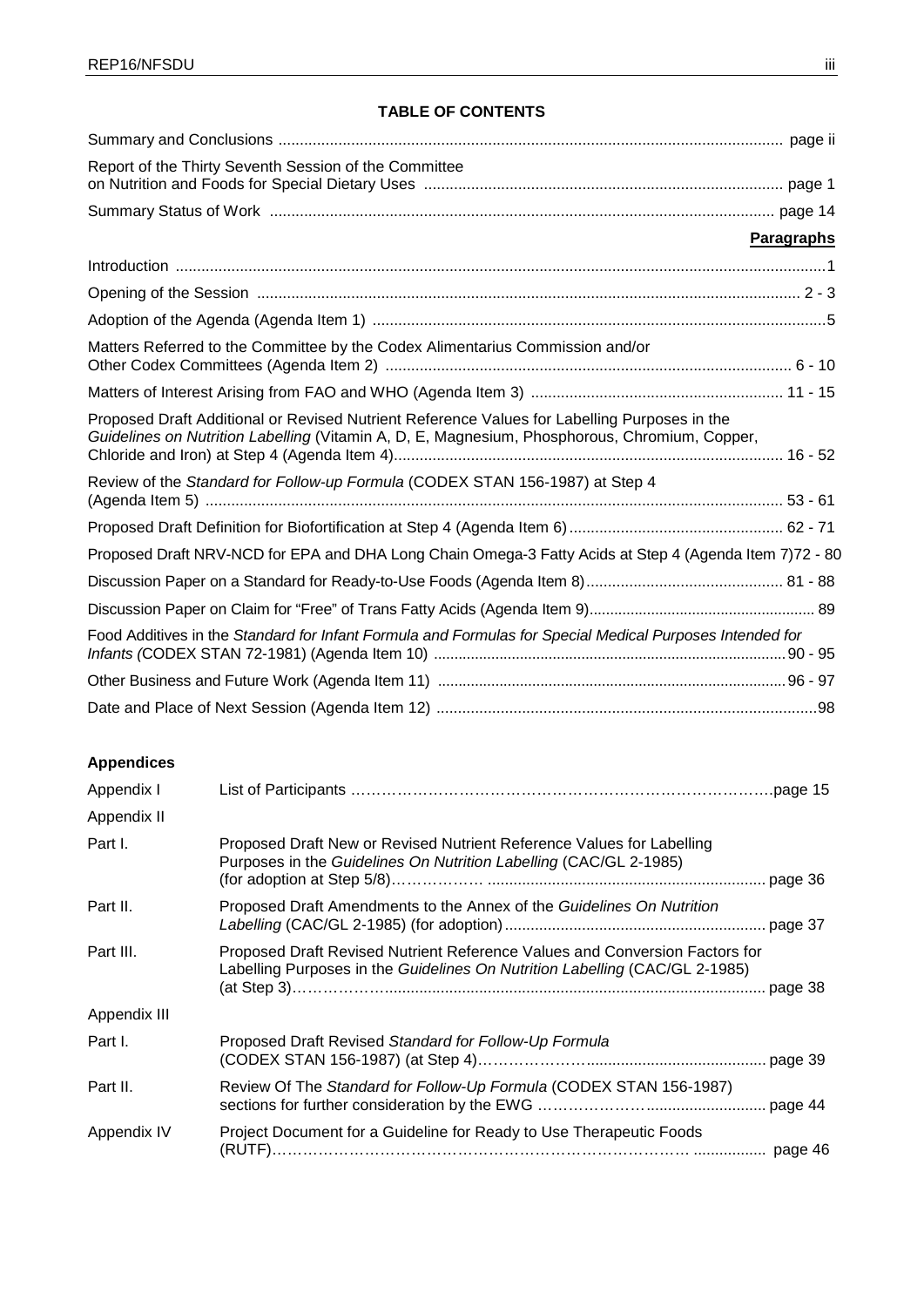| Appendix V  |                                                                                                                                                          |
|-------------|----------------------------------------------------------------------------------------------------------------------------------------------------------|
| Part I.     | Methods of Analysis in the Standard for Infant Formula and Formulas for<br>Special Medical Purposes Intended for Infants (CODEX STAN 72-1981)            |
| Part II.    | Amendment to the Standard for Infant Formula and Formulas for Special Medical<br>Purposes Intended for Infants (CODEX STAN 72-1981)                      |
| Appendix VI | Information Document on Derivation of Nutrient Reference Values-Requirements<br>(NRVS-R) for Labelling Purposes in the Guidelines on Nutrition Labelling |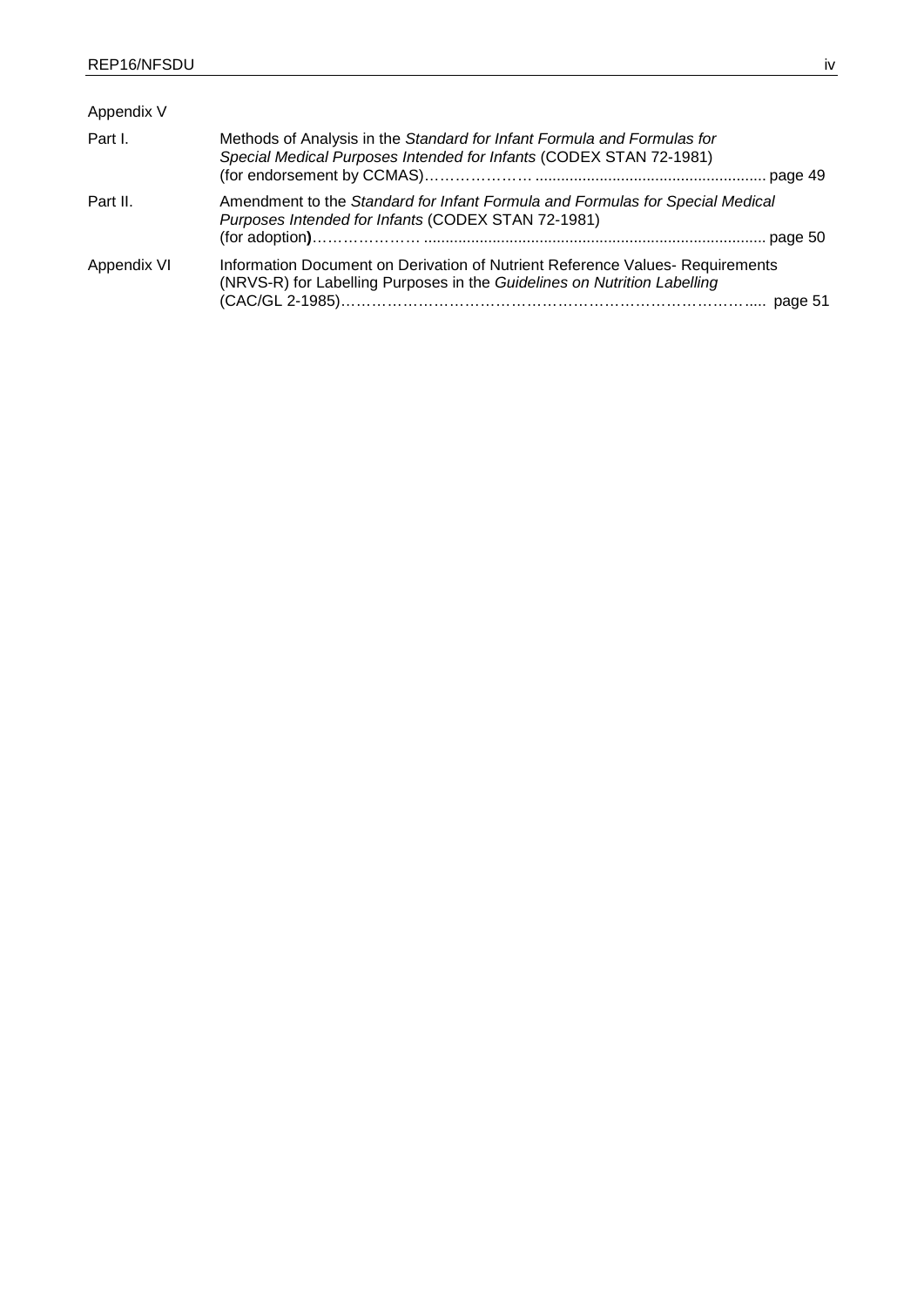## **INTRODUCTION**

1. The thirty-seventh Session of the Codex Committee on Nutrition and Foods for Special Dietary Uses (CCNFSDU) was held in Bad Soden am Taunus, Germany, from 23 to 27 November 2015 at the kind invitation of the Federal Government of Germany. The Session was chaired by Dr Pia Noble, Head of Division of Specific Foods, Food Supplements and Food Additives, Federal Ministry of Food and Agriculture of Germany. The Committee was attended by 66 member countries, one member organisation and 36 observer organisations. A list of participants is given in Appendix I.

## **OPENING OF THE SESSION**

- 2. Dr. Bettina Hartwig, Head of the Directorate for Food Policy at the Federal Ministry of Food and Agriculture of Germany, speaking on behalf of Dr Robert Kloos State Secretary, Federal Ministry of Food and Agriculture, welcomed delegates and thanked the government of Indonesia for their hospitality and the excellent cooperation for the last session of the Committee held in Bali.
- 3. Dr Hartwig underlined the importance the Federal Government attached to Codex and its contribution to raising awareness of food safety. She stressed that working on the basis of sound scientific principles was the very asset of Codex. Looking forward to the valuable work the Committee would be carrying out during the session, Dr Hartwig expressed her desire that the Committee would work in a spirit of compromise in order to complete the tasks before it.

## **Division of competence[1](#page-5-0)**

4. The Committee noted the division of competence between the European Union and its Member States, according to paragraph 5, Rule II of the Rules of Procedure of the Codex Alimentarius Commission as presented in [CRD1.](http://www.codexalimentarius.org/sh-proxy/en/?lnk=1&url=https%253A%252F%252Fworkspace.fao.org%252Fsites%252Fcodex%252FMeetings%252FCX-720-37%252FCRD%252FCRD_01e.pdf)

# **ADOPTION OF THE AGENDA (Agenda Item 1)**[2](#page-5-1)

5. The Committee adopted the Provisional Agenda as its Agenda for the Session noting that the discussion on Agenda Item 9 would be deferred until the next session of the Committee, as the outcome of the  $6<sup>th</sup>$  meeting of the WHO Nutrition Guidance Expert Advisory Group (NUGAG) was not available.

## **MATTERS REFERRED TO THE COMMITTEE BY THE CODEX ALIMENTARIUS COMMISSION AND/OR OTHER CODEX COMMITTEES (Agenda Item 2) [3](#page-5-2)**

6. The Committee noted that some matters were only for information, that several matters would be considered under other relevant agenda items and took the following decisions.

## **Monitoring of Standards Development**

7. The Committee recalled its response on the monitoring of the strategic plan from its last session (REP 15/NFSDU Appendix II), that there was no need to develop a new approach for management of its work.

## **ML for lead in infant formula**

8. The Committee agreed to remove the ML for lead from the section on contaminants in the *Standard for Infant Formula and Formulas for Special Medical Purposes Intended for Infants* (CODEX STAN 72-1981) and instead to make reference to the *General Standard for Contaminants and Toxins in Food and Feed* (CODEX STAN 193-1995).

## **Lowest level of trans fatty acids (TFAs)**

9. The Committee decided that the Delegation of Canada should take into account the reply of CCMAS when preparing the discussion paper on Claim for "Free" of Trans Fatty Acids for the next session.

### **Examination of "ELISA G12" as a potential additional method for inclusion in Standard for Foods for Special Dietary Use for Persons Intolerant to Gluten (CODEX STAN 118-1979)**

- 10. The Committee noted the reply from CCMAS in particular with respect to validation of the R5 and G12 methods, based on the two matrices, maize and rice, but questioned: which method to adopt for mixed matrices; the comparability of the two methods (if different results emerge) and the implications for "glutenfree" labelling. The Committee decided to seek further clarification from CCMAS with the following request as outlined below.
	- Taking into account that the thresholds in CODEX STAN 118-1979 were established on the basis

<span id="page-5-0"></span> $^1$  [CRD1](ftp://ftp.fao.org/CODEX/Meetings/CCNFSDU/ccnfsdu36/CRDS/CRD_01e.pdf)<br> $^2$  CX/NFSDU 15/37/1

<span id="page-5-2"></span><span id="page-5-1"></span><sup>&</sup>lt;sup>3</sup> [CX/NFSDU](http://www.codexalimentarius.org/sh-proxy/en/?lnk=1&url=https%253A%252F%252Fworkspace.fao.org%252Fsites%252Fcodex%252FMeetings%252FCX-720-37%252FWD%252Fnf37_02e.pdf) 15/37/2; [CRD3](ftp://ftp.fao.org/CODEX/Meetings/CCNFSDU/ccnfsdu36/CRDS/CRD_02.pdf) (Comments of Ecuador, European Union, Kenya, Mali, African Union and ISDI)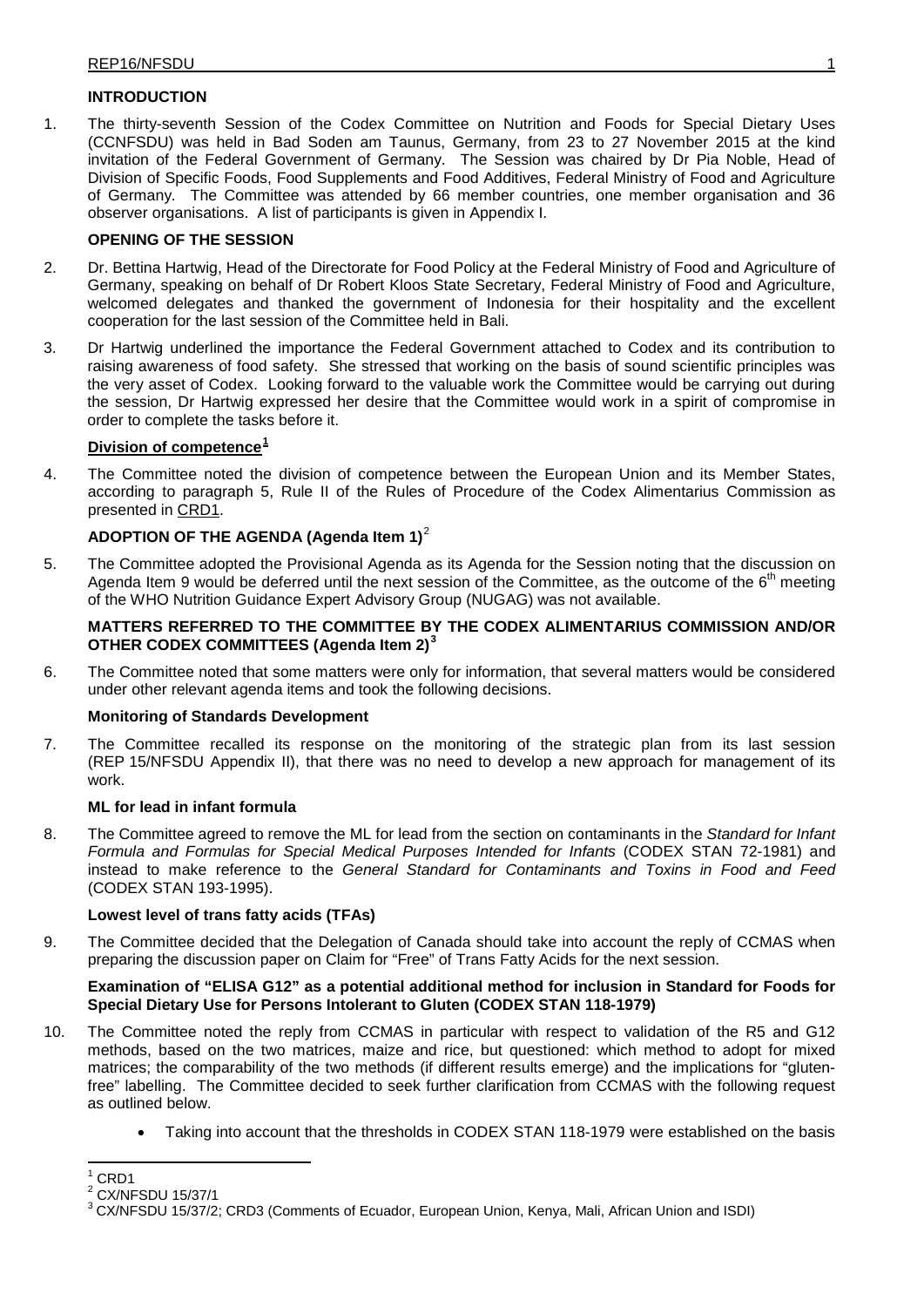of the results given by the ELISA R5 Method, can CCMAS confirm that the results of the two methods (R5 and G12) are fully comparable for all products covered by the standard, in particular:

- o products manufactured from ingredients naturally free of gluten (e.g. buckwheat, millet, amaranth, quinoa, etc.);
- o products manufactured from gluten-containing ingredients (e.g. partially hydrolysed wheat protein, wheat starch, malt extract, glucose syrups, etc.);
- o products based on oats; and
- o liquid matrices.

# **MATTERS OF INTEREST ARISING FROM FAO AND WHO (Agenda Item 3)[4](#page-6-0)**

- 11. The Representative of FAO explained that FAO had recently developed a new dietary diversity indicator, Minimum Dietary Diversity-Women (MDD-W), used for assessing the diversity of women's diets at the individual level<sup>[5](#page-6-1)</sup>. MDD-W is a proxy indicator for global use in assessing the micronutrient adequacy of diets of women at a reproductive age. The new indicator reflects that women consuming foods from five or more food groups have a greater likelihood of meeting their micronutrient needs than women consuming foods from fewer food groups. The new indicator provides a new tool for assessment, target setting, and advocacy. An operational manual to guide the data collection for this indicator will be released in December 2015. The UN Standing Committee on Nutrition (UNSCN) and the Global Nutrition Report 2015 have also endorsed MDD-W as a priority nutrition indicator for tracking the progress of the SDGs, especially SDG-2. FAO will continue to support countries in developing capacity to implement this indicator for tracking the progress of nutrition.
- 12. FAO and WHO are developing the pilot version of a tool called FAO/WHO GIFT (FAO/WHO Global Individual Food consumption data Tool) to estimate nutrient intake and to identify key sources of nutrients in the diet at the individual level. This comprehensive database will collate micro data for the production of indicators in the field of nutrition, dietary exposure and environmental impact. The pilot version is under development based on four datasets from low-income countries. More information is available on the FAO website<sup>[6](#page-6-2)</sup>.
- 13. FAO re-launched a website on Food-Based Dietary Guidelines (FBDGs) in November 2014. This serves as a platform for a worldwide information exchange on nutritional guidelines. The website currently features national food based dietary guidelines from 78 countries, and will be continuously updated as new guidelines are created or revised. FAO continues to provide direct technical assistance to countries in developing national FBDGs. Furthermore, a review is being developed in relation to ''The developments in healthy and sustainable eating and dietary guidelines and related policies: a state of play assessment." The report will be published in December 2015.
- 14. The Representative of WHO highlighted some of the activities of relevance to the on-going work of the Committee. These included; 1) the new WHO guideline on sugars intake for adults and children which was published in March 2015; 2) WHO Technical Meeting on Fiscal Policies on Diet held in May 2015; 3) WHO Technical meeting on Nutrition Labelling for Promoting Healthy Diets scheduled to be held in December 2015; 4) on-going work of the NUGAG Subgroup on Diet and Health, including the completing of the draft guidelines on saturated fatty acids (SFA), trans-fatty acids (TFA) and total fat, updating of recommendations on carbohydrates intake, reviewing health effects of non-sugar sweeteners, different dietary patterns as well as polyunsaturated fatty acids (PUFA); 5) systematic reviews on the effectiveness of lipid-based nutrient supplements for the treatment and prevention of under-nutrition in pregnant women and children 6–59 months of age; 6) WHO/FAO meeting on "Staple crops biofortified with increased vitamins and minerals: considerations for a public health strategy" scheduled to be held in April 2016 and preparation of their background systematic reviews; 7) recommendations to prevent inappropriate marketing of complementary food; 8) development of nutrient profile models for regulating marketing of food and non-alcoholic beverages to children as well as for other applications, such as school food procurement, implementation of fiscal policies and developing front-of-pack labelling systems.
- 15. The Representative of WHO further informed the Committee of the Pacific workshop on nutrition, noncommunicable diseases (NCD) and the role of Codex, organized jointly by the WHO Regional Office for the Western Pacific and the FAO Sub-regional Office for the Pacific in Fiji in April 2015. The workshop brought together national Codex contact points and nutrition focal points from Member States in the Pacific and explored possible ways to ensure that the work of the Codex takes into consideration the need to address

<span id="page-6-0"></span> <sup>4</sup> [CX/NFSDU](http://www.codexalimentarius.org/sh-proxy/en/?lnk=1&url=https%253A%252F%252Fworkspace.fao.org%252Fsites%252Fcodex%252FMeetings%252FCX-720-37%252FWD%252Fnf37_3e.pdf) 15/37/3

<span id="page-6-1"></span><sup>5</sup> <http://www.fao.org/documents/card/en/c/678ab9d4-e7a8-4388-9f9f-1c709ea47752/>

<span id="page-6-2"></span><sup>6</sup> <http://www.fao.org/food/nutrition-assessment/foodconsumptiondatabase/en/>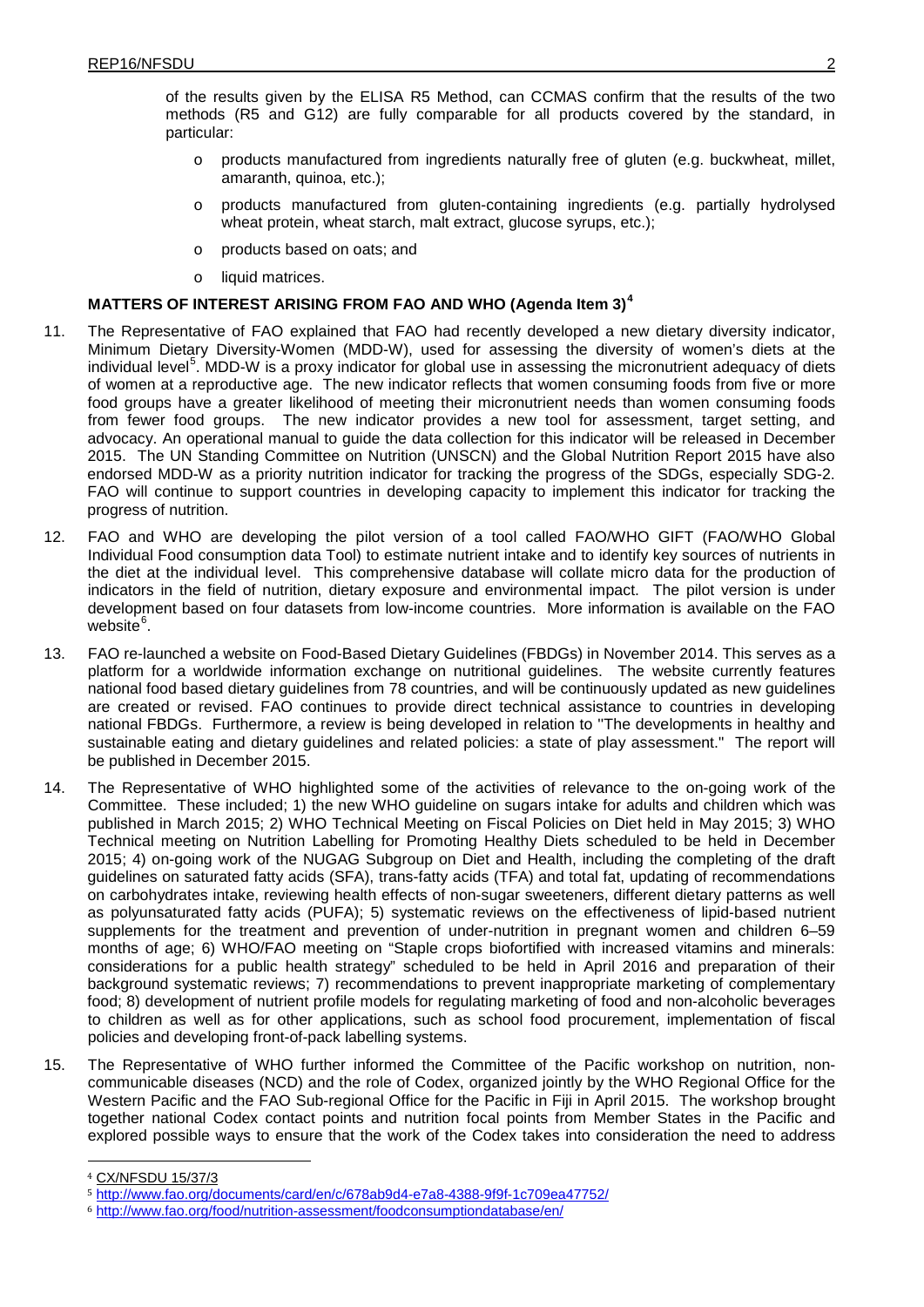the burden of obesity and diet-related NCD, learning from the work which CCNFSDU and CCFL have been implementing since 2005 to address NCD concerns.

**PROPOSED DRAFT ADDITIONAL OR REVISED NUTRIENT REFERENCE VALUES FOR LABELLING PURPOSES IN THE** *GUIDELINES ON NUTRITION LABELLING* **(VITAMIN A, D, E, MAGNESIUM, PHOSPHOROUS, CHROMIUM, COPPER, CHLORIDE AND IRON) AT STEP 4 (Agenda Item 4)**[7](#page-7-0)

- 16. The Delegation of Australia, as Chair of the eWG, introduced document [CX/NFSDU](http://www.codexalimentarius.org/sh-proxy/en/?lnk=1&url=https%253A%252F%252Fworkspace.fao.org%252Fsites%252Fcodex%252FMeetings%252FCX-720-37%252FWD%252Fnf37_04-Add.1e.pdf) 15/37/4, reviewed the work of the eWG and briefly outlined the 19 recommendations.
- 17. The Committee considered recommendations 1-19 of the eWG and made the following decisions and comments:

## **Recommendation 1 – NRV-R for Vitamin A**

18. The Committee agreed to retain the NRV-R for Vitamin A at 800 µg which was now derived from the IOM and noted that this level had contributed to management of Vitamin A deficiency and complemented interventions on Vitamin A deficiency currently being undertaken in different countries.

## **Recommendation 2 and 3 – NRV-R for Vitamin D**

- 19. The Committee considered the proposal of the eWG to revise upward the NRV-R value for Vitamin D from 5 µg to either 10 µg or 15 µg, and noted the following views expressed on each of the proposed levels:
	- Delegations in favour of retaining the NRV-R value at 5 µg observed that in some countries populations were exposed to adequate sunlight and thus a low value was needed in such countries. They proposed that a footnote could be introduced allowing authorities to increase these levels depending on the local situation.
	- Delegations supporting the increase of the NRV-R value to 10 µg or 15 µg pointed out that higher values were for populations with minimal exposure to sunlight. An observer was of the opinion that to achieve optimal health a level of 15 µg or more was more appropriate.
	- The need to wait for an EFSA opinion, which was expected to take into account the most recent scientific findings.
- 20. The Committee agreed:
	- a) to postpone consideration of the NRV-R for Vitamin D to its next session in order to take into account: the EFSA outcome in February 2016 and the most recent scientific findings;
	- b) as an interim measure, to retain the current value of 5 µg and to add a footnote on Vitamin D, under section 3.4.4.1, NRVs-R (CAC/GL 2-1985) to read as follows "*Competent National and/or regional authorities should determine an appropriate NRV-R that best accounts for population sunlight exposure and other relevant factors".*

### **Recommendation 4 – NRV-R for Vitamin E**

- 21. The Committee considered the recommendation and noted proposals by some delegations to increase the draft NRV-R value to either 12 mg or 15 mg based on a preference for INL $_{\rm 98}$ .
- 22. The Committee agreed to adopt an NRV-R for Vitamin E of 9 mg noting the reservation of Malaysia, South Africa, and Indonesia.

### **Recommendation 5, 6 and 7 – NRV-R for Iron, description and footnote**

- 23. The Committee agreed to establish two values for iron based on the FAO/WHO 2004 report. The Representative of FAO explained that the FAO/WHO figures for iron, i.e. 14 mg (15% dietary absorption) and 22 mg (10% dietary absorption) took into account dietary absorption of iron across the globe in both plantbased diets (mainly from the developing countries), which are associated with a lower iron absorption, and mixed-diets (consumed in the developed countries) which have a higher iron absorption. He proposed that in future, when revising the NRVs, CCNFSDU should consider the FAO/WHO Joint Expert Meetings on Nutrition (JEMNU) as the primary source of scientific advice, as JEMNU would consider NRVs at the global level.
- <span id="page-7-0"></span>24. The Committee also noted the concern raised by an observer organization on the need for two levels for iron, i.e. one for men and another for women of child bearing age; and that a man of 50 years has 2-3 times

<sup>&</sup>lt;sup>7</sup> [CX/NFSDU](http://www.codexalimentarius.org/sh-proxy/en/?lnk=1&url=https%253A%252F%252Fworkspace.fao.org%252Fsites%252Fcodex%252FMeetings%252FCX-720-37%252FWD%252Fnf37_04-Add.1e.pdf) 15/37/4; CX/NFSDU 15/37/4 Add.1 (Comments of Brazil, Canada, Chile, Costa Rica, Ghana, New Zealand, United States of America, African Union, ELC, IADSA and ISDI); [CX/NFSDU](http://www.codexalimentarius.org/sh-proxy/en/?lnk=1&url=https%253A%252F%252Fworkspace.fao.org%252Fsites%252Fcodex%252FMeetings%252FCX-720-37%252FWD%252Fnf37_04-Add.2x.pdf) 15/37/4 Add.2 (Comments of Egypt, Malaysia, Mali and FoodDrinkEurope); [CRD4](ftp://ftp.fao.org/CODEX/Meetings/CCNFSDU/ccnfsdu36/CRDS/CRD_15.pdf) (Comments of Colombia, European Union, India, Indonesia, Kenya, Philippines and IFMA)[; CRD13](http://www.codexalimentarius.org/sh-proxy/en/?lnk=1&url=https%253A%252F%252Fworkspace.fao.org%252Fsites%252Fcodex%252FMeetings%252FCX-720-37%252FCRD%252FCRD_13.pdf) (Comments of El Salvador); [CRD14](http://www.codexalimentarius.org/sh-proxy/en/?lnk=1&url=https%253A%252F%252Fworkspace.fao.org%252Fsites%252Fcodex%252FMeetings%252FCX-720-37%252FCRD%252FCRD_14.pdf) (Comments of NHF)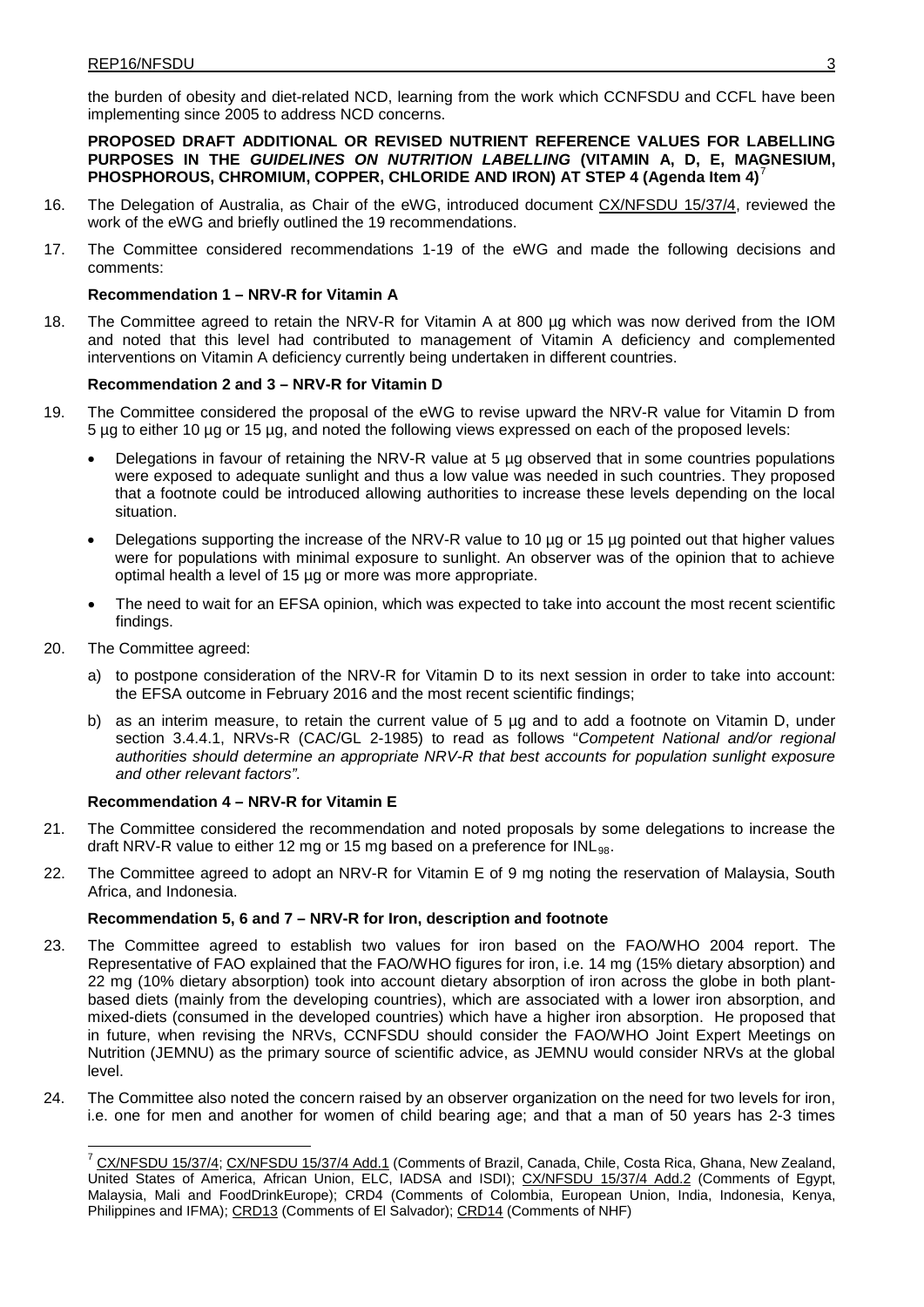stored iron in his body as compared to a woman of the same age. Therefore, in their view, this value cannot be averaged.

- 25. The Committee agreed to:
	- a) modify the NRV-R to refer to % dietary absorption; and
	- b) to revise the NRV-R from 14 mg to 14mg (15% dietary absorption) and 22 mg (10% dietary absorption).
- 26. The Committee agreed to:
	- a) the dietary description related to the NRV-R for iron as recommended by the eWG.
	- b) attach to iron the same footnote previously attached to zinc, as recommended by the eWG.

## **Recommendation 8 – NRV-R for Magnesium**

- 27. The Committee noted that the derivation of the value for NRV-R for magnesium established in 1988 was not sufficiently clear and that the proposed new value was now based on average calculations obtained from balance studies from RASBs.
- 28. One observer noted that since the Committee already set the NRV-R for calcium at 1 000 mg, the minimum value for magnesium should be set at 400 – 500 mg.
- 29. The Committee agreed to the revised NRV-R value for magnesium of 310 mg noting the reservation of South Africa.

## **Recommendation 9 – NRV-R for Phosphorus**

- 30. The Committee noted that the proposed value for NRV-R for phosphorus of 700 mg was based on the IOM  $\mathsf{INL}_{98}$  value, which was similar to the value proposed in the EFSA preliminary scientific opinion and that the EFSA revised final figure was now 550 mg.
- 31. The Committee noted the following issues:
	- EFSA had modified the value to 550 mg based on evidence that the ratio between phosphorus and calcium in the whole body (that could ensure bone health) was between 1.4 to 1.9 and the lower ratio of 1.4 was used in calculations because there was higher phosphorus intake in the western diet; and
	- The NRV-R for phosphorus of 550 mg was preferred by some delegations as absorption of dietary phosphorus is linked with calcium in a ratio of 2:1.
- 32. The Committee agreed to adopt the recommendation for the NRV-R for phosphorus at 700 mg noting the reservations of Mali, Senegal and Togo as they preferred the NRV-R of 550 mg stating that more scientific evidence was necessary regarding the calcium phosphorus ratio.

### **Recommendation 10 – NRV-R for Copper**

- 33. The Committee noted that:
	- the EFSA value of 1.5 mg was an adequate intake (average population intake as well as balance studies). Recent balance studies for men indicated that an intake of 900 ug per day may not be sufficient to achieve zero balance for this element in the body; and therefore an NRV-R of 900 µg was considered to be not high enough;
	- Codex texts were voluntary in nature;
	- given the above EFSA opinion and the General Principles of the Codex Alimentarius, competent national and/or regional authorities may set a higher NRV-R for copper; and
	- the recommendation from the eWG of 900  $\mu$ g was based on the INL<sub>98</sub> of IOM.
- 34. The Committee agreed to adopt the recommendation for the NRV-R for copper of 900 µg based on the INL $_{\rm 98}$ of IOM in the spirit of compromise.

### **Recommendation 11 – NRV-R for Chromium**

- 35. The Committee discussed the need to establish an NRV-R for chromium and noted:
	- the limited evidence that chromium was an essential nutrient; the limited indicators of the beneficial effects on health; and
	- the gaps around the data source and concerns regarding the methodology used to derive an NRV-R value of 30 µg;
	- An observer was of the opinion that chromium was essential to health and that a value should be set in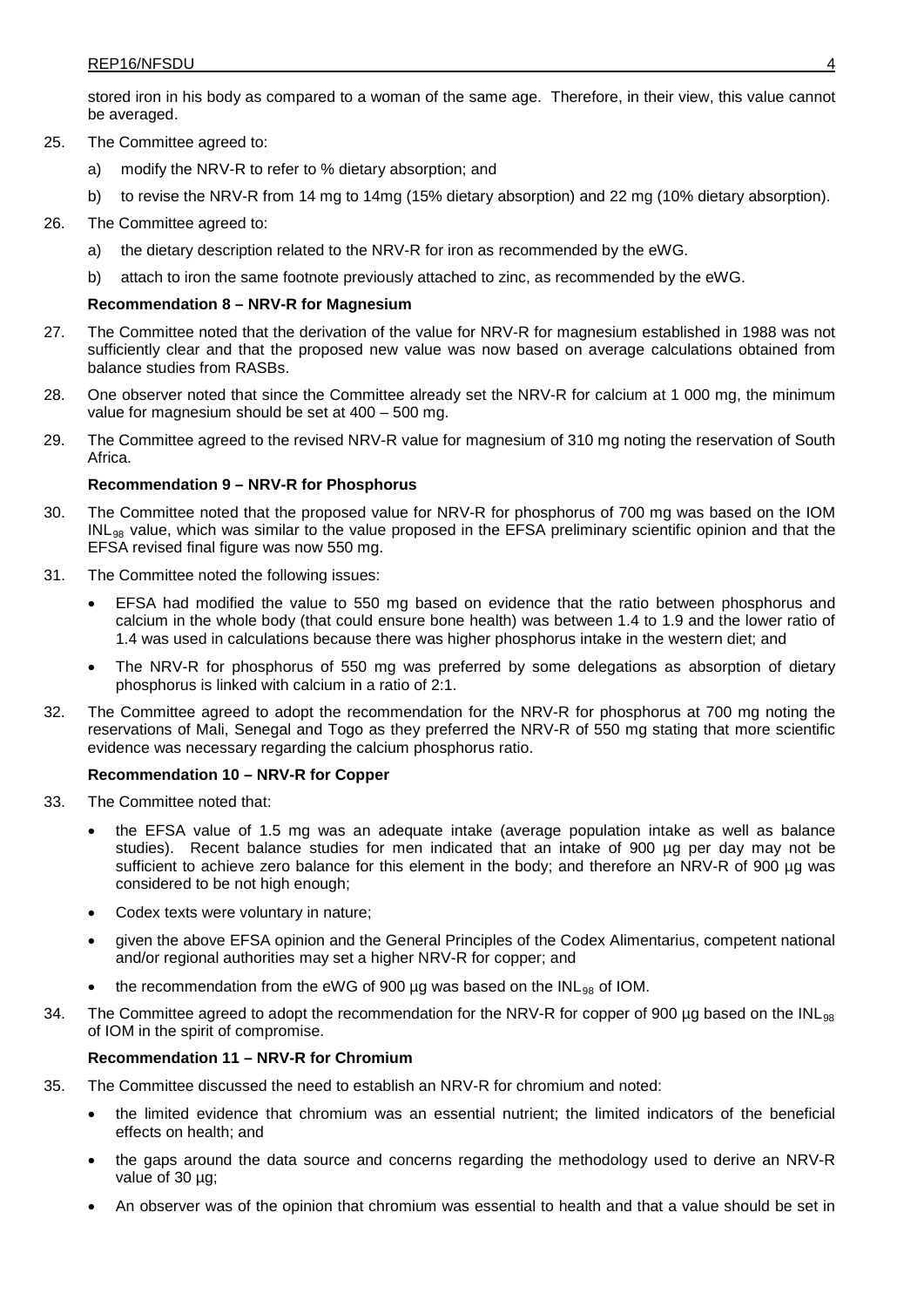### the range of  $50 - 200$  µg.

36. The Committee agreed not to establish an NRV-R for chromium at present, due to the limited scientific information on the essentiality of this mineral. It could be considered at a future date.

### **Recommendation 12 – NRV-R for Chloride**

- 37. The Committee considered the proposal on whether to establish an NRV-R for the chloride nutrient and noted the following issues:
	- The value of 3 000 mg as being equimolar with NRV-NCD for sodium, but as such not justified for establishing an NRV-R;
	- The NRV-R for chloride was not necessary as chloride was not considered an essential nutrient and was also not linked to NCD;
	- No clinical deficiency situation for chloride had ever been reported and moreover chloride was always available in the diet; and
	- It would be better to wait for solid scientific information and then establish a value in the future.
- 38. The Committee agreed not to establish an NRV-R for chloride at present. It could be considered at a future date, as at present, it was considered not necessary.

### **Recommendation 13 – Vitamin A Dietary Equivalents and Conversion Factors**

- 39. The Committee considered the dietary equivalents and conversion factors of Vitamin A, i.e. Retinol Equivalent (RE) and Retinol Activity Equivalent (RAE), and agreed to delete reference to chemical forms of Vitamin A added to food as it was not necessary to include molecular calculations.
- 40. The Committee was not able to agree on a single conversion factor noting the different conversion factors used globally.
- 41. The Committee agreed to adopt the recommendation with the above amendment to the second table to section 3.4.4.1 in the *Guidelines on Nutrition Labelling,* renamed as proposed (recommendation 15).

## **Recommendation 14 – Vitamin E Dietary Equivalents and Conversion Factors**

- 42. In considering this recommendation, the Committee noted that there were divergent views on α-tocopherol as the only isomer with Vitamin E activity:
	- Delegations supporting identification of all forms of Vitamin E isomers as the active forms of Vitamin E, called for the inclusion of all Vitamin E isomers listed by the FAO/WHO (2004) publication, as these isomers also exhibited Vitamin E activity in addition to other important biological activities, and that Vitamin E was thus described as a complex.
	- Delegations in support of the identification of only α-tocopherol as Vitamin E mentioned that α-tocopherol was the only compound that exhibited Vitamin E activity and thus contributed to the direct essentiality of this Vitamin; and that other isomers were antioxidants.
	- The Representative of WHO mentioned that the 2006 FAO/WHO publication identified α-tocopherol as the only isomer with Vitamin E activity.
- 43. Noting the lack of consensus, the Committee agreed to postpone the decision on this recommendation to its next session. However, it was agreed to delete reference to different forms of Vitamin E added to food.

### **Recommendation 16 – RASB Definition in Guidelines on Nutrition Labelling**

44. The Committee agreed with the recommendation to insert the definition of RASB in the Annex to the *Guidelines on Nutrition Labelling* (CAC/GL 2-1985).

## **Recommendation 17 – Record of NRV-R Decisions**

45. The Committee agreed that the recorded details of all the NRVs-R from the current revision would be made available as an information document on the Codex website (Appendix VI).

## **Approach to establish NRVs-R for Older Infants and Young Children**

- 46. The Committee discussed the need for the NRV-R for Older Infants and Young Children and noted the following opinions as expressed by delegations:
	- The work could be beneficial to countries that had national legislation; and that it would be important to investigate the extent to which such legislation existed in different countries with a view to supporting harmonisation.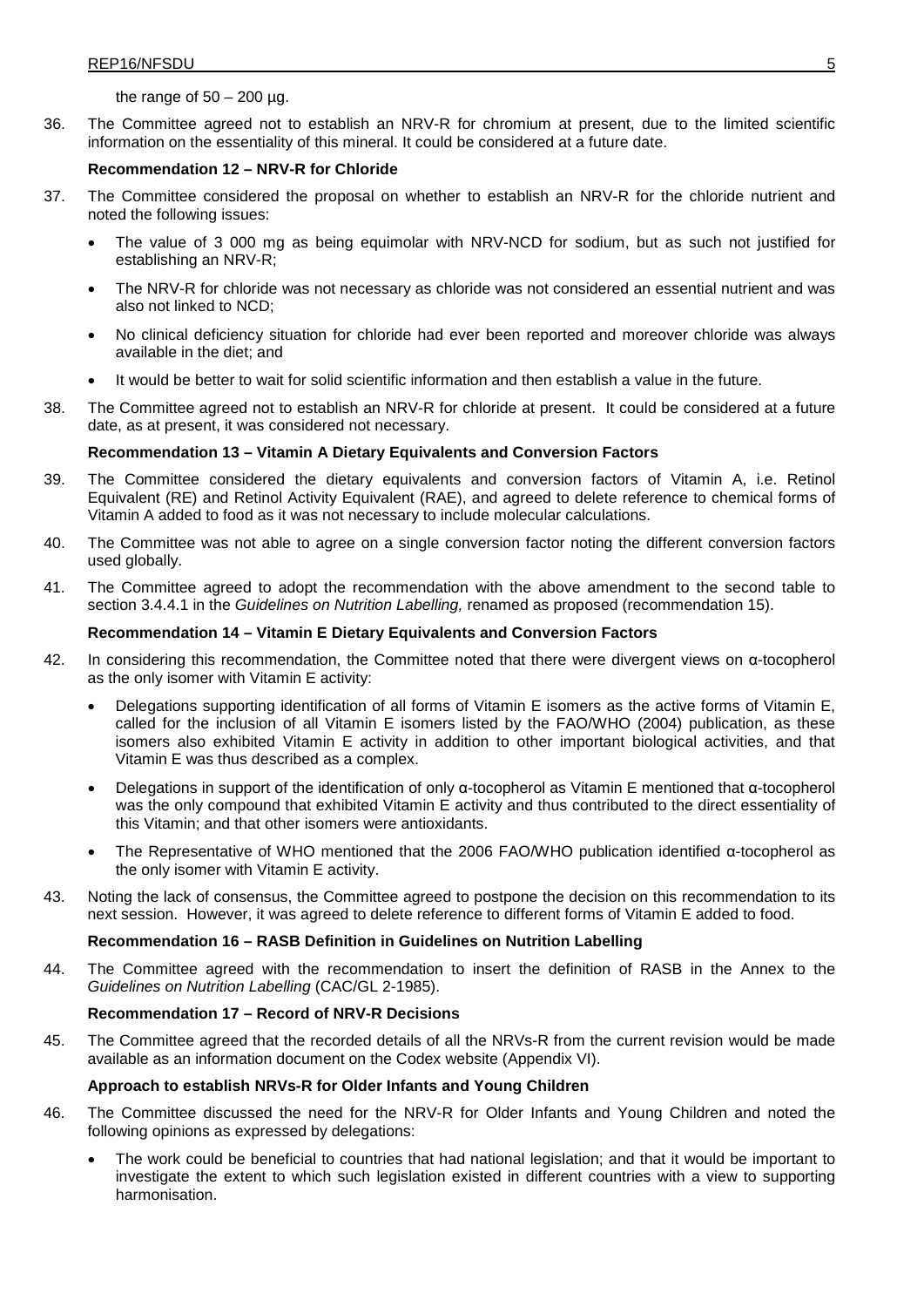- Nutrient requirements may differ as children grow and this area may benefit from the work of FAO and WHO. The workload would be considerable for the Committee and therefore JEMNU could assist in this task.
- This work would help in scientific work for areas such as feeding and child health; and that such work should be neither for labelling nor claim purposes.
- One observer noted the separation between young infants and older infants could be a potential area for promotional claims; and the work would have detrimental effects to older infants and young children as it would impact on breastfeeding and consumption of family foods; there was a question about how to ensure that the outcome of the work did not end up as promotional claims.
- Such work should not be put on high priority.
- 47. The Chairperson explained that JEMNU had been established to provide scientific advice to CCNFSDU and that it was time for the Committee to consider requesting such advice in this area.
- 48. On the proposal of Scientific advice from JEMNU the Committee exchanged views and noted the following:
	- The JEMNU process would help the Committee move forward on an informed basis;
	- RASBs have the nutrient values, and the type of scientific advice needed by CCNFSDU was already available;
	- Nutrient declaration in standards as used in products was not available and this could benefit from the work of JEMNU;
	- Countries could benefit in setting their national legislation;
	- Establishing NRV-R for older infants and young children would help the labelling of complementary foods enriched with vitamins; and
	- The recommendations of RASBs were used in absence of recent FAO/WHO scientific advice; and it was more logical to seek expert advice for this work from JEMNU as this would provide a harmonised approach.
- 49. The Representative of FAO recalled that JEMNU had been established for the purpose of providing scientific advice to CCNFSDU and noted the support expressed by different delegations on this matter. He advised the Committee to establish a priority list of needs for scientific advice to enable planning for JEMNU work.
- 50. In response to the discussion on the possibility for requesting JEMNU to undertake the work, the Representative of WHO reminded the Committee of the Terms of Reference and Rules of Procedures of JEMNU, in particular Step 1 which states the need for the Codex body or Member Countries requesting information or scientific advice from JEMNU to formulate the PICO $^8$  $^8$  questions necessary for JEMNU to respond to specific requests.

## **Conclusion**

- 51. In light of the above discussion, the Committee agreed as follows:
	- 1. To establish an eWG with the following terms of reference:
		- A. Assess the need and value for the establishment of NRV-R for older infants and young children in Codex texts in relation to:
			- i. the purpose of such NRVs-R in the *Guidelines for Nutrition Labelling* (CAC/GL 2-1985) and Codex texts for special dietary use for older infants and young children; and
			- ii. the specific population groups to which these NRV-R may apply.
		- B. Where a need is established under TOR1 above, and taking account of the discussion in sections 7 and 8 of CX/NFSDU15/37/4, recommend parameters for NRV-R with respect to the:
			- i. essential nutrients;
			- ii. appropriate population groups; and
			- iii. scope of application of NRV-R to Codex tests in TOR1 (i).
		- C. Where a need is established under TOR1 above, assess the need for scientific advice provided by JEMNU.

<span id="page-10-0"></span><sup>8</sup> The PICO acronym stands for <sup>P</sup> - patient, problem or population; <sup>I</sup> – intervention; <sup>C</sup> - comparison, control or comparator; O - outcomes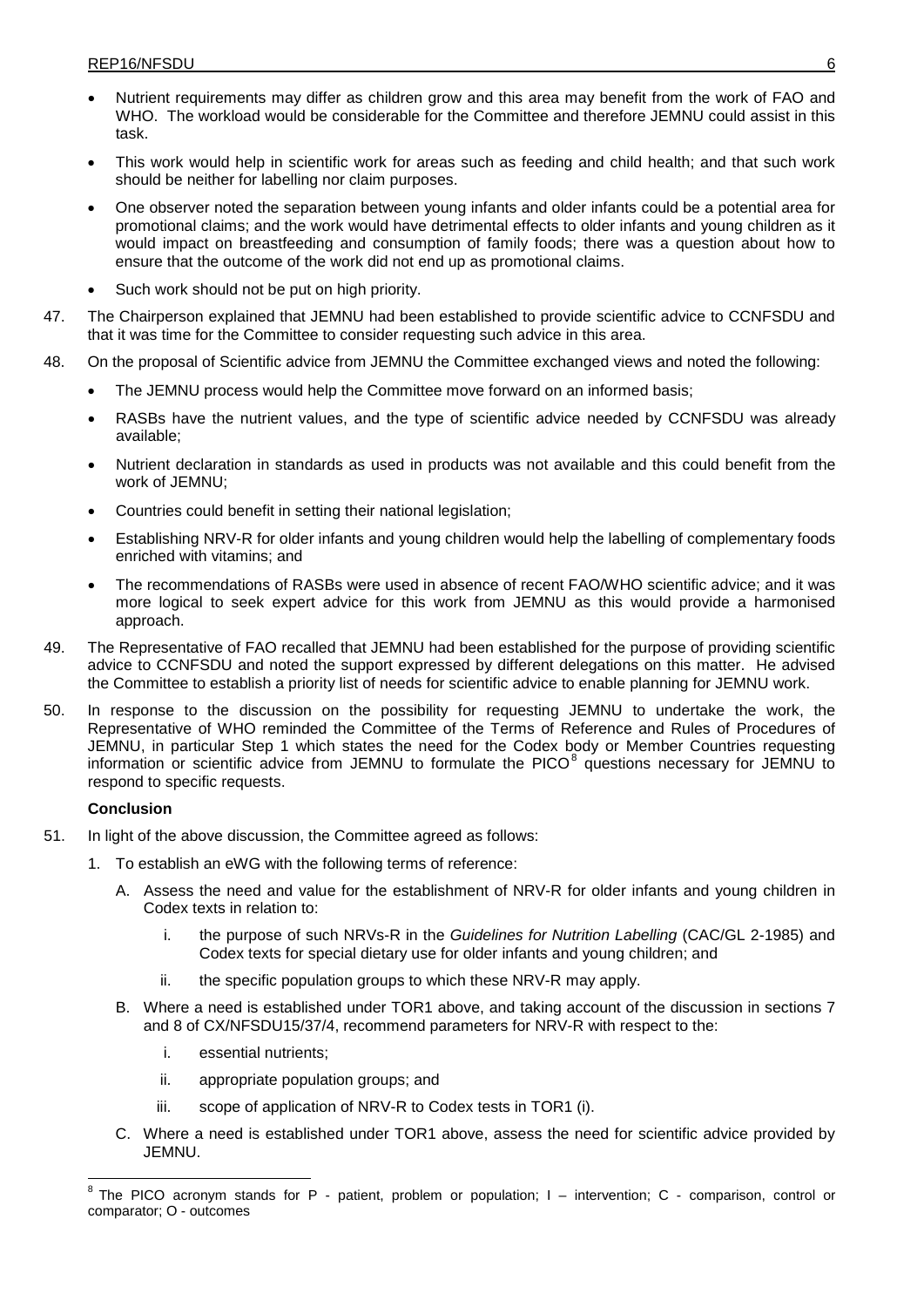D. Review the operation of nutrition labelling provisions in Codex texts under TOR1 (i) and where appropriate develop a request to CCFL to provide advice on the potential for amendments to provide further clarity.

In absence of a member ready to lead the eWG, the Committee appealed to members to come forward and that the matter would be reconsidered at its next session.

- 2. Recommendations 2 and 14, whose final discussions had been postponed to its next Session would be circulated for comments at Step 3.
- 3. To discontinue consideration of recommendation 18 and 19 as it was explained that these two recommendations were related to possible work of the above mentioned eWG.

### **Status of the proposed draft additional or revised nutrient reference values for labelling purposes in the** *Guidelines on Nutrition Labelling* **(vitamin A, D, E, magnesium, phosphorous, chromium, copper, chloride and iron)**

- 52. The Committee agreed:
	- a) to forward the new and revised NRVs-R for Copper, Iron (dietary description and footnote), Magnesium, Phosphorus, Vitamin E and Vitamin A (dietary equivalents and conversion factors) at Steps 5/8 (with the omission of Steps 6 and 7), and the amendments to the *Annex* to the *General Principles for Establishing Nutrient Reference Values for the General Population (para 2.5)* for adoption by CAC39 (Appendix II, Part I and Part II); and
	- b) to return the NRV-R for Vitamin D and the dietary equivalents and conversion factor for Vitamin E to Step 3 for comments (Appendix II, Part III).

## **REVIEW OF THE** *STANDARD FOR FOLLOW-UP FORMULA* **(CODEX STAN 156-1987) AT STEP 4 (Agenda Item 5)**[9](#page-11-0)

53. The Delegation of New Zealand as Chair of the eWG and pWG, introduced the item and highlighted the conclusions of the PWG as presented in [CRD2.](http://www.codexalimentarius.org/sh-proxy/en/?lnk=1&url=https%253A%252F%252Fworkspace.fao.org%252Fsites%252Fcodex%252FMeetings%252FCX-720-37%252FCRD%252FCRD_02e.pdf)

## General discussion

- 54. The Committee noted that:
	- a) Work would be done in phases and present consideration was on the definitions (section 2) and essential composition (section 3) for the products designated for older infants (from age 6 months and not more than 12 months of age).
	- b) Scope and labelling would be considered at a later stage and this could include referencing the relevant WHA resolutions on optimal infant and young child feeding, and on the lack of the need of the products. The Delegation of India reiterated its position on the need to address Follow up Formula (FUF) as per WHA resolution 39.28 and that if the Standard for Follow-up Formula was to be developed then it supported the standard only beyond 12 months to 36 months of age. If special consideration with regard to requirements for older infants was to be given, then the *Standard for Infant Formula and Formulas for Special Medical Purposes Intended for Infants* (CODEX STAN 72-1981) should be opened as the current proposal was to realign the *Standard for Follow-up Formula* with the existing CODEX STAN 72- 1981.
	- c) The renaming of the product categories could be considered at later stage.

### Specific discussion

Description and Definitions (section 2)

- 55. The Committee:
	- a) Agreed to refer to "product" rather than "food" (section 2.1.1) for consistency with *Standard for Infant Formula and Formulas for Specific Medical Purposes Intended for Infants* (CODEX STAN 72–1981) and the Procedural Manual; and to make consequential changes as necessary throughout the text;
	- b) Did not agree to the request from WHO, supported by some delegations and observers, to amend section 2.1.1 to include the statement that "The use of this product must not replace breastmilk and lead

<span id="page-11-0"></span><sup>&</sup>lt;sup>9</sup> [CX/NFSDU](http://www.codexalimentarius.org/sh-proxy/en/?lnk=1&url=https%253A%252F%252Fworkspace.fao.org%252Fsites%252Fcodex%252FMeetings%252FCX-720-37%252FWD%252Fnf37_05-Add.1e.pdf) 15/37/5; CX/NFSDU 15/37/5 Add.1 (Comments of Argentina, Brazil, Canada, Chile, Costa Rica, Ghana, Morocco, New Zealand, Norway, Philippines, United States of America, African Union, ELC, ENSA, EUVEPRO, GOED, IDF, IFT and ISDI); [CX/NFSDU](http://www.codexalimentarius.org/sh-proxy/en/?lnk=1&url=https%253A%252F%252Fworkspace.fao.org%252Fsites%252Fcodex%252FMeetings%252FCX-720-37%252FWD%252Fnf37_05-Add.2x.pdf) 15/37/5 Add. 2 (Comments of Egypt, Malaysia and Mali); [CRD5](ftp://ftp.fao.org/CODEX/Meetings/CCNFSDU/ccnfsdu36/CRDS/CRD_15.pdf) (Comments of Colombia, Ecuador, European Union, India, Kenya, Malaysia, Mexico, Vietnam and IBFAN); [CRD11](http://www.codexalimentarius.org/sh-proxy/en/?lnk=1&url=https%253A%252F%252Fworkspace.fao.org%252Fsites%252Fcodex%252FMeetings%252FCX-720-37%252FCRD%252FCRD_11.pdf) (Comments of ISDI); [CRD15](http://www.codexalimentarius.org/sh-proxy/en/?lnk=1&url=https%253A%252F%252Fworkspace.fao.org%252Fsites%252Fcodex%252FMeetings%252FCX-720-37%252FCRD%252FCRD_15.pdf) (Comments of Thailand, ELC and IFT)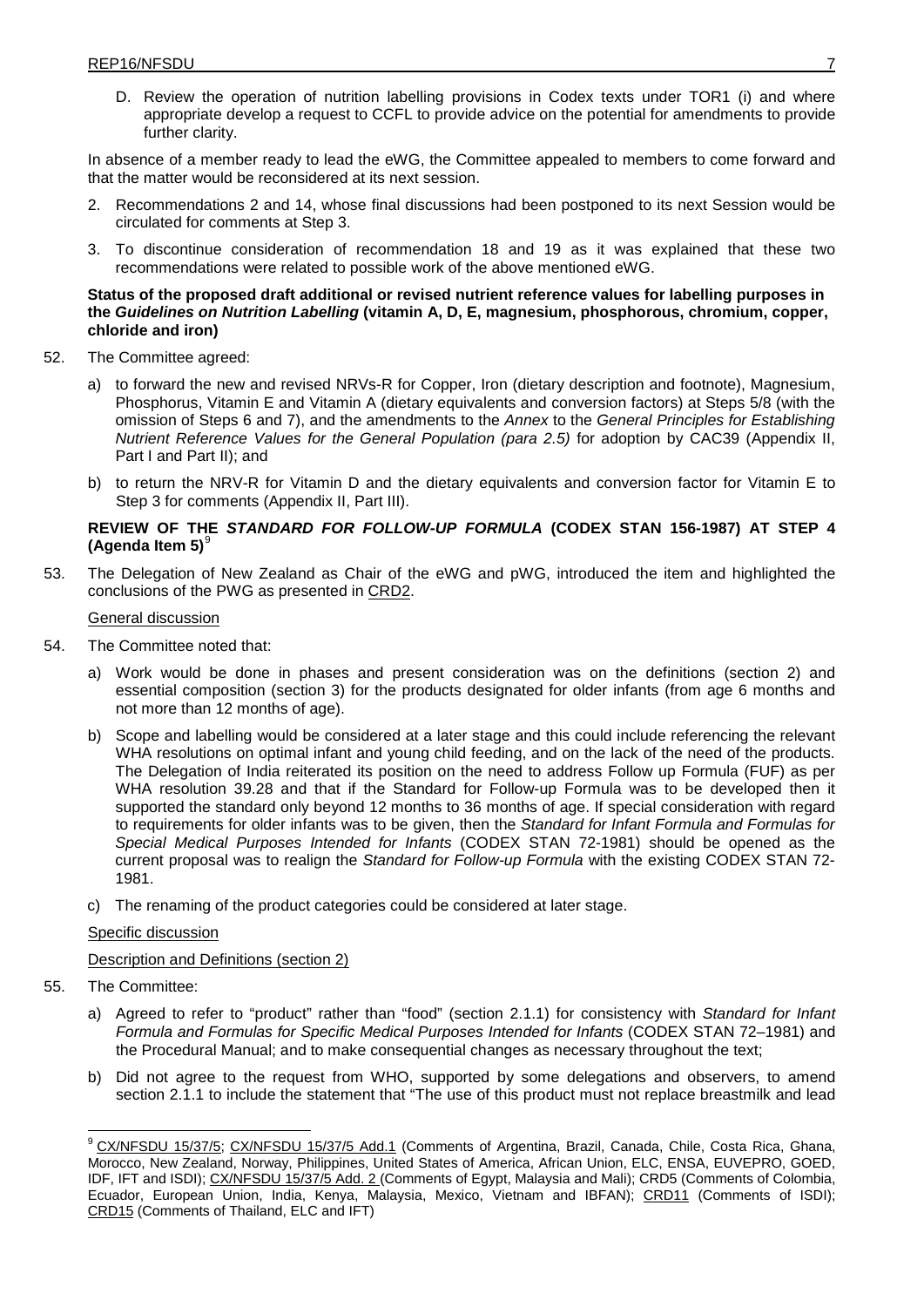to cessation of continued breastfeeding", as this concept could be better addressed under 'scope' or elsewhere in the Standard;

c) Noted that the definitions could be revisited as the work on the review progressed.

Essential Composition and Quality Factors *(for older infants 6-12 months)* (Section 3)

- 56. The Committee:
	- a) Agreed with the essential composition for energy, total fat, carbohydrates, α -linolenic acid, linoleic acid, Vitamins D, E, riboflavin, niacin, Vitamin B<sub>6</sub>, Vitamin B<sub>12</sub>, pantothenic acid, biotin, folic acid, thiamin, calcium, phosphorus, magnesium, sodium, chloride, potassium, manganese, selenium, and copper.
	- b) Amended the title of total carbohydrate to refer to available carbohydrate, to take into account that the levels indicated referred to digested and absorbed carbohydrates and not to oligosaccharides.
	- c) Clarified that sucrose and fructose should not be added unless needed as a source of carbohydrates.

- Noted the reservations of the Delegations of India and South Africa to the inclusion of glucose polymers, supported by observer organisations. The Delegation of India reserved its position on addition of glucose polymers and for keeping the phrase "Sucrose and/or fructose should not be added, unless needed, and provided the sum of these does not exceed 20% of total carbohydrate." in the draft standard. One observer expressed concern that glucose polymers should only be used where needed in soya formulas and that hydrolysed proteins are not needed in Follow up Formulas because they are not foods for special medical purposes.

- Noted the strong concerns of the Representative of WHO with keeping the statement on adding sucrose and/or fructose, if needed, in the footnotes for the title of carbohydrates, as this was in contradiction to the WHO guideline on sugars intake in adults and children issued in March 2015. This was supported by some delegations and observers.

d) Agreed with minimum and GUL for iodine.

- Noted the preference of the Delegations of the European Union and Norway for a lower GUL for iodine, because assuming an intake of 500kcal per day, would lead to an excess of what these delegations consider to be the tolerable Upper intake Level (UL) for iodine for young children, and thus there was a need to avoid such a safety risk. Noted that these delegations could accept the proposal of 60 µg as a compromise.

- e) Agreed with the minimum and maximum for Vitamin A.
	- Noted that the Delegations of the European Union, Norway and Brazil could accept the level of 180 µg/100 kcal as a compromise despite their preference for a lower level of 114 µg/100 kcal for reasons as expressed for iodine.
- f) Agreed with the proposed minimum and maximum for iron.
	- Noted the preference of the Delegation of Canada for a precautionary approach and thus a preference for a maximum level of 1.5 mg/100 kcal, because of concerns related to over consumption; or in view of the large variation in iron status around the globe, adding a footnote to the GUL column that levels may be determined by National Authorities similar to the note in CODEX STAN 72-1981.
- 57. The Committee agreed to continue the discussion of Vitamin C, Vitamin K, zinc and protein and potential interactions among certain vitamins and minerals as no agreement could be reached and noted the discussions on these issues as follows:

(a) Protein minimum and maximum levels – The Committee considered proposals to lower the level to either 1.65 or 1.8. While noting that there had been an over-emphasis on protein intake in the past and that now reduction was promoted, the Committee considered that the evidence was still not sufficient to support a lower level at this time. The Committee agreed to retain both minimum levels for further consideration. Noting that there was a connection between the minimum and the maximum levels, the maximum level proposals would also be retained for further consideration.

(b) Footnotes for protein - The Committee supported footnotes 2, 3, 4 and 5 and re-inserted footnote 6 in square brackets to indicate the need for clinical evaluation of follow-up formula based on non-hydrolysed milk protein but noted that the actual values would need further discussion. One delegation and one observer pointed out that there was no reason to use hydrolysed protein in follow-up formula intended for healthy older infants. The values in footnotes 5 and 6 were dependent on the finalisation of the minimum and maximum levels. Regarding the conversion factor of 5.71 in footnote 2, the Committee agreed to request CCMAS to provide advice on the accuracy and appropriateness of 5.71 as the nitrogen factor for soy protein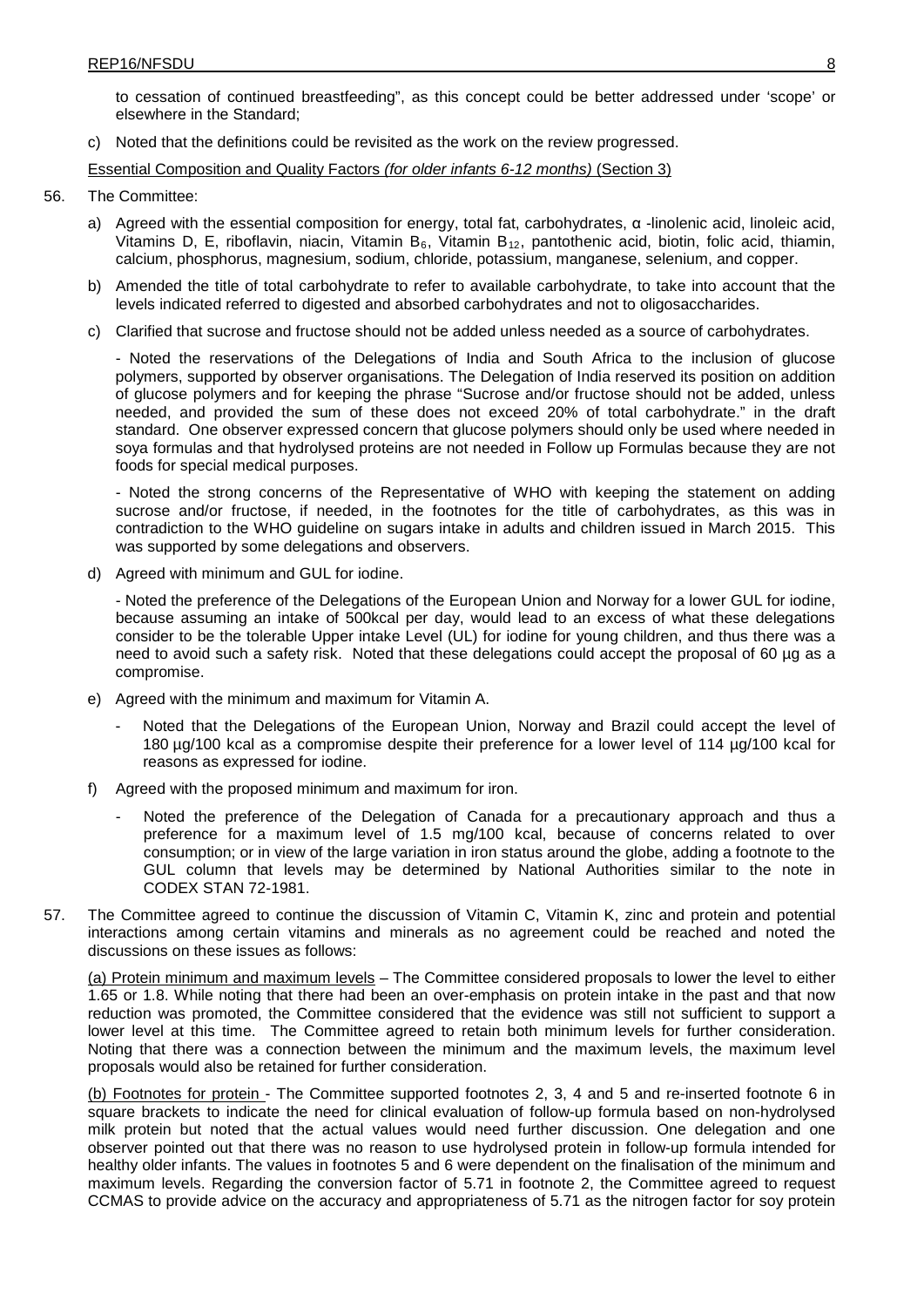isolates used in formula for infants and young children and to take into account the amino acid profile of the isolate.

(c) Vitamin K – There was no agreement on the two minimum levels proposed for Vitamin K. Arguments for retention of a higher level were based on the history of safe use, the alignment with the value for infant formula and the importance of Vitamin K for overcoming haemorrhagic problems. Arguments to lower level were based on the dietary requirements set by EFSA and FAO/WHO. Both minimum levels were retained for further consideration.

(d) Vitamin  $C$  – There was no agreement on the two minimum levels proposed for this vitamin. Arguments for a lower level were based on the requirements needed for this age group and the fact that the need for Vitamin C could be fulfilled through complementary feeding. Arguments for the retention of the higher level were that it would be in line with requirements for infant formula and that complementary foods did not always provide sufficient levels of Vitamin C.

### Optional ingredients (Section 3.3.2)

- 58. The Committee noted or took the following decisions:
	- a) With reference to the term "generally accepted scientific evidence" used in section 3.3.2.1, the Representative of WHO noted that the criteria and level of evidence described in the *Guideline on Nutrition Labelling* (CAC/GL 2-1985) is "Relevant convincing / generally accepted scientific evidence or the comparable level of evidence under the GRADE classification" and she, therefore, suggested to use this phrase in order to harmonize the criteria and level of the evidence used in the Codex texts
	- b) agreed to the second option proposed for section 3.3.2.2; to refer to "effect" for consistency with the infant formula standard, and to amend section 3.3.2.3 to refer also to regional competent authorities;
	- c) Agreed to retain taurine, nucleotides, docosahexaenoic acid (DHA), myo-inositol, choline and Lcarnitine in the list as proposed and clarified that the list was not exhaustive;
	- d) Agreed that DHA should be optional, but the minimum level should be further discussed and in view of this decision agreed to the minimum, maximum and the ratios for linoleic and α-linolenic acid;
		- Noted that the Delegation of the European Union considered it prudent to require the mandatory addition of DHA to follow-up formulas in amounts similar to those in breastmilk. This consideration is based on DHA's structural role in the nervous tissue and the retina, its involvement in normal brain and visual development, the need for the developing brain to accumulate large amounts of DHA in the first two years of life and the fact that the intake of pre-formed DHA generally results in a DHA status more closely resembling that of a breastfed infant (than the one achieved with ALA alone);
	- e) Noted that the inclusion of only L+ lactic acid producing cultures should be further considered as the long term effects of these cultures were not yet fully scientifically demonstrated in this age group.

## Essential Composition of Follow-Up Formula for Young Children (12-36 Months)

59. The Committee agreed to the approach and key themes for the Essential Composition of Follow-Up Formula for Young Children (12-36 Months) as outlined in <u>[CX/NFSDU](http://www.codexalimentarius.org/sh-proxy/en/?lnk=1&url=https%253A%252F%252Fworkspace.fao.org%252Fsites%252Fcodex%252FMeetings%252FCX-720-37%252FWD%252Fnf37_05e.pdf) 15/37/5</u> (section 8).

### **Conclusion**

- 60. The Committee agreed to establish:
	- a) an eWG chaired by New Zealand, co-chaired by France and Indonesia and working in English only with the following terms of reference:
		- Finalise Section 3 on the Essential Composition of Follow-up Formula for older infants (6-12 months);
		- Review the compositional requirements of Follow-up Formula for young children (12-36 months) based on the discussions at CCNFSDU37 and the approach outlined in [CX/NFSDU](http://www.codexalimentarius.org/sh-proxy/en/?lnk=1&url=https%253A%252F%252Fworkspace.fao.org%252Fsites%252Fcodex%252FMeetings%252FCX-720-37%252FWD%252Fnf37_05e.pdf) 15/37/5;
		- Refine Definition 2.1.1 based on the outcomes of the review of the compositional requirements for 6- 36 months with a point of differentiation at 12 months;
		- Explore issues for further consideration by CCNFSDU38 on Section 9 (Labelling) to inform the revision of the Sections of the Standard on Scope and Labelling.
	- b) A pWG, to meet immediately prior to the next session, chaired by New Zealand, co-Chaired by France and Indonesia and working in English, French and Spanish to consider the recommendations of the eWG, especially the compositional requirements of the 12-36 months age group, and taking into account comments submitted at Step 3, prepare further recommendations for consideration by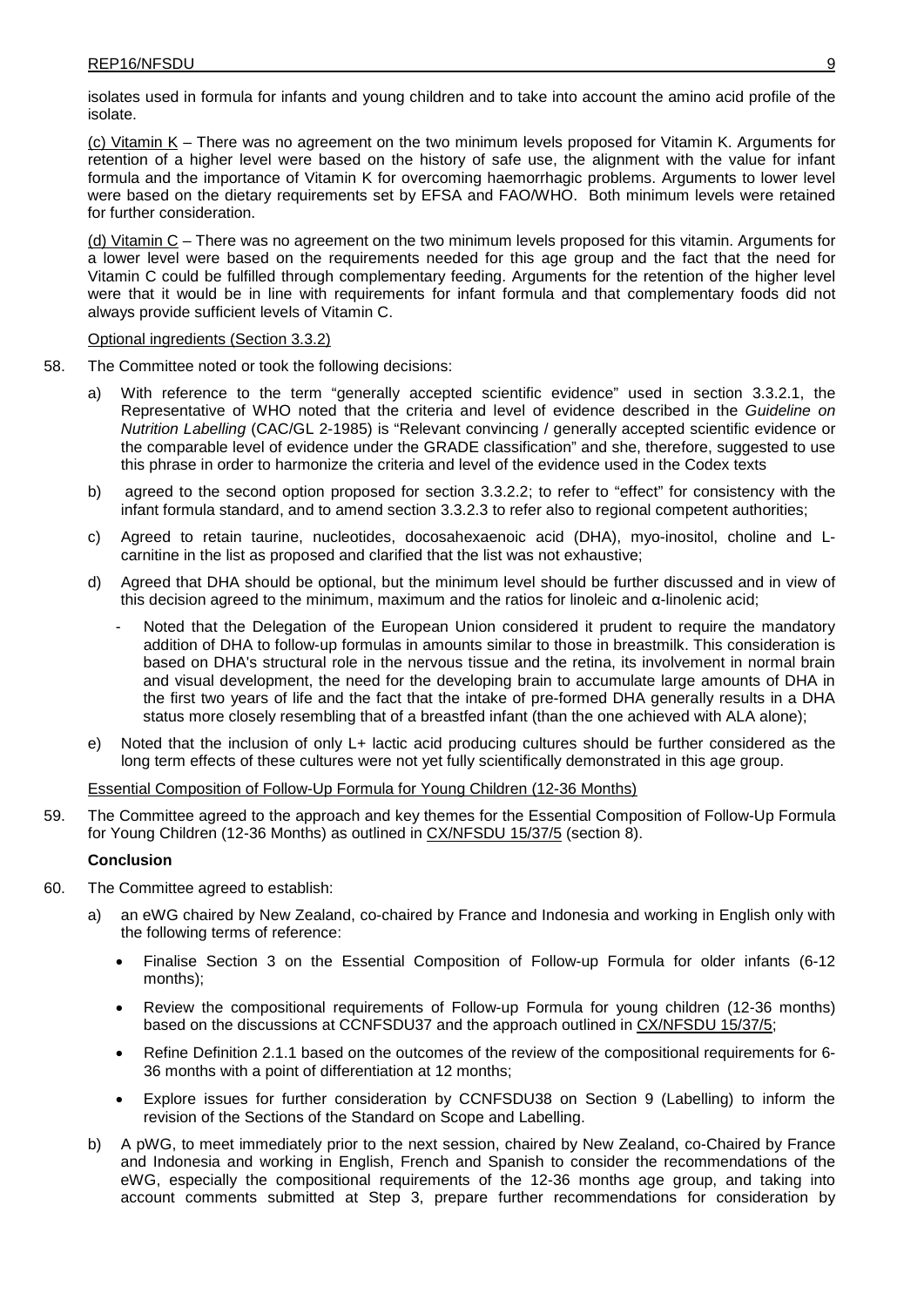## CCNFSDU38.

## **Status of the Review of the** *Standard for Follow-Up Formula* **(CODEX STAN 156-1987)**

- 61. The Committee agreed to:
	- a) Retain the definitions in section 2.1.2 and 2.2, and the agreed essential composition, and optional ingredients at Step 4 (Appendix III Part I) until the revision of the other sections were agreed.
	- b) Return the definition in section 2.1.1 and remaining essential composition requirements (Appendix III, Part II) to Step 2/3, and consideration by the next Session of the Committee.

## **PROPOSED DRAFT DEFINITION FOR BIOFORTIFICATION AT STEP 4 (Agenda Item 6)[10](#page-14-0)**

- 62. The Chairperson recalled the prior discussion in the Committee and noted the request from CAC38 on how the definition would be used and where it would be best placed.
- 63. The Delegations of Zimbabwe and South Africa, as co-Chairs of the eWG, introduced the paper and summarised the nine criteria identified as the source of the proposed definition and presented four options for a definition.

## **Discussion**

- 64. The Committee agreed not to discuss the proposed definitions at this time and considered whether the criteria contained in the working document were suitable in general to guide the further work of the eWG.
- 65. The Committee agreed that, in line with the project document, the definition should be as broad as possible to include all possible types of agricultural processes and organisms which would improve the nutritional quality of the product. The Committee noted that the term biofortification did not always translate easily, as "bio" had different meanings in different regions of the world and so the working group could also explore defining a better term.
- 66. The Committee discussed, inconclusively, whether foods enhanced through recombinant-DNA technology should be included in the definition. The Committee noted that for the safety of such foods relevant Codex texts existed (CAC/GL 45-2003, Annex 2).
- 67. The Committee, however, noted that should recombinant DNA technology be included in criteria 1, then consideration could be given to some explanatory text that "competent national and/or regional authorities may decide which agricultural practices they would consider". The Delegation of India reserved its position on inclusion of modified food/organisms in the proposed text for the draft definition of bio-fortification.
- 68. The Committee considered that the definition should be further developed before entering into considerations of labelling and claims of health benefits. The Committee agreed that the effects of the enhancement should be measurable against objective criteria such as nutrient reference values and not just as an increase as compared to non-fortified products.
- 69. The Committee noted questions with regards to the bioavailability of the enhanced nutrients and how it could be measured. The Committee agreed that anti-nutrients should be further discussed, as decreasing antinutrients could increase the availability of nutrients. One observer noted that some substances cited as antinutrients (e.g. phytates) had positive health effects thus their reduction might be counter-productive.

## 70. **Conclusion**

The Committee agreed to establish an eWG co-chaired by Zimbabwe and South Africa and working in English to:

- consider the replies to the request for comments at Step 3 on the proposed draft definition and the comments made at the session;
- consider the request from CAC38 on how the definition would be used and where it would be best placed; and
- propose a draft definition for further consideration by the next session of the Committee.

### **Status of the proposed draft definition for biofortification**

71. The Committee agreed to return the Proposed Draft Definition for Biofortification to Step 2/3, for consideration at the next session of the Committee.

<span id="page-14-0"></span><sup>&</sup>lt;sup>10</sup> [CX/NFSDU](http://www.codexalimentarius.org/sh-proxy/en/?lnk=1&url=https%253A%252F%252Fworkspace.fao.org%252Fsites%252Fcodex%252FMeetings%252FCX-720-37%252FWD%252Fnf37_06-Add%2B1e.pdf) 15/37/6; CX/NFSDU 15/37/6 Add.1 (Comments of Brazil, Canada, Chile, Mali, New Zealand, Paraguay, Philippines, Rwanda, United States of America, African Union, IBFAN, ICBA, ICGMA, IDF and Rwanda, United States of America, African Union, IBFAN, ICBA, ICGMA, IDF IFPRI)[;CRD6](http://www.codexalimentarius.org/sh-proxy/en/?lnk=1&url=https%253A%252F%252Fworkspace.fao.org%252Fsites%252Fcodex%252FMeetings%252FCX-720-37%252FCRD%252FCRD_06.pdf) (Comments of Colombia, India, Kenya, Malaysia and Thailand)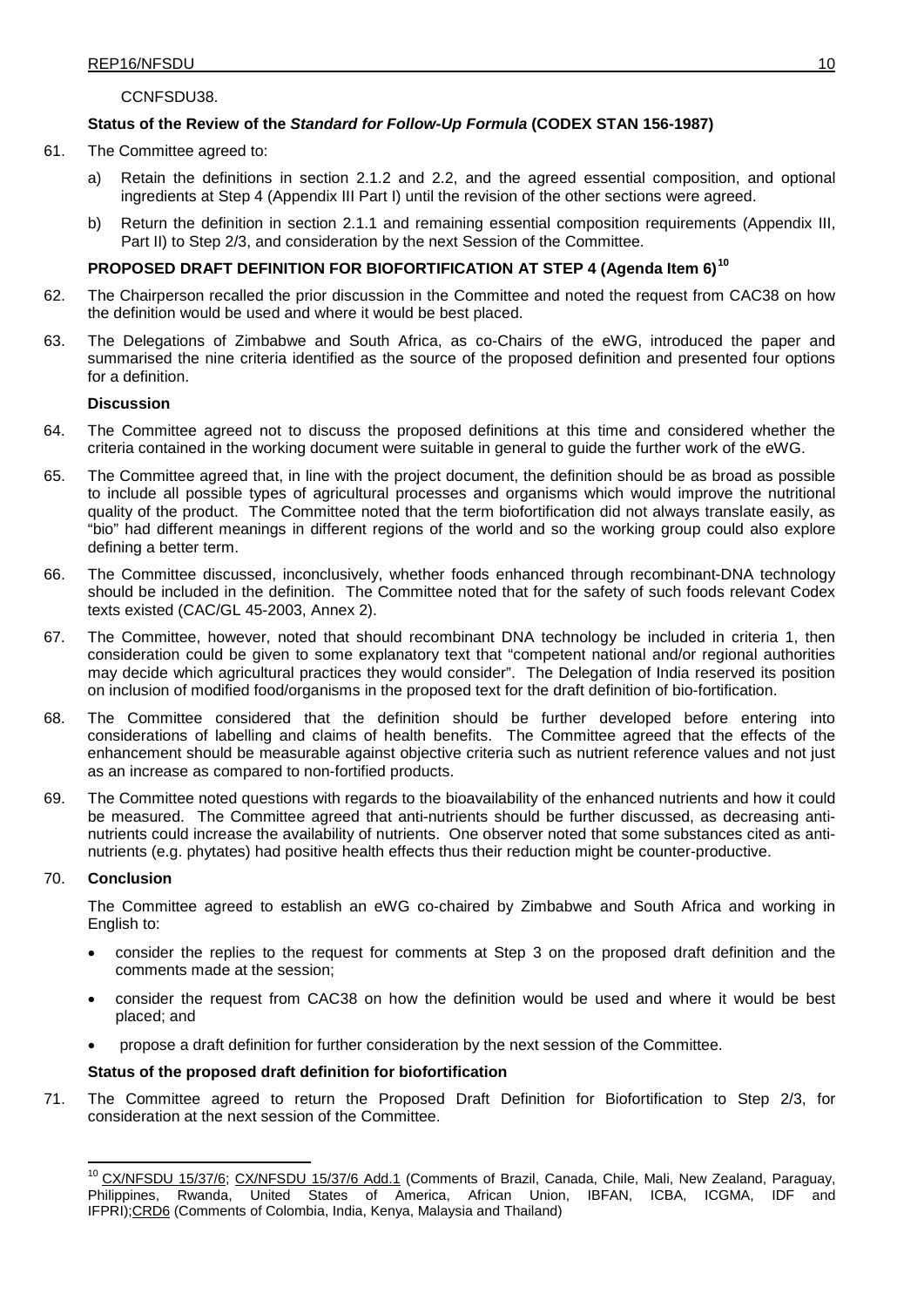## **PROPOSED DRAFT NRV-NCD FOR EPA AND DHA LONG CHAIN OMEGA-3 FATTY ACIDS AT STEP 4** (Agenda Item  $7$ )<sup>[11](#page-15-0)</sup>

- 72. The Delegation of Russia, as co-Chair of the eWG, introduced the report and the proposal for an NRV-NCD of 250 mg/day based on information and data from three WHO and/or FAO/WHO consultation reports; three RASBs (which had met the definition of an RASB), and a review of meta-analyses published since 2012.
- 73. The Committee considered the recommendations as presented in [CX/NFSDU](http://www.codexalimentarius.org/sh-proxy/en/?lnk=1&url=https%253A%252F%252Fworkspace.fao.org%252Fsites%252Fcodex%252FMeetings%252FCX-720-37%252FWD%252Fnf37_07e.pdf) 15/37/7 and noted that there were divergent views on the proposal.
- 74. Those delegations and observers who supported the recommendation of 250 mg/day pointed out that there was sufficient evidence to support the link between the NRV-NCD and reduction in risk of coronary heart disease mortality. In response to questions on whether it was necessary to consider the ratio of DHA to EPA, it was clarified that this had been considered and that a majority in the eWG had agreed not to establish a ratio as there was no evidence that the ratio would influence the health impact.
- 75. Those delegations of the opinion that it was premature to establish an NRV-NCD of 250 mg/day expressed the following views:
	- The relationship between DHA and EPA and mortality from coronary heart disease (CHD) had not been sufficiently characterised to establish an NRV-NCD;
	- The evidence was largely based on the consumption of fish and it was not clear whether it was possible to extrapolate this to individual DHA and EPA;
	- Not all criteria as per the GP 3.2.2.1 had been met, in particular with regard to the GRADE classification; and
	- Not all RASBs had been considered.
- 76. The Committee therefore considered the need to obtain additional scientific advice through JEMNU or NUGAG .
- 77. The Representative of WHO informed the committee that NUGAG was in the process of initiating work on review of polyunsaturated fatty acids (PUFAs) and that a request could be taken up in this work rather than duplicating work through JEMNU. The Representative also explained that the JEMNU process could only be initiated if there was a clear request and if resources to allow this process to proceed were forthcoming as per steps 1 and 2 of the terms of reference and rules of procedure of JEMNU which describe the way in which the specific scope of the work should be formed and how funds are to be sourced ( [http://www.fao.org/ag/humannutrition/68531/en\)](http://www.fao.org/ag/humannutrition/68531/en).
- 78. There was significant support for initiating a request to JEMNU and for FAO and WHO to work together to provide scientific advice to CCNFSDU. It was noted that this was in line with the Nutritional Risk Analysis Principles for the Committee which acknowledge FAO and WHO as the primary source of scientific advice. However, it was agreed that since NUGAG was already in the process of scoping a review, (and that a preliminary report would be available before the next session of the Committee), the Committee could evaluate the NUGAG work as it became available, continue work on the NRV and consider whether any additional scientific advice would be needed in the future. The major health outcome should remain reducing the risk of coronary heart disease mortality.

## **Conclusion**

79. The Committee agreed to re-establish the eWG, led by Russia and Chile, working in English and Spanish, to further develop the NRV-NCD for EPA and DHA long chain omega-3 fatty acids in accordance with the General Principles for Establishing Nutrient Reference Values for the General Population (Annex to the *Guidelines on Nutrition Labelling* (CAC/GL 2-1985), taking into account also the work of NUGAG as was done when establishing the NRV-NCD for sodium and potassium.

## **Status of the proposed draft NRV-NCD for EPA and DHA long chain omega-3 fatty acids**

80. The Committee agreed to return the proposed draft NRV-NCD for EPA and DHA long chain omega-3 fatty acids to Step 2/3 for consideration by the next session.

## **DISCUSSION PAPER ON A STANDARD FOR READY-TO-USE FOODS (Agenda Item 8)[12](#page-15-1)**

<span id="page-15-0"></span>81. The representative of UNICEF presented a summary of the revised discussion paper and noted that the

<sup>&</sup>lt;sup>11</sup> [CX/NFSDU](http://www.codexalimentarius.org/sh-proxy/en/?lnk=1&url=https%253A%252F%252Fworkspace.fao.org%252Fsites%252Fcodex%252FMeetings%252FCX-720-37%252FWD%252Fnf37_07-Add%2B1e.pdf) 15/37/7; CX/NFSDU 15/37/7 Add.1 (Comments of Brazil, Canada, Egypt, Japan, New Zealand, Paraguay, Philippines, United States of America, ELC, FoodDrinkEurope, GOED, IADSA, ICGMA, IDF); [CX/NFSDU15/37/7](http://www.codexalimentarius.org/sh-proxy/en/?lnk=1&url=https%253A%252F%252Fworkspace.fao.org%252Fsites%252Fcodex%252FMeetings%252FCX-720-37%252FWD%252Fnf37_07-Add%2B2.pdf) Add.2 (Comments of Ecuador and the European Union); [CRD7](ftp://ftp.fao.org/CODEX/Meetings/CCNFSDU/ccnfsdu36/CRDS/CRD_15.pdf) (Comments of Colombia, Thailand and IFMA)<br><sup>12</sup> [CX/NFSDU](http://www.codexalimentarius.org/sh-proxy/en/?lnk=1&url=https%253A%252F%252Fworkspace.fao.org%252Fsites%252Fcodex%252FMeetings%252FCX-720-37%252FWD%252Fnf37_8e.pdf) 15/37/8; [CRD8](http://www.codexalimentarius.org/sh-proxy/en/?lnk=1&url=https%253A%252F%252Fworkspace.fao.org%252Fsites%252Fcodex%252FMeetings%252FCX-720-37%252FCRD%252FCRD_08.pdf) (Comments of Colombia, India, Kenya, Philippines, Thailand, African Union and IBFAN)

<span id="page-15-1"></span>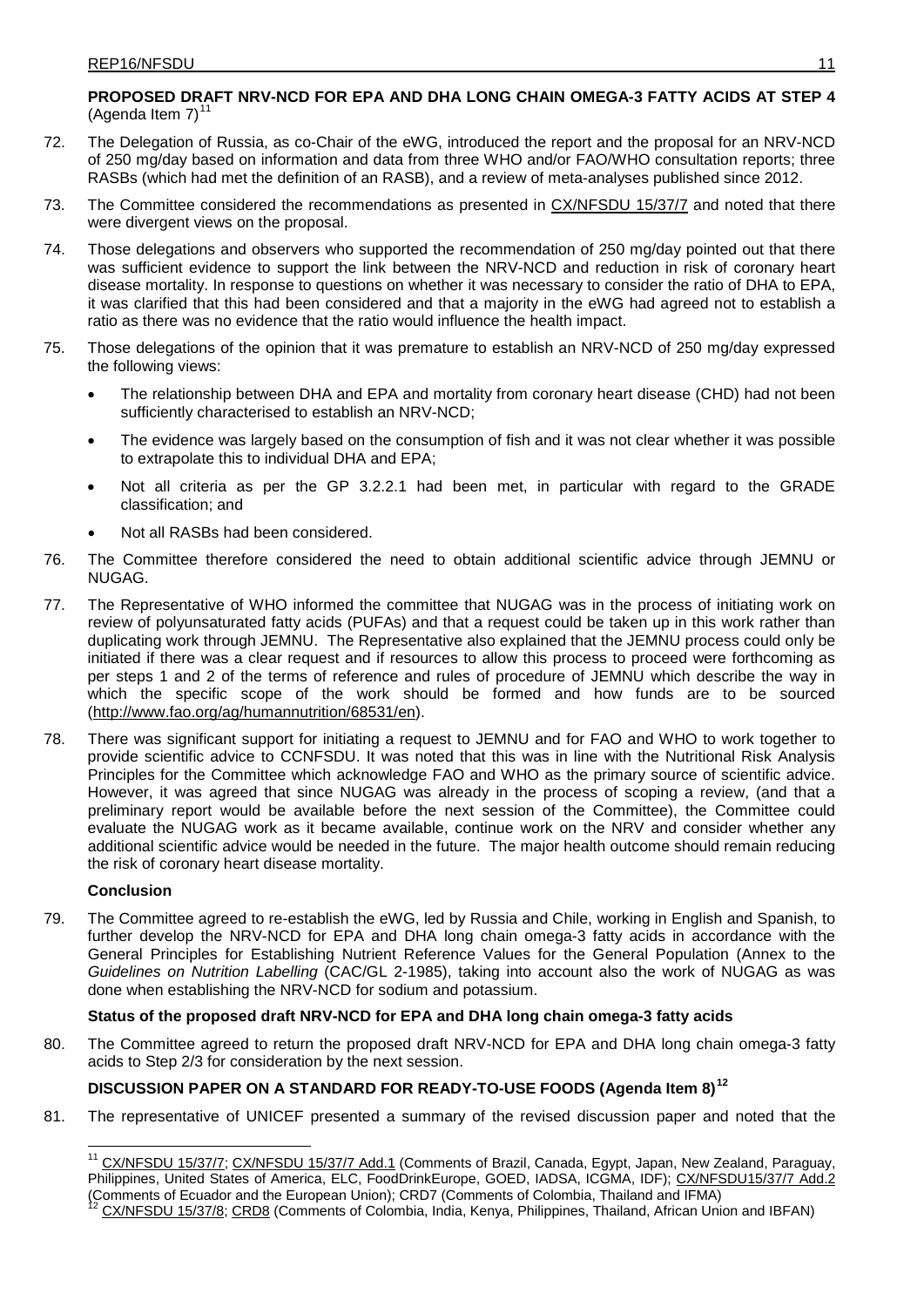revision had taken into account the comments made during CCNFDU36. The purpose of the work was now to establish a guideline (and not a standard) for a single product known as "Ready to Use Therapeutic Food" (RUTF) used in the management of severe acute malnutrition (SAM).

- 82. The Committee expressed general support for the new work. Some members and observers noted that RUTF should be considered as one of the interventions within the broader strategy for combating malnutrition and that the guideline should consider other relevant Codex texts and take into account the use of local products, and local food consumption patterns. It was also noted that aspects related to marketing were outside the scope of Codex.
- 83. One observer noted that as these products were not intended for sale to the public there was an urgent need to ensure that they are not marketed and promoted except through purely scientific and factual information to health professionals, Governments and NGOs.
- 84. Another observer was of the opinion that the Committee should wait for conclusive evidence including the WHO review findings on the effectiveness of RUTF in treating SAM.
- 85. The Representative of WHO informed the Committee that the on-going systematic reviews, by WHO, related to lipid-based nutrition supplements, which were being undertaken as part of the process to develop recommendations on formulated foods for the treatment and prevention of under nutrition in pregnant women and children 6-59 months of age, would not develop guidance on the nutrient composition of RUTF. The Representative also stated that WHO had been concerned about the proposal when it was initially presented by UNICEF as it had included Ready to Use Supplementary Foods (RUSF), but was now more comfortable with the proposal put forward to the Committee at this Session as it no longer included this product.
- 86. The Delegation of India did not support the current proposal due to lack of sufficient scientific data in favour of using Ready to Use Therapeutic Food (RUTF) in the management of severe acute malnutrition (SAM). In the report of CCNFSDU36 (2014), REP15/NFSDU, paragraph 182 stated "The Chairperson suggested that the decision be postponed until the next session of the committee when the review from WHO would be available and there would be a better basis for a decision" which is still awaited. India strongly supported the use of local food in accordance with national policy. India also objected to RUTF being promoted audiovisually in the meeting of the CCNFSDU when the draft discussion paper was only under consideration.
- 87. The Committee reviewed the project document, noted comments and made subsequent editorial amendments (Appendix IV).

### **Conclusion**

88. The Committee agreed to establish an eWG, led by South Africa and co-Chaired by Senegal and Uganda and working in English and French, and that, subject to the approval of new work by CAC39, would develop the proposed guideline for consideration at the next session.

## **DISCUSSION PAPER ON CLAIM FOR "FREE" OF TRANS FATTY ACIDS (Agenda Item 9) [13](#page-16-0)**

89. The Committee agreed to defer this matter to the next session and that the Delegation of Canada would continue to develop the discussion paper taking into account the outcome of the  $6<sup>th</sup>$  meeting of the WHO Nutrition Guidance Expert Advisory Group (NUGAG) and the reply from CCMAS (REP15/MAS, paras 34-36).

## **FOOD ADDITIVES IN THE** *STANDARD FOR INFANT FORMULA AND FORMULAS FOR SPECIAL MEDICAL PURPOSES INTENDED FOR INFANTS (***CODEX STAN 72-1981) (Agenda Item 10) [14](#page-16-1)**

90. The Chairperson recalled that CCNFSDU36 had agreed to keep amending the working list of additives (wishlist) up to the current session, when decisions would be made on its future status. The Chairperson also reminded the Committee of the request by CCFA to clarify the use of gum arabic (Acacia gum) (INS 414) in food category 13.1 "Infant formula, follow-up formula and formula for special medial purpose for Infants", and the use of carrageenan (INS 407) in food category 13.2 "Complementary foods for infants and young children and products conforming to the corresponding commodity standards".

### *Replies to CCFA*

91. On the use of gum arabic (Acacia gum) (INS 414) in food categories 13.1 and the corresponding Commodity standards the Committee agreed to inform CCFA that there was no technological need for the use of gum arabic (Acacia gum) (INS 414) in food category 13.1 "Infant formula, follow-up formula and formula for special medial purpose for Infants" and products conforming to the corresponding commodity standards, however it was used as a nutrient carrier. The Delegations of Sudan and Nigeria expressed their reservation to this decision.

<span id="page-16-1"></span><span id="page-16-0"></span><sup>&</sup>lt;sup>13</sup> CX/NFSDU 15/37/9 (Not issued)<br><sup>14</sup> [REP15/NFSDU,](http://www.codexalimentarius.org/download/report/907/REP15_NFSDUe.pdf) Appendix VI; [CRD9](http://www.codexalimentarius.org/sh-proxy/en/?lnk=1&url=https%253A%252F%252Fworkspace.fao.org%252Fsites%252Fcodex%252FMeetings%252FCX-720-37%252FCRD%252FCRD_09.pdf) (Comments of Colombia, Indonesia, Philippines and Thailand)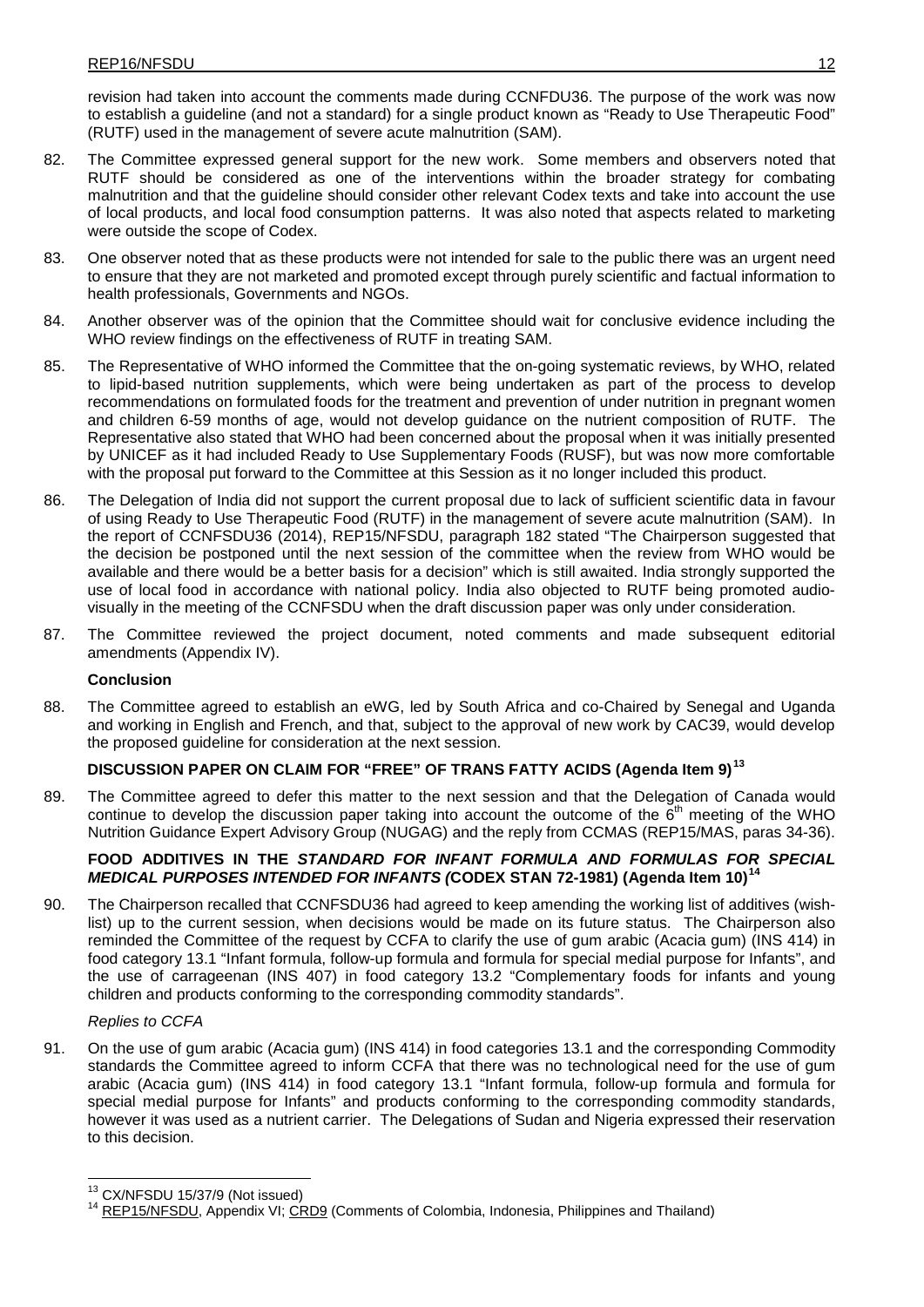92. On the use of carrageenan (INS 407) in food category 13.2 and the corresponding commodity standards the Committee noted that in some countries it was used and approved as a stabilizer and emulsifier in canned baby foods, while in others it was not permitted because in those countries the technological need was not demonstrated.

*Working list of food additives (wish-list)*

- 93. The Committee agreed to no longer use the "wish list", noting that:
	- carrageenan had been endorsed by CCFA in food categories 13.1.1 and 13.1.3 of the GSFA and adopted by CAC;
	- the following substances were already on the priority list of substances proposed for evaluation by JECFA: Carob bean gum (INS 410); Pectin (INS 440) and Xanthan gum (INS 415); and
	- in accordance with the decision of CCNFSDU36, all other food additives not on the JECFA priority list would be removed.
- 94. The Codex Secretariat informed the Committee of the procedures for entry of new substances and/or revision of adopted food additives provisions in the GSFA; and for establishing a priority list of substances for evaluation by JECFA. It was also confirmed that there was still time to respond to circular letters CL 2015/11-FA and CL 2015/12-FA for new additives or changes to existing additives in CODEX STAN 72- 1981 for alignment in the GSFA.
- 95. The Committee encouraged members to reply to circular letters CL 2015/11-FA and CL 2015/12-FA and agreed to consider alignment of the food additives provisions in the different standards under its jurisdiction with the GSFA at its next session.

# **OTHER BUSINESS AND FUTURE WORK (Agenda Item 11)[15](#page-17-0)**

## **Methods of analysis in the** *Standard for Infant Formula and Formulas for Special Medical Purposes Intended for Infants* **(CODEX STAN 72-1981)**

- 96. The Committee agreed to submit the eight methods for nutrients in infant formula (vitamin B12, myo-inositol, chromium, selenium, molybdenum, nucleotides, vitamins A and E, fatty acid profile, iodine and pantothenic acid) as presented in [CX/NFSDU](http://www.codexalimentarius.org/sh-proxy/en/?lnk=1&url=https%253A%252F%252Fworkspace.fao.org%252Fsites%252Fcodex%252FMeetings%252FCX-720-37%252FWD%252Fnf37_10e%2Brev.pdf) 15/37/10 (Rev) to CCMAS for technical review, typing, endorsement and inclusion in the *Recommended Methods of Analysis and Sampling* (CODEX STAN 234-1999) as these methods reflected the most recent scientific methods of analysis for nutrients in infant formula and were fully validated for these products (Appendix V, Part I). The Committee also agreed to amend Section 10, Methods of analysis in CODEX STAN 72-1981 to refer to CODEX STAN 234-1999 (Appendix V, Part II).
- 97. In response to concerns with regard to the typing of some methods, and the inclusion of extremely costly methods, (i.e. those based on inductively coupled plasma-mass spectrometry) as opposed to less expensive atomic absorption spectrometry methods, it was clarified that the methods were for purposes of dispute settlement and that for routine analysis, other methods were available and could be used. It was suggested that the proposed new methods based on the principle ICP-MS were considered as type III, given that some countries may not be able to use these methods in cases of dispute settlement. CCMAS would also be able to further consider the correct typing of the methods.

# **DATE AND PLACE OF THE NEXT SESSION (Agenda Item 12)**

98. The Committee was informed that the  $38<sup>th</sup>$  Session was scheduled to be held in Germany from 5 to 9 December 2016, the final arrangements being subject to confirmation by the Host Government in consultation with the Codex Secretariat.

<span id="page-17-0"></span><sup>————————————————————&</sup>lt;br><sup>15</sup> <u>[CX/NFSDU](http://www.codexalimentarius.org/sh-proxy/en/?lnk=1&url=https%253A%252F%252Fworkspace.fao.org%252Fsites%252Fcodex%252FMeetings%252FCX-720-37%252FWD%252Fnf37_10e%2Brev.pdf) 15/37/10 Rev; [CRD10](http://www.codexalimentarius.org/sh-proxy/en/?lnk=1&url=https%253A%252F%252Fworkspace.fao.org%252Fsites%252Fcodex%252FMeetings%252FCX-720-37%252FCRD%252FCRD_10.pdf)</u> (Comments of Brazil, Colombia, Ecuador, European Union, Indonesia, Mali, Mexico, Morocco and African Union); [CRD18](http://www.codexalimentarius.org/sh-proxy/en/?lnk=1&url=https%253A%252F%252Fworkspace.fao.org%252Fsites%252Fcodex%252FMeetings%252FCX-720-37%252FCRD%252FCRD_18.pdf) (Comments of Thailand)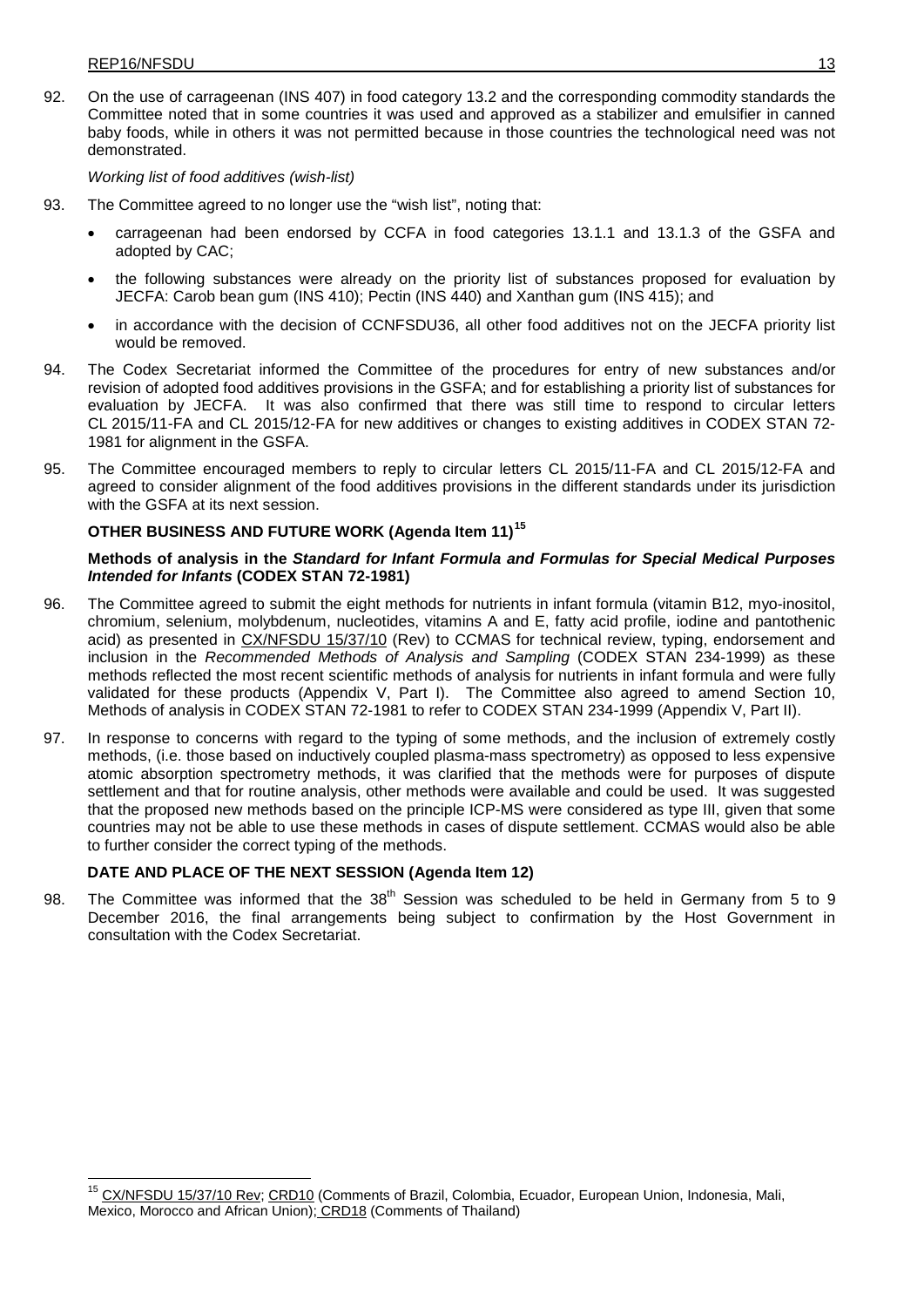## **SUMMARY STATUS OF WORK**

| <b>SUBJECT MATTER</b>                                                                                                                                                                            | Step     | <b>ACTION BY</b>                                                      | <b>DOCUMENT</b><br><b>REFERENCE</b><br>(REP16/NFSDU) |
|--------------------------------------------------------------------------------------------------------------------------------------------------------------------------------------------------|----------|-----------------------------------------------------------------------|------------------------------------------------------|
| Proposed Draft Additional or Revised<br>Nutrient Reference Values for Labelling<br>Purposes in the Guidelines on Nutrition<br>Labelling (CAC/GL 2-1985)                                          | 5/8      | Governments<br>CAC39                                                  | Para. 52a<br>Appendix II<br>Part I                   |
| Draft amendment to the Annex of the<br><b>Nutrition</b><br><b>Guidelines</b><br><b>on</b><br>Labelling<br>(CAC/GL 2-1985) to add a definition for<br><b>RASBs</b>                                | Adoption | Governments<br>CAC39                                                  | Para. 50a<br>Appendix II<br>Part II                  |
| Draft<br>amendment<br>Section<br>to<br>10,<br>Methods of analysis in Standard for<br>Infant Formula and Formulas<br>for<br>Special Medical Purposes Intended for<br>Infants (CODEX STAN 72-1981) | Adoption | Governments<br>CAC38                                                  | Para. 94<br>Appendix V<br>Part I                     |
| Proposed Draft NRV-R for Vitamin D<br>dietary equivalents<br>and<br>the<br>and<br>conversion factor for Vitamin E)                                                                               | 3        | CCNFSDU38                                                             | Para. 52b<br>Appendix II<br>Part III                 |
| Review of the Standard for Follow-Up<br>Formula (CODEX STAN 156-1987)<br>(Section 2.1.1 and 2.2 and essential<br>composition and optional ingredients)<br>$(6-12$ months)                        | 4        | CCFNSDU38                                                             | Para. 61a and<br>Appendix III,<br>Part I             |
| Review of the Standard for Follow-Up<br>Formula (CODEX STAN 156-1987)                                                                                                                            | 2/3      | <b>EWG/PWG</b><br>(New Zealand, France and<br>Indonesia)<br>CCNFSDU38 | Para. 61b<br>Appendix III,<br>Part II                |
| Proposed Draft Definition for<br>Biofortification                                                                                                                                                | 2/3      | <b>EWG</b><br>(Zimbabwe, South Africa)<br>CCNFSDU38                   | Para. 71                                             |
| Proposed Draft NRV-NCD for EPA and<br>DHA long chain omega-3 fatty acids                                                                                                                         | 2/3      | <b>EWG</b><br>(Chile, Russian<br>Federation)<br>CCNFSDU38             | Para. 80                                             |
| Proposed guideline for Ready-to-Use<br>Foods (RUF)                                                                                                                                               | 1,2,3    | <b>EWG</b><br>(South Africa, Senegal,<br>and Uganda)<br>CCNFSDU38     | Para. 88<br>Appendix IV                              |
| Discussion Paper on Claim for "Free" of<br><b>Trans Fatty Acids</b>                                                                                                                              |          | Canada<br>CCNFSDU38                                                   | Paras 9 and 87                                       |
| Alignment of food additive provisions in<br>standards developed by CCNFSDU                                                                                                                       | ä,       | CCNFSDU38                                                             | Para. 94                                             |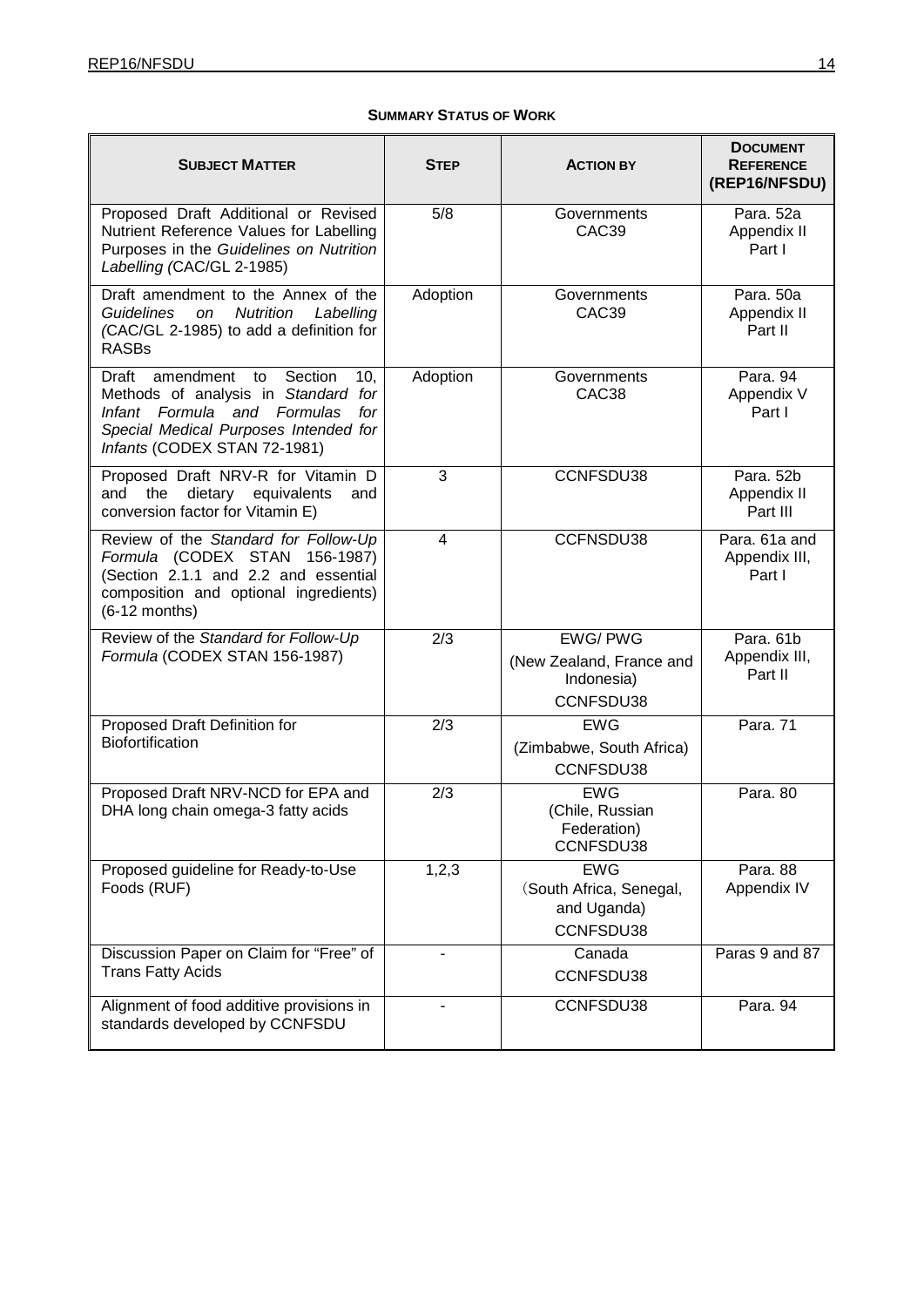### **APPENDIX I**

#### **LIST OF PARTICIPANTS LISTE DES PARTICIPANTS LISTA DE PARTICIPANTES**

#### **CHAIRPERSON - PRÉSIDENT - PRESIDENTE**

Dr Pia Noble Federal Ministry of Food and Agriculture Rochusstrasse 1 Bonn **Germany** Tel: +49 228 99 529 4665 Email: [ccnfsdu@bmel.bund.de](mailto:ccnfsdu@bmel.bund.de)

### **ASSISTANT TO THE CHAIRPERSON - ASSISTANT AU PRÉSIDENT - ASISTENTE AL PRESIDENTE**

Mrs Katharina Adler Federal Ministry of Food and Agriculture Rochusstrasse 1 **Bonn Germany** Tel: +49 228 99 529 4647 Email: [ccnfsdu@bmel.bund.de](mailto:ccnfsdu@bmel.bund.de)

## **MEMBER COUNTRIES - PAYS MEMBRES - PAÍSES MIEMBROS**

### **ALGERIA - ALGÉRIE - ARGELIA**

Mr Yassine Tidjini Ministére du Commerce Cité Zerhouni Mokhtar, El Mohammadia Bab Ezzouar Alger Alger Algeria Tel: +213 21 89 07 61 Email: [mire10yacine@hotmail.fr](mailto:mire10yacine@hotmail.fr)

## **AUSTRALIA - AUSTRALIE**

Ms Janine Lewis Food Standards Australia New Zealand PO Box 7186 CANBERRA ACT Australia Tel: +61 2 6271 2245 Email: [janine.lewis@foodstandards.gov.au](mailto:janine.lewis@foodstandards.gov.au)

Ms Victoria Landells Fonterra 327 Ferntree Gully Roas MT WAVERLEY, VIC Australia Tel: +61 409 215 487 Email: [Victoria.landells@fonterra.com](mailto:Victoria.landells@fonterra.com)

Ms Melissa Toh Nestle Australia Ltd Level 2, Building D, 1 Homebush Bay Drive RHODES NSW Australia Tel: +61 2 9736 0416 Email: [melissa.toh@au.nestle.com](mailto:melissa.toh@au.nestle.com)

#### **BANGLADESH**

Dr Swapan Kumar Roy Bangladesh Breastfeeding Foundation (BBF) Institute of Public Health (IPH) Room#197-200 (GF) Mohakhali Dhaka Bangladesh Tel: +8801943220587 Email: [skroy1950@gmail.com](mailto:skroy1950@gmail.com)

Mr Mohammad Molla Infant and Young Child Nutrition Association of Bangladesh Khan Mansoin (5th Floor) 107 Motijheel C/A, Dhaka-1000 Bangladesh. DHAKA Bangladesh Tel: +8801713095976 Email: [naharul.islam@bd.nestle.com](mailto:naharul.islam@bd.nestle.com)

Mr Iftaker Rashid Infant and Young Child Nutrition Association of Bangladesh Khan Mansion (5th Floor) 107 Motijheel C/A, Dhaka-1000 Bangladesh. DHAKA Bangladesh Tel: +8801714101229 Email: [iftaker@lalmai.com](mailto:iftaker@lalmai.com)

## **BELARUS - BÉLARUS - BELARÚS**

Mrs Natalia Tsemborevitch Scientific-Practical Centre of Hygiene Ministry of Health **Belarus** Email: [tse.natasha@yandex.ru](mailto:tse.natasha@yandex.ru)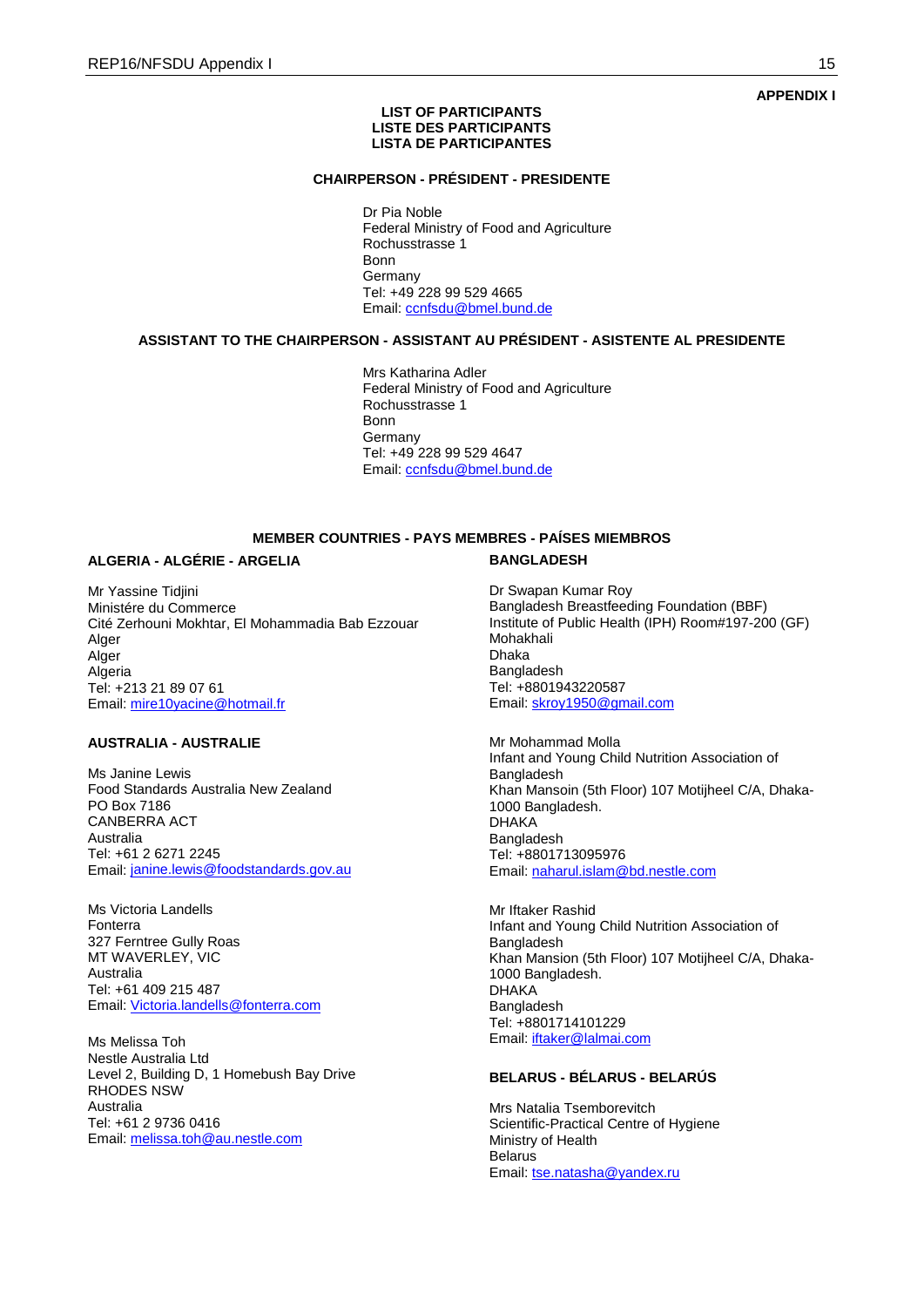## **BELGIUM - BELGIQUE - BÉLGICA**

Ms Isabelle Laquière FPS public health. Eurostation - Place victor horta, 40 bte 10 Brussels **Belgium** Tel: +32 2 524 73 64 Email: [Isabelle.laquiere@health.belgium.be](mailto:Isabelle.laquiere@health.belgium.be)

### **BRAZIL - BRÉSIL - BRASIL**

Ms Elisabete Gonçalves Dutra National Health Surveillance Agency - Anvisa SIA, Trecho 5, área especial 57 Brasília-DF Brazil Tel: +55 61 3462-5333 Email: [Elisabete.goncalves@anvisa.gov.br](mailto:Elisabete.goncalves@anvisa.gov.br)

Ms Ana Claudia Marquim Firmo De Araújo National Health Surveillance Agency - Anvisa SIA, Trecho 5, área especial 57 Brasília-DF Brazil Tel: 55 61 3462 5332 Email: [ana.firmo@anvisa.gov.br](mailto:ana.firmo@anvisa.gov.br)

Ms Fernanda Oliveira Brazilian Society of Pediatrics/UNIFESP Rua Loefgreen 1647. Vila Clementino Zip Code 04040-032 São Paulo Brazil Tel: +55 11 50844538/+55 11 9815867 Email: [fernandalco@gmail.com](mailto:fernandalco@gmail.com)

Ms Thelma R. T. Lahóz Moya ABIA – Brazilian Association of Food Industries Av. Brigadeiro Faria Lima, 1478 11ª andar São Paulo Brazil Tel: 55 11 30301394 / 55 11 9927580 Email: [thelma.moya@abbott.com](mailto:thelma.moya@abbott.com)

Mr Helio Vannucchi School of Medicine of Riberao Preto University of Sao Paulo Riberao Preto Brazil Tel: 55-16-991114142 Email: [hvannucc@fmrp.usp.br](mailto:hvannucc@fmrp.usp.br)

## **CAMBODIA - CAMBODGE - CAMBOYA**

Mr Oun Phan Ministry of Commerce Kdey Takoy Village, Sangkat Viel Sbov Phnom Penh Cambodia Tel: +855-12568356 Email: [oun.phan@yahoo.com](mailto:oun.phan@yahoo.com)

Mr Theng Dim Ministry of Commerce Kdey Takoy Village, Sangkat Vielsbov, Khan Chba Ampeuv Phnom Penh Cambodia Tel: +855-12526660 Email: [dimtheng@gmail.com](mailto:dimtheng@gmail.com)

### **CANADA - CANADÁ**

Dr William Yan Health Canada 251 Sir Frederick Banting Driveway, A.L. 2203B, Room B331 **Ottawa** Canada Tel: 613-948-8478 Email: [william.yan@hc-sc.gc.ca](mailto:william.yan@hc-sc.gc.ca)

Ms Melody Harwood Neptune Technologies & Bioressources Inc. Neptune Technologies and Bioressources Inc. 545 Promenade du Centropolis, Suite 100 Laval Canada Tel: 424-384-7872 Email: [M.Harwood@neptunebiotech.com](mailto:M.Harwood@neptunebiotech.com)

Ms Maya Villeneuve Health Canada 251 Sir Frederick Banting Driveway, A.L. 2203B, room B333 **Ottawa** Canada Tel: 613 - 960-4740 Email: [maya.villeneuve@hc-sc.gc.ca](mailto:maya.villeneuve@hc-sc.gc.ca)

#### **CHILE - CHILI**

Mr Cristian Cofre Ministerio de Salud Mac Iver 459, piso 8 Santiago Chile Tel: +56 2 25740610 Email: [cristian.cofre@minsal.cl](mailto:cristian.cofre@minsal.cl)

Ms Ana Cristina Canales Ministerio de Relaciones Exteriores Teatino 180, piso 11 Santiago Chile Tel: +56 2 28275237 Email: [acanales@direcon.gob.cl](mailto:acanales@direcon.gob.cl)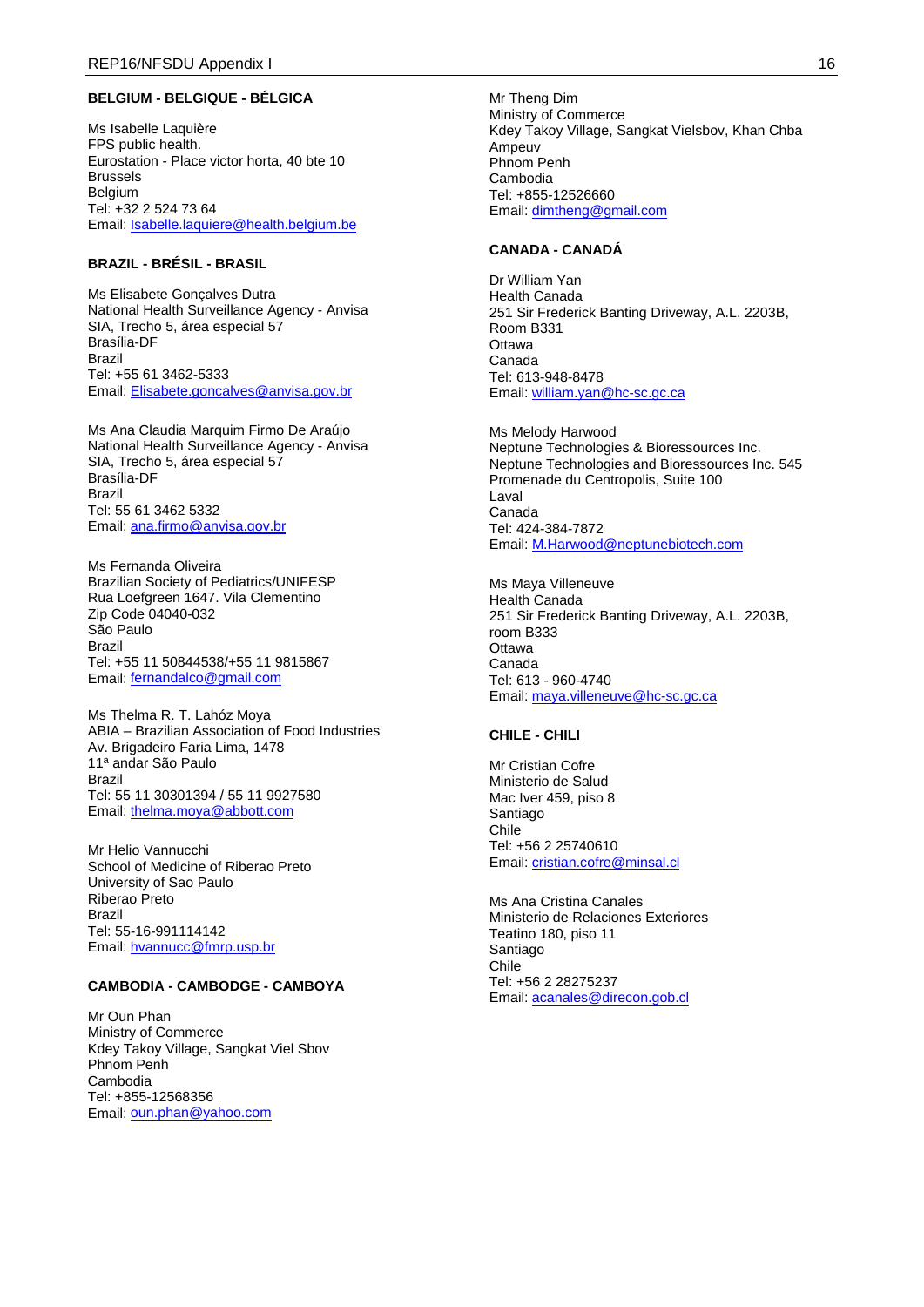Mrs Karla Carmona Ministerio de Agricultura Nueva York 17, piso 4 Santiago Chile Tel: +56 2 27979900 Email: [karla.carmona@achipia.gob.cl](mailto:karla.carmona@achipia.gob.cl)

#### **CHINA - CHINE**

Ms Taotao Deng China National Center for Food Safety Risk Assesment 2-202, NO 37.Guangqu Road, Chaoyang District 1000022 Beijing China Tel: 86-10-52165431 Email: [dengtaotao@cfsa.net.cn](mailto:dengtaotao@cfsa.net.cn)

Prof Junhua Han China National Center for Food Safety Risk Assesment 2-209, NO 37. Guangqu Road, Chaoyang District, 1000022 Beijing China Tel: 86-10-52165426 Email: [Hanjhua@cfsa.Net.cn](mailto:Hanjhua@cfsa.Net.cn)

Ms Dong Liang China National Center for Food Safety Risk Assessment 2-202, 37 Guangqu Road, Building 2, Chaoyang 1000022 Beijing China Tel: 86-10-52165430 Email: [liangdong@cfsa.net.cn](mailto:liangdong@cfsa.net.cn)

Ms Jing Shen Hangzhou entry-exit Inspection and Quarantine Bureau 1716 Room No.2 Wensan Road, Xihu District, Hangzhou City, Zhejiang Province, China **Hangzhou** China Tel: +86-571-56663139 Email: [Shenj@ziq.gov.cn](mailto:Shenj@ziq.gov.cn)

Ms Lan Wu Shanghai entry-exit inspection & quarantine bureau of China 66 Huacheng Avenue,Zhujiang New City, Tianhe District, **Guangzhou** China Tel: 86-20-38297960 Email: wul@gdcig.gov.cn

Ms Yijing Zhao Shanghai entry-exit inspection & quarantine bureau of China Division for supervision on food safety, Section 3 Rm.1215, No.1208 Minsheng Road, Pudong, Shanghai China Tel: 86-21-38620978 Email: [zhaoyj@shciq.gov.cn](mailto:zhaoyj@shciq.gov.cn)

Mr Dayue Bao China Food Information Center Room 2604,Tower B, Riyuetiandi Building,No.17, Fangchengyuan Fengtai District Beijing China Tel: 86-10-58076603 Email: [baodayue@126.com](mailto:baodayue@126.com)

Mr Rui Chen The Center for Inspection and Supervision Nation Health and family planning Commission No32.Beisantiao Jiaodaokou, Dongcheng District **Beijing** China Tel: 86-10-840001019 Email: [chenrui@nhfpc.gov.cn](mailto:chenrui@nhfpc.gov.cn) Ms Xinxin Dong Standard and Regulation Research Center, AQSIQ Room 909, Sanyuan Mansion, No.18 Xibahe Dongli Chaoyang District Beijing

China Tel: 86-10-84603875 Email: [dongxx@aqsiq.gov.cn](mailto:dongxx@aqsiq.gov.cn) Mr Guoqiang Gong

National Health and Family Planning Commission No.1,Nan Road, Xizhimenwai, Xicheng Deistrict, Beijing China Tel: 86-10-68792985 Email: [gonggq@nhfpc.gov.cn](mailto:gonggq@nhfpc.gov.cn)

Mr Weixuan Lin Liaoning Entry- exit Inspection and Quarantine Bureau of The Peoples Republicof China NO.60 Changjiang East Load, Zhongshan District, Dalian Dalian Colombia Tel: 86-411-82583672 Email: [dlciqlwx@sina.com](mailto:dlciqlwx@sina.com)

Ms Yanjun Liu China National Center for Food Safety Risk Assessment Building 2, No. 37 Guangqu Lu, Chaoyang Beijing China Tel: 86-10-52165516 Email: [Liuyanjun@cfsa.net.cn](mailto:Liuyanjun@cfsa.net.cn)

Mr Chang Su National Institute for Nutrition and Health Chinese Center for Disease Control and Prevention 29 Nanwei Road, Xicheng District Beijing China Tel: 86-10-83132503 Email: [suchanglon@126.com](mailto:suchanglon@126.com)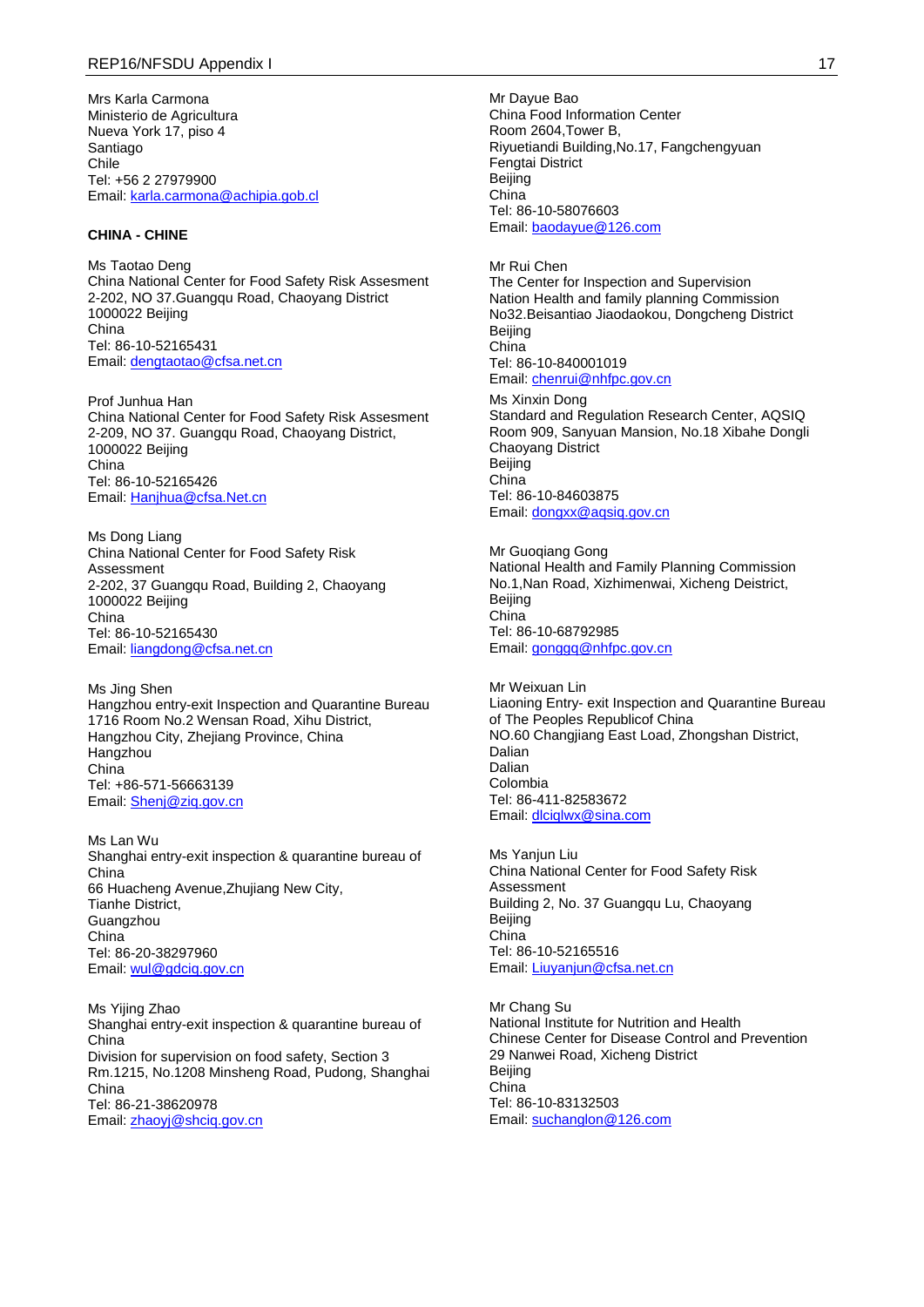Ms Sau King Carole Tam Centre for Food Safety, Food and Environmental Hygiene Department 43/F, Queensway Government Offices,66 Queensway Hongkong China Tel: (852) 28675526 Email: [csktam@fehd.gov.hk](mailto:csktam@fehd.gov.hk)

Mr Mingfeng Wei China Food Information Center Room 2604,Tower B,Riyuetiandi Building,No.17,Fangchengyuan,Fengtai District, Beijing China Tel: 86-10-58076603 Email: [wmf@chinafic.org](mailto:wmf@chinafic.org)

Mr Weixing Yan China National Center for Food Safety Risk Assessment Building 2, no 37. Guangqu road, Chaoyang District Beijing China Tel: 86-10-52165426 Email: [yanweixin@cfsa.net.cn](mailto:yanweixin@cfsa.net.cn)

Mr Chaoqun Yang Inner Mongolia Yili Industrial Group Co.,Ltd NO.55 Huaweixili,Chaoyang District,100021 Beijing China Tel: 86 10 58640640 Email: [ytnyangchaoqun@yili.com](mailto:ytnyangchaoqun@yili.com)

### **COLOMBIA - COLOMBIE**

Mrs Laura Otalora ANDI Carrera 83 No. 71 - 81 piso 3 Bogotá Colombia Tel: 57316702781 Email: [lauraotalora52@hotmail.com](mailto:lauraotalora52@hotmail.com)

Ing Julio Cesar Vanegas Rios Instituto Nacional de Vigilancia de Medicamentos y Alimentos - INVIMA Carrera 68 No. 17 - 11 Bogotá Colombia Tel: 057 1 2947800 Email: [jvanegasr@invima.gov.co](mailto:jvanegasr@invima.gov.co)

#### **COSTA RICA**

Ms Alejandra Chaverri Esquivel Ministerio de Salud Costado sur del Hospital San Juan de Dios, Primer edificio. San José Costa Rica Email: [achaverri@ministeriodesalud.go.cr](mailto:achaverri@ministeriodesalud.go.cr)

### **CUBA**

Dr Yarisa Domínguez Ayllón National Institute of Hygiene, Epidemiology and Microbiology Infanta 1158 La Habanna Cuba Tel: 53-78785919 Email: [yarisa65@yahoo.com](mailto:yarisa65@yahoo.com)

## **CÔTE D'IVOIRE**

Mr Brou ComoÉ Marius Rodriguese Fedération des Associations de Consommateurs Actifs de Côte d'Ivoire (FACACI) Immeuble CERISON (Abidjan-Plateau), 3ème étage 10 BP 1534 Abidjan Côte d'Ivoire Tel: 20210909 Email: [micopci@yahoo.fr](mailto:micopci@yahoo.fr)

#### **DENMARK - DANEMARK - DINAMARCA**

Mrs Dagny Løvoll Warming Danish Veterinary and Food Administration Stationsparken 31 **Glostrup** Denmark Tel: +45 7227 6900 Email: [dlw@fvst.dk](mailto:dlw@fvst.dk)

Mrs Marianne Larsen Danish Veterinary and Food Administration Stationsparken 31 **Glostrup** Denmark Tel: +45 7227 6900 Email: [maola@fvst.dk](mailto:maola@fvst.dk)

Mrs Laila Lundby Danish Agriculture and Food Council Axeltorv 3 **Copenhagen** Denmark Tel: +45 3339 4476 Email: [llu@lf.dk](mailto:llu@lf.dk)

#### **DJIBOUTI**

Mr Mouharam Fouad Abdallah Ministère du commere cité Ministérielle,Djibouti ville djibouti Djibouti Tel: 00253 77 82 11 94 Email: [marahuom@hotmail.com](mailto:marahuom@hotmail.com)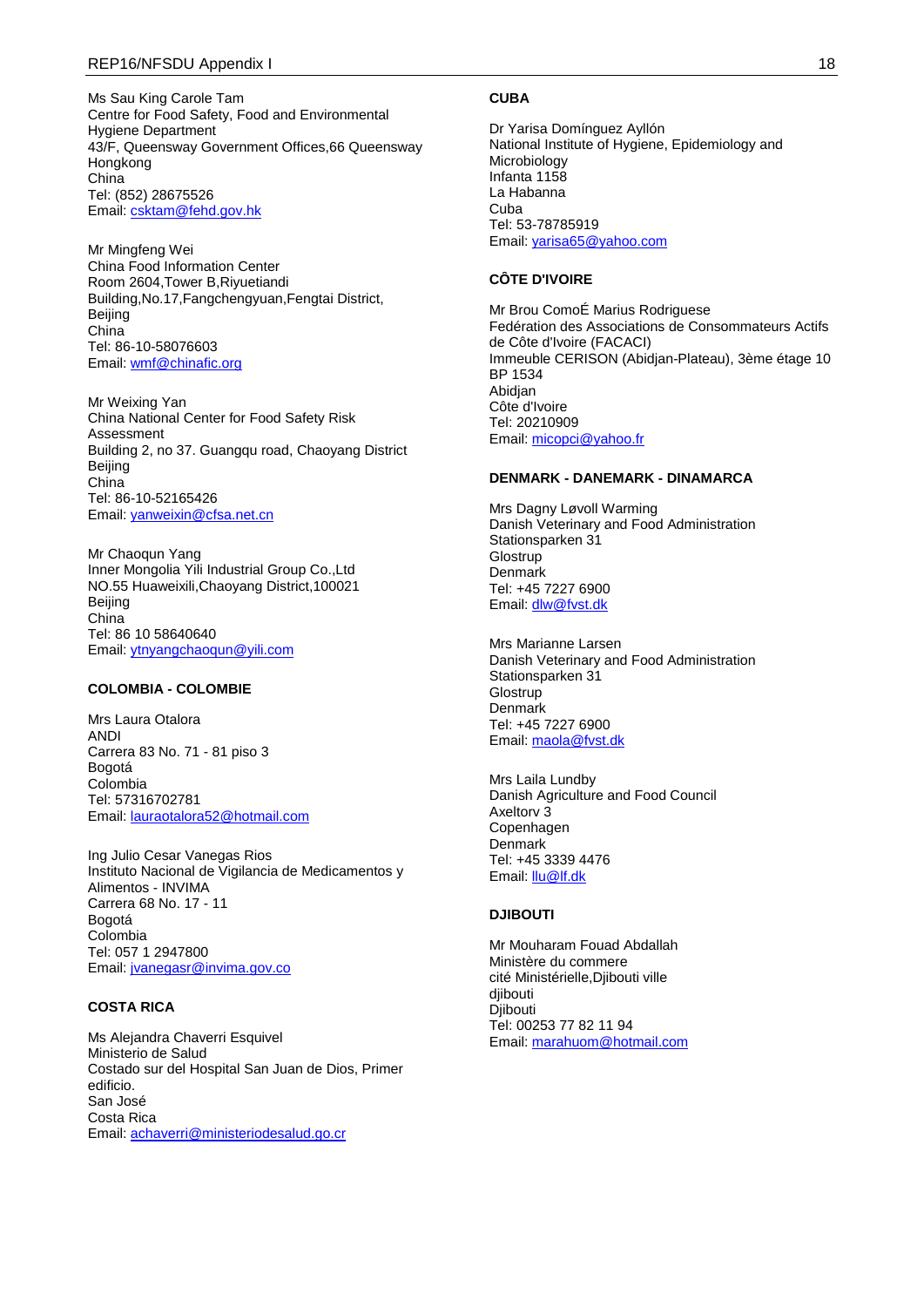### **ECUADOR - ÉQUATEUR**

Mrs María Isabel Salazar Cobo Ministerio de Salud Pública del Ecuador Quito Ecuador Tel: 593-2 381-4400 Email: [mariai.salazar@msp.gob.ec](mailto:mariai.salazar@msp.gob.ec)

### **EGYPT - ÉGYPTE - EGIPTO**

Mr Mohamed Abd Elhamid Naser Organization: Egyptian Organization for Standardization and Quality (EOS) 16 tadreeb el motderbeen Cairo Egypt Tel: 0201281337667 Email: [atch\\_toto3@yahoo.com](mailto:atch_toto3@yahoo.com)

Dr Shaimaa Sarhan Summit 44- ElShamaly 90 St., AlTagamoaaa ElKhames New Cairo Egypt Tel: 01281130888 Email: [shaimaa.sarhan@eg.nestle.com](mailto:shaimaa.sarhan@eg.nestle.com)

Mr Yasser Shazly Chamber of food industries 1195 Cornish EL Nil, P.O Box Cairo Egypt Tel: +20225748627 Email: [yasser@egycfi.org.eg](mailto:yasser@egycfi.org.eg)

#### **EQUATORIAL GUINEA - GUINÉE ÉQUATORIALE - GUINEA ECUATORIAL**

Mr Antonio Bonifatio Mba Ndong Ministerio de Agricultura & Bosques Avenida Hassan II Malabo Equatorial Guinea Email: [ambandong@yahoo.es](mailto:ambandong@yahoo.es)

Mr Benito Obama Nve Mirue Ministerio de Agricultura & Bosques Avenida Hassan II Malabo Equatorial Guinea Email: [silvestreabaga@yahoo.es](mailto:silvestreabaga@yahoo.es)

### **EUROPEAN UNION - UNION EUROPÉENNE - UNIÓN EUROPEA**

Mr Alexander Rogge General Secretariat of the Council, Luxembourg **Presidency** Email: <u>[alexander.rogge@consilium.europa.eu](mailto:alexander.rogge@consilium.europa.eu)</u>

Ms Ella Strickland European Commission Rue Froissart 101 Brussels Belgium Tel: +32 229-93030

#### Email: [ella.strickland@ec.europa.eu](mailto:ella.strickland@ec.europa.eu)

Ms Stephanie Bodenbach European Commission Rue Belliard 232 Brussels **Belgium** Tel: +32 229-80938 Email: [Stephanie.BODENBACH@ec.europa.eu](mailto:Stephanie.BODENBACH@ec.europa.eu)

Ms Anja Brönstrup European Food Safety Authority Via Carlo Magno 1A Parma Italy Tel: +39 0521 036 928 Email: [Anja.BRONSTRUP@efsa.europa.eu](mailto:Anja.BRONSTRUP@efsa.europa.eu)

Mr Francesco Carlucci European Commission Rue Belliard 232 - 02/009 Brussels Belgium Tel: +32 229-97987 Email: [Francesco-Felice.CARLUCCI@ec.europa.eu](mailto:Francesco-Felice.CARLUCCI@ec.europa.eu)

Mr Marco Castellina European Commission Rue Froissart 101 2/54 Brussels Belgium Tel: +32 229-87443 Email: [Marco.CASTELLINA@ec.europa.eu](mailto:Marco.CASTELLINA@ec.europa.eu)

Mr Christophe Didion European Commission Rue Belliard 232 Brussels Belgium Tel: +32 229-95427 Email: [Christophe.DIDION@ec.europa.eu](mailto:Christophe.DIDION@ec.europa.eu)

Mr Matteo Mascolo European Union Rue Breydel 4 **Brussels Belgium** Email: [mrmascolo@gmail.com](mailto:mrmascolo@gmail.com)

#### **FINLAND - FINLANDE - FINLANDIA**

Ms Anna Lemström Ministry of Agriculture and Forestry P.O. Box 30 00023 \*Government Helsinki Finland Tel: +358 295 162145 Email: [anna.lemstrom@mmm.fi](mailto:anna.lemstrom@mmm.fi)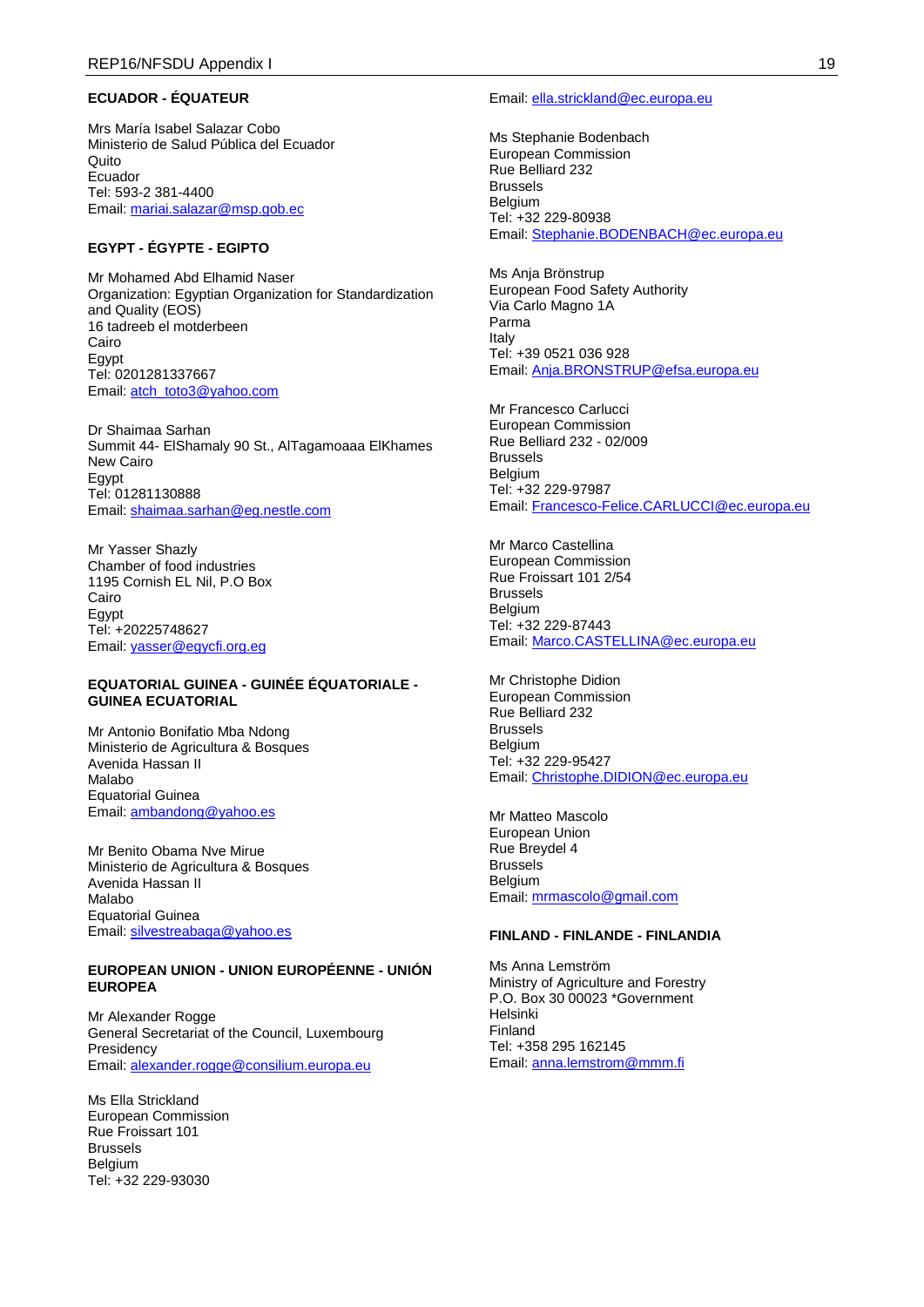#### **FRANCE - FRANCIA**

Ms Alice Stengel Ministère de l'économie, de l'industrie et du numérique 59, bd Vincent Auriol Paris France Tel: 00 33 1 44 97 33 25 Email: [Alice.STENGEL@dgccrf.finances.gouv.fr](mailto:Alice.STENGEL@dgccrf.finances.gouv.fr)

Mrs Mathilde Bridier Nutriset Hameau du Bois Ricard Malaunay France Email: [mbridier@nutriset.fr](mailto:mbridier@nutriset.fr)

Mr Thomas Couaillet Nutriset Hameau du Bois Ricard Malaunay France Tel: +33 2 32 93 82 82 Email: [tcouaillet@nutriset.fr](mailto:tcouaillet@nutriset.fr)

Mr Anders Liljegren Roquette S.A. 1 rue de la Haute Loge Lestrem France Email: [anders.liljegren@roquette.com](mailto:anders.liljegren@roquette.com)

Mr Thibault Martenot nutriset Hameau du Bois Ricard Malaunay France Email: [tmartenot@nutriset.fr](mailto:tmartenot@nutriset.fr)

#### **GERMANY - ALLEMAGNE - ALEMANIA**

Dr Hartmut Waldner Federal Ministry of Food and Agriculture Rochusstrasse 1 Bonn Germany Tel: +49 228 99 529 4961 Email: [ccnfsdu@bmel.bund.de](mailto:ccnfsdu@bmel.bund.de)

Ms Claudia Callies-klüpfel BASF SE ENS/HR - F31 Lampertheim Germany Tel: +49 621 60 58377 Email: [claudia.callies-kluepfel@basf.com](mailto:claudia.callies-kluepfel@basf.com)

Dr Gert Krabichler Merck Consumer Health Frankfurter Straße 250 Darmstadt **Germany** Tel: +49 6151 856 3264 Email: [gert.krabichler@merckgroup.com](mailto:gert.krabichler@merckgroup.com)

Ms Angelika Mrohs

German Federation of Food Law and Food Science Claire-Waldoff-Str. 7 Berlin Germany Tel: +49 30 206143 133 Email: [amrohs@bll.de](mailto:amrohs@bll.de)

Mr Norbert Pahne Federation of German Dietetic Foods Godesberger Allee 142 - 145 Bonn Germany Tel: +49 228 3085110 Email: [pahne@diaetverband.de](mailto:pahne@diaetverband.de)

Ms Antie Preußker German Federation for Food Law and Food Science Claire-Waldoff-Str. 7 Berlin Germany Tel: +49 30 206143 146 Email: [apreussker@bll.de](mailto:apreussker@bll.de)

Ms Inken Stark Federation of German Dietetic Foods Godesberger Allee 142 - 145 Bonn Germany Tel: +49 228 3085111 Email: [stark@diaetverband.de](mailto:stark@diaetverband.de)

Ms Sabine Sulzer Nestlé Deutschland AG Lyoner Straße 23 Frankfurt am Main Germany Tel: +49 69 6671 2276 Email: [sabine.sulzer@de.nestle.com](mailto:sabine.sulzer@de.nestle.com)

Dr Anke Weißenborn Federal Institute for Risk Assessment Max-Dohrn-Str. 8-10 Berlin Germany Tel: +49 30 18412 3812 Email: [anke.weissenborn@bfr.bund.de](mailto:anke.weissenborn@bfr.bund.de)

#### **GHANA**

Ms Maria Aba Lovelace-Johnson Food and Drugs Authority P. O. Box Ct 2783 Cantonments Accra Ghana Tel: +233 208115619 Email: [mariluv2004@hotmail.com](mailto:mariluv2004@hotmail.com)

Ms Gloria Anowa Brown Food and Drugs Authority P. O. Box Ct 2783 Cantonments Accra Ghana Tel: +233 244 884133 Email: [anowaackon@gmail.com](mailto:anowaackon@gmail.com)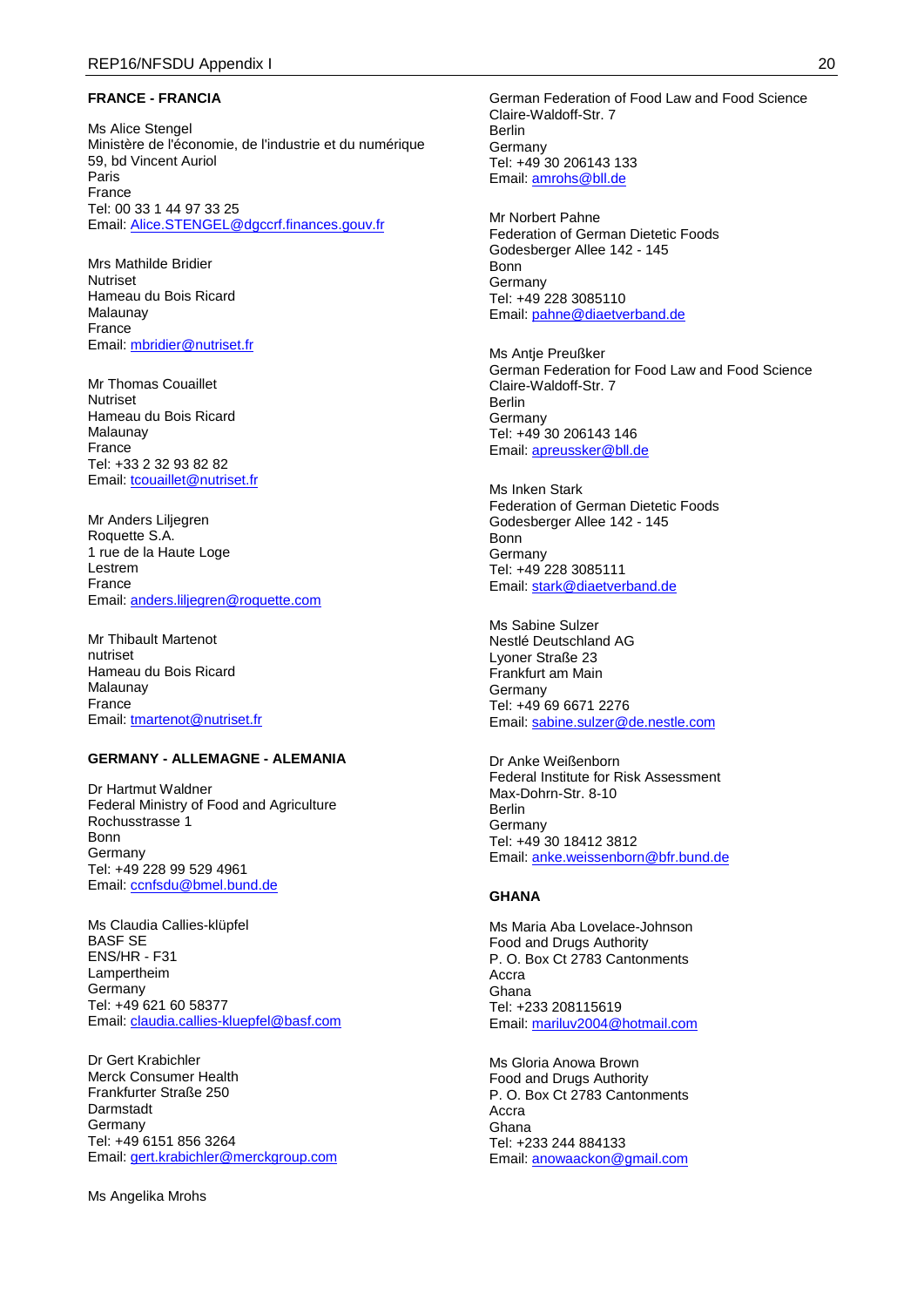Ms Joyce Okoree Ghana Standards Authority P. O. Box Mb 245 Accra Ghana Tel: +233 244 381351 Email: [jooko88@yahoo.com](mailto:jooko88@yahoo.com)

## **HUNGARY - HONGRIE - HUNGRÍA**

Dr Éva Barna National Institute of Pharmacy and Nutrition Albert Flórián út 3/a Budapest Hungary Tel: +36 1 476 6450 Email: <u>[Barna.Eva@ogyei.gov.hu](mailto:Barna.Eva@ogyei.gov.hu)</u>

#### **INDIA - INDE**

Dr Sandhya Kabra Food Safety And Standards Authority of India (FDA) Bhawan, Near Bal Bhavan, Kotla Road, New Delhi - 110002 India Tel: +91-11- 23237418 Email: [sandhyakabra@gmail.com](mailto:sandhyakabra@gmail.com)

Dr K.v. Radha Krishna National Institute of Nutrition (NIN) National Institute of Nutrition, (ICMR) Ministry of Health & Family Welfare, GOI Hyderabad. India Tel: +91-40-27197254 Email: [vijrkk@yahoo.com](mailto:vijrkk@yahoo.com)

Ms Sukhmani Singh Food Safety And Standards Authority of India (FDA) Bhawan, Kotla Road, 110002 New Delhi India Email: [sukhmax@googlemail.com](mailto:sukhmax@googlemail.com)

### **INDONESIA - INDONÉSIE**

Mrs Yusra Egayanti National Agency of Drug and Food Control Jl. Percetakan Negara 23 Jakarta Indonesia Tel: +62 21 42875584 Email: [yusra.egayanti@pom.go.id](mailto:yusra.egayanti@pom.go.id)

Mr Victor Basuki DuPont Nutrition & Health Jalan Ampera Raya No.9-10, South Jakarta Jakarta Indonesia Tel: +628111630280 Email: [victor.basuki@dupont.com](mailto:victor.basuki@dupont.com)

Prof Purwiyatno Hariyadi Southeast Asian Food & Agricultural Science & Technology (SEAFAST) Center Bogor Agricultural University, Bogor Indonesia Tel: (62) 251 8629903

#### Email: [phariyadi@ipb.ac.id](mailto:phariyadi@ipb.ac.id)

Mr Aslam Hasan Ministry of Industry Jl.Jenderal Gatot Subroto Kav.52-53, 17th Floor Jakarta Selatan JAKARTA Indonesia Tel: (62-21) 6252236 Email: [aslamhas@yahoo.com](mailto:aslamhas@yahoo.com)

Mrs Nani Hidayani APPNIA Souvereign Plaza 1st floor Jk. Tb Simatupang Kav 36 Jakarta Indonesia Tel: +6221 29400268 Email: [nani.hidayani@mjn.com](mailto:nani.hidayani@mjn.com)

Dr Prima Sehanputri APPNIA Sovereign Plaza Blok 1d, 1st Fl Jl. Tb Simatupang Kav 36 Jakarta Indonesia Tel: +62 21 29400268 Email: [prima.sehanputri@gmail.com](mailto:prima.sehanputri@gmail.com)

Mrs Roch Ratri Wandansari The Indonesian Food and Beverages Association (GAPMMI) Annex Building 2nd floor (PPM Management complex) Jl. Menteng Raya No 9-19 Jakarta Indonesia Tel: +62811886009 Email: [rwandansari@yahoo.com](mailto:rwandansari@yahoo.com)

#### **IRAN (ISLAMIC REPUBLIC OF) – IRAN (RÉPUBLIQUE ISLAMIQUE D') – IRÁN (REPÚBLICA ISLÁMICA DEL)**

Mrs Atefeh Fooladi Moghadam Ministry of Health and Medical Education Iran Tel: +989125263015 Email: [Atefeh.fooladi@gmail.com](mailto:Atefeh.fooladi@gmail.com)

#### **IRELAND - IRLANDE - IRLANDA**

Dr Mary Flynn Food Safety Authority of Ireland Abbey Court Lower Abbey Street Dublin 1 **Dublin** Ireland Tel: +353 1 8171315 Email: [award@fsai.ie](mailto:award@fsai.ie)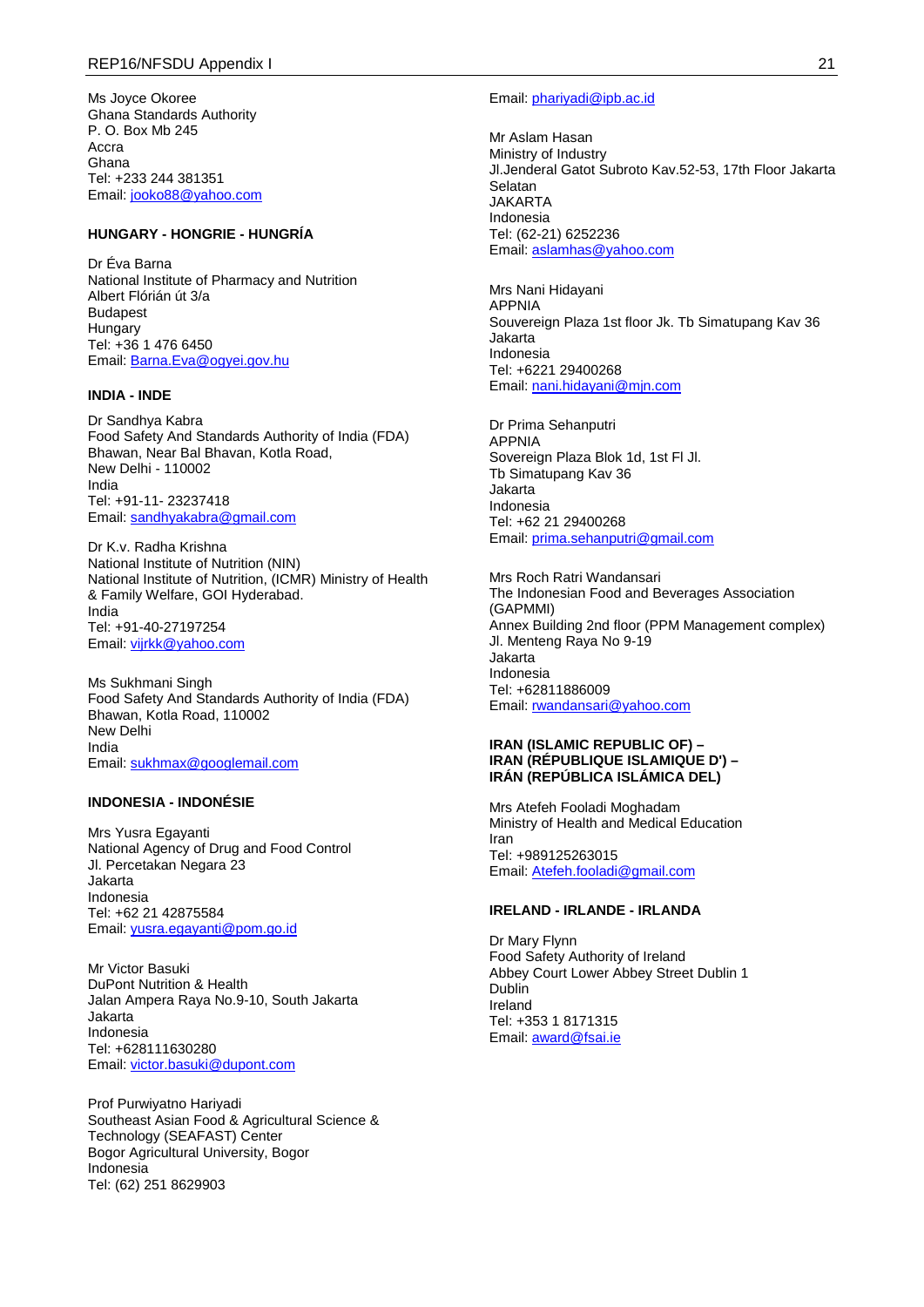#### **ITALY - ITALIE - ITALIA**

Mr Ciro Impagnatiello Ministry of Agricultural Food and Forestry Policies Via XX Settembre, 20 Rome Italy Tel: +39 06 46654058 Email: [c.impagnatiello@politicheagricole.it](mailto:c.impagnatiello@politicheagricole.it)

Ms Silvia Nicoli Ministry of agricultural, Food and Forestry Policies Via XX Settembre,20 Rome Italy Tel: +39 06 46654130 Email: [s.nicoli@politicheagricole.it](mailto:s.nicoli@politicheagricole.it)

### **JAPAN - JAPON - JAPÓN**

Dr Toshitaka Masuda Consumer Affairs Agency 5th Floor Sanno Park Tower,2-11-1 Nagata-cho, Chiyoda-ku, Tokyo Japan Tel: +81-3-3507-8800 Email: [g.codex-j@caa.go.jp](mailto:g.codex-j@caa.go.jp)

Ms Mami Endo Consumer Affairs Agency 5th Floor Sanno Park Tower,2-11-1 Nagata-cho, Chiyoda-ku, Tokyo Japan Tel: +81-3-3507-8800 Email: [g.codex-j@caa.go.jp](mailto:g.codex-j@caa.go.jp)

Prof Hiroaki Hamano International Life Sciences Institute Japan Nishikawa Bldg 5F, 3-5-19 Kojimachi, Chiyoda-ku, Tokyo Japan Tel: '+81-3-5215-3535 Email: [hhamano@ilsijapan.org](mailto:hhamano@ilsijapan.org)

Dr Yoshiko Ishimi National Institute of Health and Nutrition National Institutes of Biomedical Innovation Health and Nutrition 1-23-1 Toyama, Shinjuku-ku Tokyo Japan Tel: '+81 3 3203 8063 Email: [ishimi@nih.go.jp](mailto:ishimi@nih.go.jp)

Prof Satoshi Ishizuka Hokkaido University Kita 9, Nishi 9, Kita-ku, Sapporo Sapporo Japan Tel: +81-11-706-2811 Email: [g.codex-j@caa.go.jp](mailto:g.codex-j@caa.go.jp)

Mr Kenji Kuroiwa Ministry of Health, Labour and Welfare, Japan 1-2-2 Kasumigaseki, Chiyoda-ku Tokyo Japan Tel: '+81-3-5253-1111 (ext. 2408) Email: [codexj@mhlw.go.jp](mailto:codexj@mhlw.go.jp)

Ms Aya Orito-Nozawa Ministry of Agriculture, Forestry and Fisheries 1-2-1, Kasumigaseki, Chiyoda-ku Tokyo Japan Tel: +81-3-3502-8732 Email: [aya\\_orito460@maff.go.jp](mailto:aya_orito460@maff.go.jp)

#### **KENYA**

Mr James Ojiambo NESTL'E FOOD KENYA LTD BOX 30265 NAIROBI Kenya Tel: +254206532291 Email: [james.ojiambo@ke.nestle.com](mailto:james.ojiambo@ke.nestle.com)

Mr Mutua Peter KENYA BUREAU OF STANDARDS 54974 NAIROBI Kenya Tel: +254-20 6948000 Email: [mutuap@kebs.org](mailto:mutuap@kebs.org)

#### **KUWAIT - KOWEÏT**

Mrs Hashmeyah Alenezi Public Authority for Industry Safat Kuwait Tel: 0096525302672 Email: [h.alanzei@pai.gov.kw](mailto:h.alanzei@pai.gov.kw)

Mrs Zeinab Al Kandari Ministry of Health Email: [zainb.alkandari@hotmail.com](mailto:zainb.alkandari@hotmail.com)

### **LATVIA - LETTONIE - LETONIA**

Mrs Inara Cine Ministry of Agriculture of Latvia Republikas laukums 2 Riga Latvia Tel: + 371 67027164 Email: [Inara.Cine@zm.gov.lv](mailto:Inara.Cine@zm.gov.lv)

#### **LUXEMBOURG - LUXEMBURGO**

Ms Sarah Haunert Ministry of Health 3, rue des Primeurs Strassen Luxembourg Tel: (+352) 247 75634 Email: [sarah.haunert@ms.etat.lu](mailto:sarah.haunert@ms.etat.lu)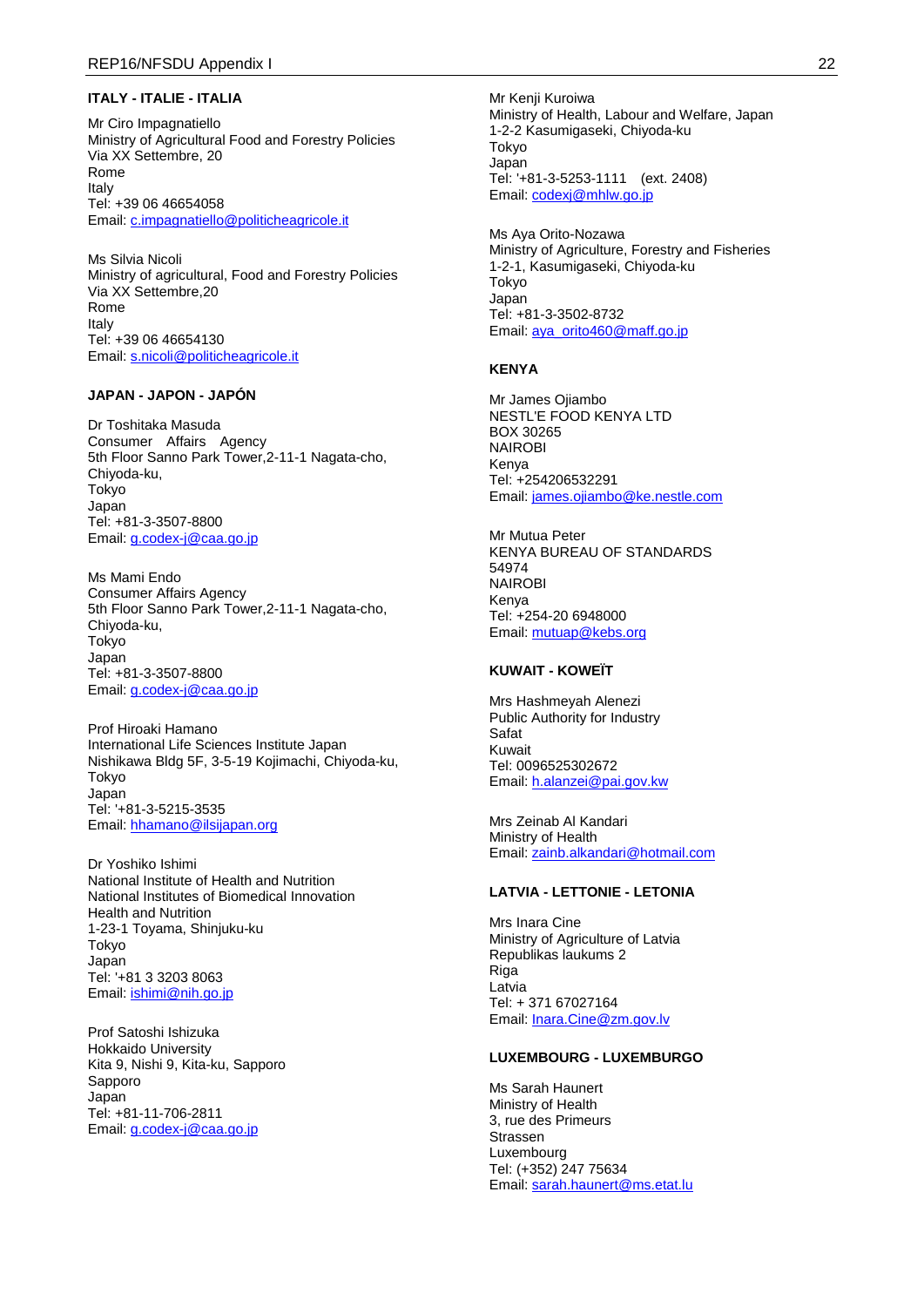### **MALAYSIA - MALAISIE - MALASIA**

Mrs Norrani Eksan Ministry of Health Malaysia Level 4, Menara Prisma, No 26. Jalan Persiaran Perdana, Presint 3 Putrajaya Malaysia Tel: 603-88850794 Email: [norrani@moh.gov.my](mailto:norrani@moh.gov.my)

Ms Rokiah Don Ministry of Health Malaysia Level 1, Block E3, Complex E, Percint 1 Federal Government Administrative Office Putrajaya Malaysia Tel: 603-88924556 Email: [rokiah@moh.gov.my](mailto:rokiah@moh.gov.my)

Ms Rohaya Mamat Federation of Malaysian Manufacturers Wisma Fmm, No.3, Persiaran Dagang, Pju 9 Bandar Sri Damansara Kuala Lumpur Malaysia Tel: 603-78825108 Email: [rohaya.mamat@mjn.com](mailto:rohaya.mamat@mjn.com)

Dr Kanga Rani Selvaduray Malaysian Palm Oil Board No 6, Persiaran Institusi, Bandar Baru Bangi Kajang, Selangor Malaysia Tel: 603-87694606 Email: [krani@mpob.gov.my](mailto:krani@mpob.gov.my)

#### **MALI - MALÍ**

Dr Salimata Kone Agence Nationale de la Sécurité Sanitaire des Aliments Centre Commercial Rue 305 Quartier du Fleuve BPE : 2362 Bamako Mali Tel: +223 66724028/ +223 20 22 07 5 Email: [coulibalysalimat@yahoo.fr](mailto:coulibalysalimat@yahoo.fr)

Mr Bah Konipo Ambassade du Mali en Italie Rome Italy Email: [bahkonipo@gmail.com](mailto:bahkonipo@gmail.com)

#### **MEXICO - MEXIQUE - MÉXICO**

Ms Pamela Suárez Brito Comisión Federal para la Protección contra Riesgos Sanitarios (COFEPRIS) Monterrey #33 PH, Col. Roma Delegación Cuauhtémoc Mexico Distrito Federal Mexico Tel: 525550805213 Email: [psuarez@cofepris.gob.mx](mailto:psuarez@cofepris.gob.mx)

Mr Carlos Almanza ILSI DE MÉXICO, A.C. Prolongación Paseo de la Reforma No. 880, Lomas De Santa Fe D.F. Mexico Tel: +(52)55 5950 - 4000 Ext. 4620 Email: [carlos.almanza@ilsi-mexico.org](mailto:carlos.almanza@ilsi-mexico.org)

Ms Jessica Gutierrez Zavala Comisión Federal para la Protección contra Riesgos Sanitarios (COFEPRIS) Monterrey #33 Col. Roma Delegación Cuauhtémoc Mexico Distrito Federal Mexico Tel: 525550805215 Email: [jgutierrezz@cofepris.gob.mx](mailto:jgutierrezz@cofepris.gob.mx)

Ms Xochitl Morales Cámara Nacional de Industriales de la Leche, CANILEC Benjamín Franklin 134 Col. Escandón Mexico Distrito Federal Mexico Tel: 52-55-11039604 / 52-55-5516551 Email: [xochitl.morales@mjn.com](mailto:xochitl.morales@mjn.com)

Mr Aldo Heladio Verver Y Vargas Duarte Comisión Federal Para La Protección Contra Riesgos **Sanitarios** Oklahoma 14, Col. Napoles, Benito Juarez Distrito Federal Mexico Tel: +52 55 50805200 Email: [aververyvargas@cofepris.gob.mx](mailto:aververyvargas@cofepris.gob.mx)

### **MOROCCO - MAROC - MARRUECOS**

Mr Mohamed Tannaoui Laboratoire Officiel d'Analyses et de Recherches **Chimiques** 25, Rue Nichakra (ex rue de Tours) Casablanca Morocco Tel: +212 522 302007 Email: [tannaoui1@yahoo.fr](mailto:tannaoui1@yahoo.fr)

Mrs Nawal Bentahila Association Marocaine De Nutrition Infantile Casablanca Morocco Tel: +212661868220 Email: [nawal.bentahila@gmail.com](mailto:nawal.bentahila@gmail.com)

Mrs Ihssane Beqqali Office National de Sécurité Sanitaire des produits Alimentaires Avenue Ahmed Cherkaoui Agdal Rabat Rabat **Morocco** Tel: +212673997817 Email: ihssanebeggali@gmail.com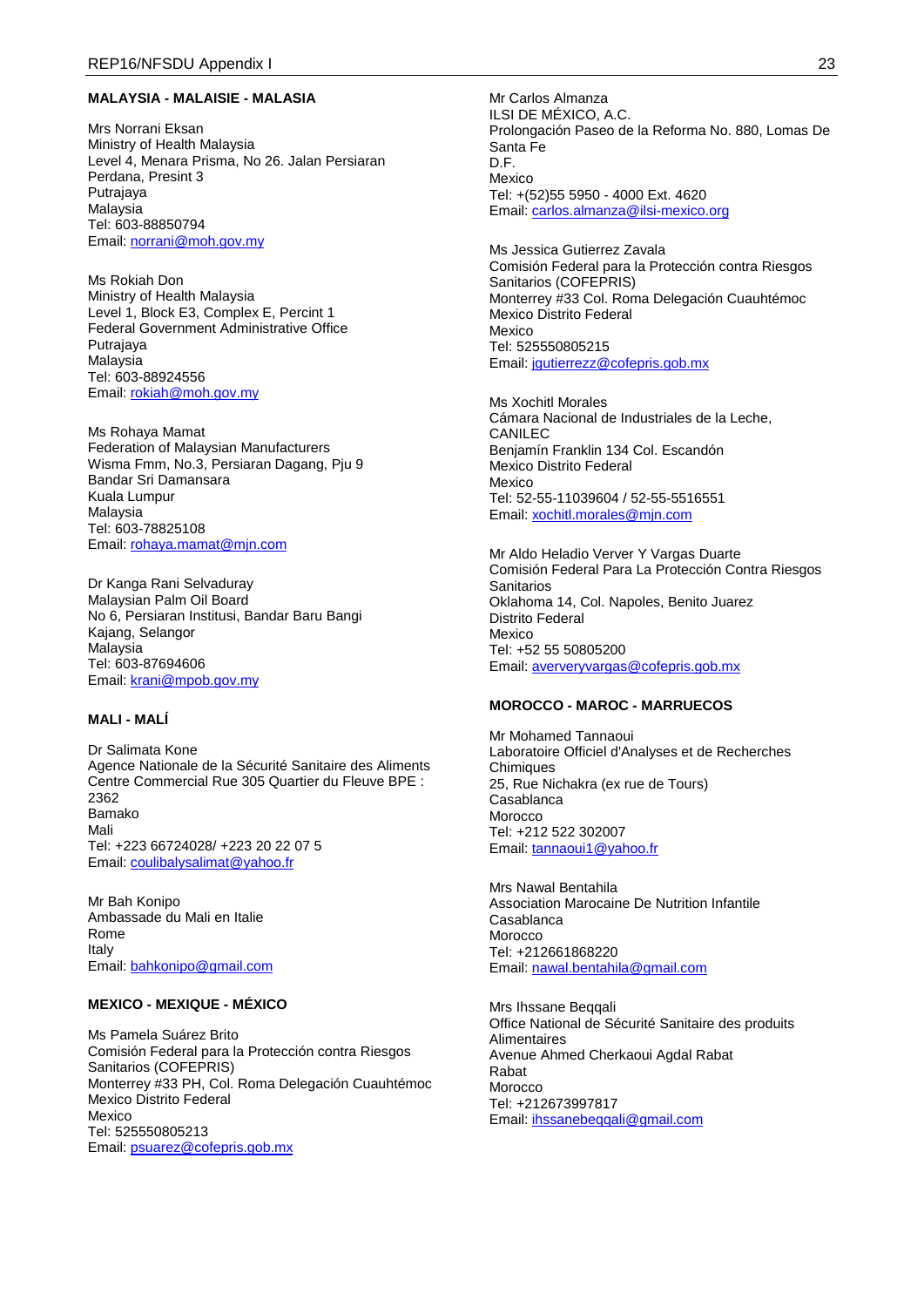Mrs Nezha Mouane Moroccan Society of Paediatric Gastroenterology and Nutrition Rabat Morocco Tel: +212661229013 Email: [nezhamouane@hotmail.com](mailto:nezhamouane@hotmail.com)

## **NEPAL - NÉPAL**

Dr Matina Joshi Department of Food Technology and Quality Control Babar Mahal, Kathmandu Kathmandu **Nepal** Tel: 9774262430 Email: [matina\\_joshi@yahoo.com](mailto:matina_joshi@yahoo.com)

Mr Purna Chandra Wasti Department of Food Technology and Quality Control Babar Mahal Kathmandu **Nepal** Tel: 97714262741 Email: [pcwasti@gmail.com](mailto:pcwasti@gmail.com)

### **NETHERLANDS - PAYS-BAS - PAÍSES BAJOS**

Ms Erika Smale Ministry of Health, Welfare and Sports PO Box 20350 The Hague **Netherlands** Tel: +31 (0)6 11370803 Email: [bh.smale@minvws.nl](mailto:bh.smale@minvws.nl)

#### **NEW ZEALAND - NOUVELLE-ZÉLANDE - NUEVA ZELANDIA**

Ms Jenny Reid Ministry for Primary Industries 25 The Terrace **Wellington** New Zealand Email: [jenny.reid@mpi.govt.nz](mailto:jenny.reid@mpi.govt.nz)

Ms Jane Broughton Nestle New Zealand Ltd Auckland New Zealand Email: [jane.broughton@nz.nestle.com](mailto:jane.broughton@nz.nestle.com)

Ms Jenny Campbell Fonterra Co-operative Group 9 Princes Street Auckland New Zealand Email: [Jenny.Campbell@fonterra.com](mailto:Jenny.Campbell@fonterra.com)

Ms Michelle Gibbs Ministry for Primary Industries 25 The Terrace **Wellington** New Zealand Email: [michelle.gibbs@mpi.govt.nz](mailto:michelle.gibbs@mpi.govt.nz)

Ms Dianne Lowry Dairy Goat Co-operative (NZ) Ltd Hamilton New Zealand Email: [Dianne.Lowry@dgc.co.nz](mailto:Dianne.Lowry@dgc.co.nz)

## **NIGERIA - NIGÉRIA**

Dr Dupe Arinola Deborah Hambolu Federal Ministry of Agriculture and Rural Development Oko-Oba, Agege, Lagos State Lagos Nigeria Tel: +2348037196354 Email: [modupehambolu@yahoo.com](mailto:modupehambolu@yahoo.com)

### **NORWAY - NORVÈGE - NORUEGA**

Mrs Svanhild Vaskinn Norwegian Food Safety Authority **Brumunddal** Norway Tel: +47 22778969 Email: [svvas@mattilsynet.no](mailto:svvas@mattilsynet.no)

Mrs Gry Hay Norwegian Directorate of Health Oslo **Norway** Tel: +47 24 16 39 45 Email: [Gry.Hay@helsedir.no](mailto:Gry.Hay@helsedir.no)

Mrs Gro Ånestad Rimstad A/S Nestle Norge Postboks 683 Skøyen Oslo Norway Tel: +47 922 46 317 Email: [Gro.Rimstad@NO.nestle.com](mailto:Gro.Rimstad@NO.nestle.com)

### **PARAGUAY**

Mr Alberto Francisco Bareiro Arce Instituto Nacional de Alimentación y Nutrición - INAN Calle Itapúa y Avda. Stam. Trinidad Asunción Paraguay Tel: 595 21 282790 Email: [albareiro@gmail.com](mailto:albareiro@gmail.com)

## **PERU - PÉROU - PERÚ**

Mrs Maria Reyes García Ministerio de Salud - Centro Nacional de Alimentación y Nutrición Jr. Tizón y Bueno 276, Jesús María Lima Peru Tel: 0511-7480060 Email: [mreyes@ins.gob.pe](mailto:mreyes@ins.gob.pe)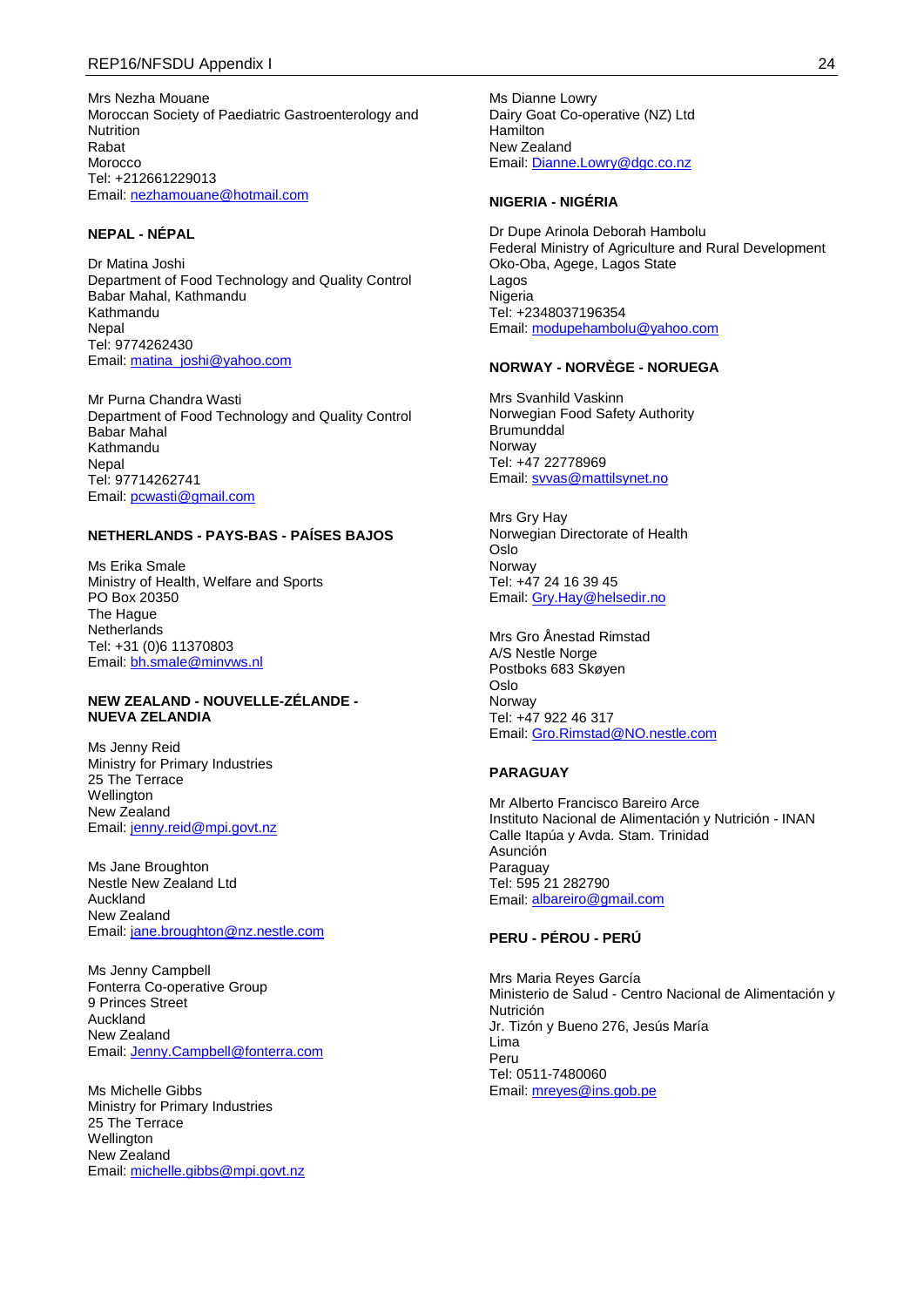#### **PHILIPPINES - FILIPINAS**

Ms Helena Alcaraz Department of Health Civic Drive Alabang Corporate City, Alabang Muntinlupa City Philippines Tel: 857-1921 Email: [hsalcaraz@fda.gov.ph](mailto:hsalcaraz@fda.gov.ph)

Ms Strawberry Francia Nutrition Policy and Planning Division Roces Avenue Extension, Taguig City Taguig Philippines Tel: 028431337 Email: [berry\\_francia@yahoo.com](mailto:berry_francia@yahoo.com)

### **POLAND - POLOGNE - POLONIA**

Dr Katarzyna Stos National Food and Nutrition Institute Powsińska Street 61/63 **Warsaw** Poland Email: [kstos@izz.waw.pl](mailto:kstos@izz.waw.pl)

Mrs Anna Janasik Agricultural and Food Quality Inspection 30, Wspolna St. Warsaw Poland Tel: +48 22 623 29 03 Email: [ajanasik@ijhars.gov.pl](mailto:ajanasik@ijhars.gov.pl)

#### **REPUBLIC OF KOREA - RÉPUBLIQUE DE CORÉE - REPÚBLICA DE COREA**

Mrs Hye-young Lee Ministry of Food and Drug Safety Osong Health Technology Administration Complex 187, Osongsaengmyeong 2-ro, Osong-eup, Heungdeok-gu, Cheongju-si, Chungcheongbuk-do 363-700, korea Cheongju-si Republic of Korea Tel: +82-43-719-2259 Email: [leehy96@korea.kr](mailto:leehy96@korea.kr)

Ms Hyun Jung Kim Ministry of Food and Drug Safety Osong Health Technology Administration Complex 187, Osongsaengmyeong 2-ro, Osong-eup, Heungdeok-gu, Cheongju-si, Chungcheongbuk-do 363-700, korea Cheongju-si cheongwon-gun Republic of Korea Tel: +82-43-719-2316 Email: hikim11@korea.kr

Dr Sung Hyen Lee National Institute of Agricultural Sciences (NAS) 166, Nongsaengmyeong-ro, Iseo-myeon, Jeollabuk-do Wanju-gun Republic of Korea Tel: 820632383702 Email: [lshin@korea.kr](mailto:lshin@korea.kr)

Ms Sun-young Park Ministry of Food and Drug Safety Osong Health Technology Administration Complex, 187, Osongsaengmyeong2-ro, Osong-eup, Heungdeokgu, Cheongju-si, Chungcheongbuk-do, 363-700, korea cheongju-si Republic of Korea Tel: +82-43-719-2271 Email: [naverpsy@naver.com](mailto:naverpsy@naver.com)

Mr Jin Hyok Son Ministry of Food and Drug Safety Osong Health Technoogy Administration Complex, 187 Osongsaengmyeong2(i)-ro, Osong-eup, heungdeok-gu, cheongju-si, Chungcheongbuk-do, 363-700, korea cheongju-si Republic of Korea Tel: +82-43-719-3858 Email: [sontoly33@korea.kr](mailto:sontoly33@korea.kr)

#### **RUSSIAN FEDERATION - FÉDÉRATION DE RUSSIE - FEDERACIÓN DE RUSIA**

Ms Elena Smirnova Russian Institute of Nutrition Ustyinskiy proezd 2/14 Moscow Russian Federation Tel: +7 495 698 53 89 Email: [smirnova@ion.ru](mailto:smirnova@ion.ru)

Ms Julia Kalinova The Coca-Cola Export Corporation, Moscow Representation office 8 Ivana Franko str. Moscow Russian Federation Tel: +74956516900 Email: [jkalinova@coca-cola.com](mailto:jkalinova@coca-cola.com)

Mr Anatoly Kutyshenko Russian Union of Industrialists and Entrepreneurs (RUIE) Kotelnicheskaya nab., 17 Moscow Russian Federation Tel: +7-495-642-6140 Email: [Anatol-k@rambler.ru](mailto:Anatol-k@rambler.ru)

Mr Dmitriy Miklin DNELN Panfilova str., 19, BC Khimki Russian Federation Tel: +7 916 2014060 Email: [dmitriy.miklin@danone.com](mailto:dmitriy.miklin@danone.com)

Mr Alexey Petrenko Russian Union of Industrialists and Entrepreneurs (RUIE) Kotelnicheskaya nab., 17 Moscow Russian Federation Email: [alexeypetrenko@eas-strategies.com](mailto:alexeypetrenko@eas-strategies.com)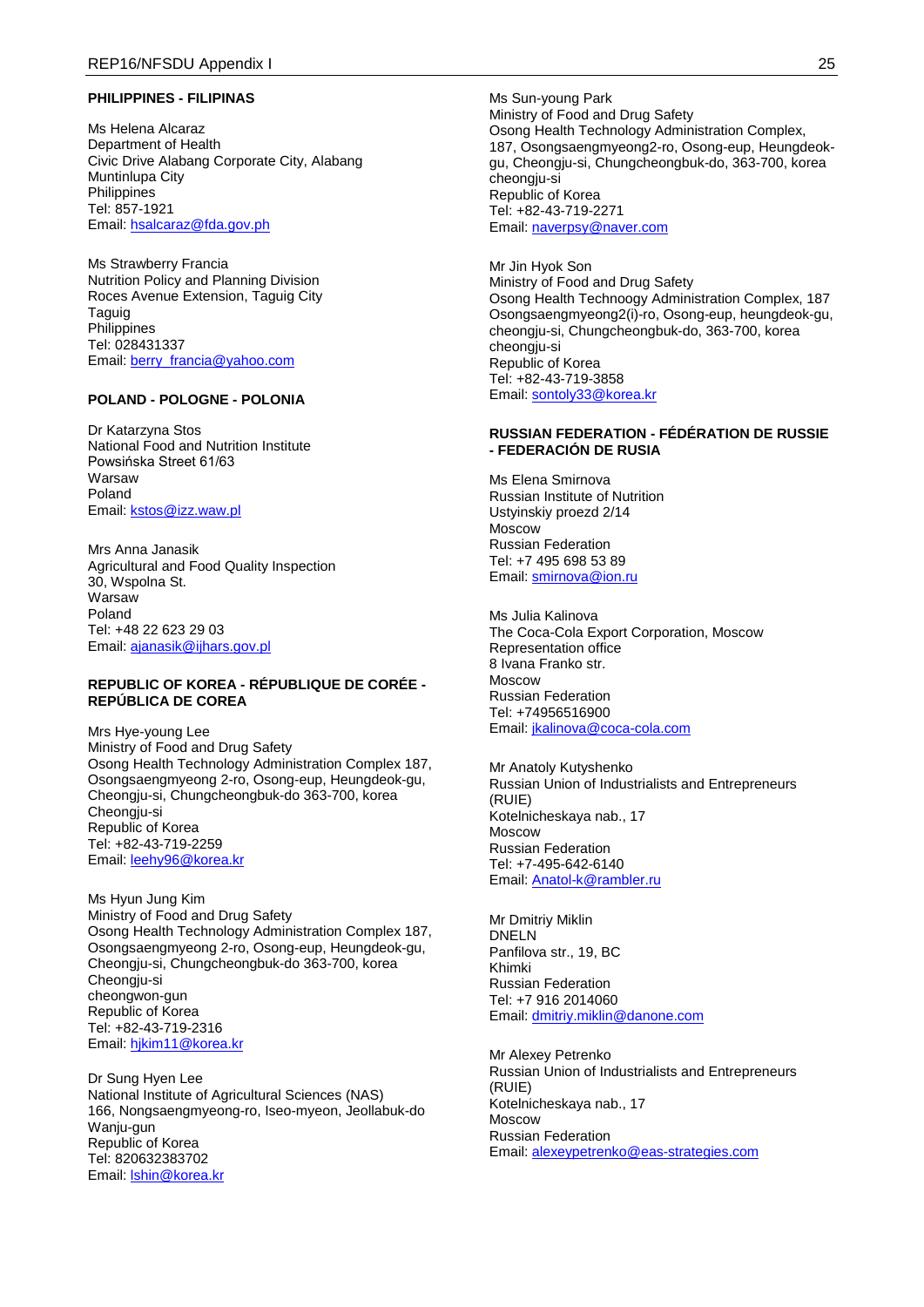Mrs Veronika Vysotskaya Abbott Laboratories Leningradskoe highway., 16A, bld.1 Moscow Russian Federation Tel: +7 495 258 42 80 Email: [veronika.vysotskaya@abbott.com](mailto:veronika.vysotskaya@abbott.com)

#### **SAUDI ARABIA - ARABIE SAOUDITE - ARABIA SAUDITA**

Mr Fahad Albadr Saudi Food and Drug Authority Saudi Food and Drug Authority (3292) North Ring Road - Al Nafal Unit (1) Riyadh Saudi Arabia Tel: +966112038222 Email: [codex.cp@sfda.gov.sa](mailto:codex.cp@sfda.gov.sa)

### **SENEGAL - SÉNÉGAL**

Prof Mohamadou Guelaye Sall UCAD BP 6251 DAKAR SENEGA DAKAR Senegal Email: [mgsall@gmail.com](mailto:mgsall@gmail.com)

#### **SINGAPORE - SINGAPOUR - SINGAPUR**

Ms Yi Ling Tan Agri-Food and Veterinary Authority of Singapore 52, Jurong Gateway Road, #14-01 Singapore 608550 **Singapore** Tel: +65 6805 2915 Email: [tan\\_yi\\_ling@ava.gov.sg](mailto:tan_yi_ling@ava.gov.sg)

#### **SLOVAKIA - SLOVAQUIE - ESLOVAQUIA**

Dr Iveta Trusková Public Health Authority of the Slovak Republic Trnavská 52 Bratislava Slovakia Tel: +421 2 492 84 392 Email: [iveta.truskova@uvzsr.sk](mailto:iveta.truskova@uvzsr.sk)

Mrs Katarína Kromerová Public Health Authority of the Slovak Republic Trnavská 52 Bratislava Slovakia Tel: +421249284327 Email: [katarina.kromerova@uvzsr.sk](mailto:katarina.kromerova@uvzsr.sk)

## **SOUTH AFRICA - AFRIQUE DU SUD - SUDÁFRICA**

Mrs Andiswa Ngqaka DEPARTMENT OF HEALTH Private Bag X828 **PRETORIA** South Africa Tel: +27 12 3958511 Email: [NgqakA@health.gov.za](mailto:NgqakA@health.gov.za)

Mrs Antoinette Booyzen

Department of Health Private Bag X828 Pretoria South Africa Tel: +27 12 395 8792 Email: [BooyzA@health.gov.za](mailto:BooyzA@health.gov.za)

Mr Gilbert Tshitaudzi DEPARTMENT OF HEALTH Private Bag X828 Pretoria South Africa Tel: +27 12 3958513 Email: [TshitG@health.gov.za](mailto:TshitG@health.gov.za)

#### **SPAIN - ESPAGNE - ESPAÑA**

Mrs Irene Gadea Cazalilla Spanish Agency for Consumer Affairs, Food Safety and **Nutrition** C Alcalá, 56 Madrid Spain Email: [igadea@msssi.es](mailto:igadea@msssi.es)

### **SUDAN - SOUDAN - SUDÁN**

Mrs Thoria Akasha Ali Ebeid Sudanese Standards and Metrology Organisation Khartoum / Sudan Soba Khartoum Sudan Tel: +249912468700 Email: [elnagaka@hotmail.com](mailto:elnagaka@hotmail.com)

Mrs Maha Ibrahim Sudanese Standard & Metrology Organization Eljamaa Street Khartoum Sudan Tel: +249127460726 Email: [maabmoib2391960@gmail.com](mailto:maabmoib2391960@gmail.com)

## **SWEDEN - SUÈDE - SUECIA**

Mrs Kristina Lagestrand Sjölin Principal Regulatory Officer / Ämneskoordinator International Affairs Department / Internationella avdelningen National Food Agency / Livsmedelsverket Box 622 SE-751 26 UPPSALA SWEDEN Telephone +46 18 17 55 00 (switchboard/växel) Direct telephone +46 18 17 56 07 E-mail: [krsj@slv.se](mailto:krsj@slv.se)

#### **SWITZERLAND - SUISSE - SUIZA**

Mrs Elisabeth Nellen-regli Federal Food Safety and Veterinary Office FSVO Bern Switzerland Tel: +41 58 462 95 60 Email: [elisabeth.nellen@blv.admin.ch](mailto:elisabeth.nellen@blv.admin.ch)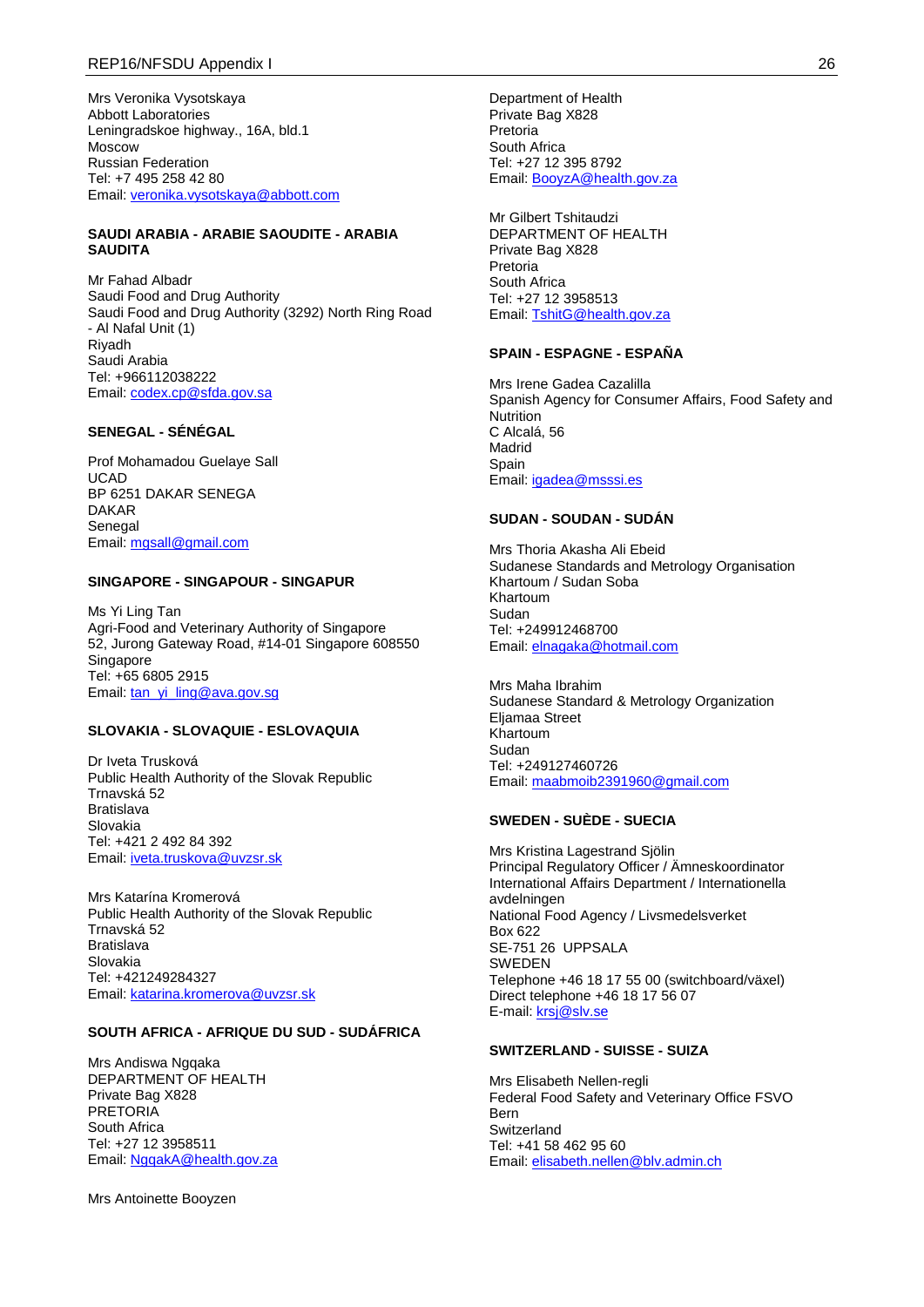Dr Dirk Cremer DSM Nutritional Products Europe Ltd., Human Nutrition and Health P.O. Box 2676 Bldg. 242/2nd floor Basel Switzerland Tel: +41 61 815 79 65 Email: [dirk.cremer@dsm.com](mailto:dirk.cremer@dsm.com)

Mrs Awilo Ochieng Pernet Federal Food Safety and Veterinary Office FSVO Bern Switzerland Email: [awilo.ochieng@blv.admin.ch](mailto:awilo.ochieng@blv.admin.ch)

Mrs Marie-france Pagerey Nestec SA Avenue Nestlé 55 Post Box Vevey **Switzerland** Tel: +41 21 924 64 29 Email: [MarieFrance.Pagerey@nestle.com](mailto:MarieFrance.Pagerey@nestle.com)

Mrs Ursula Trüeb Swiss Consumer Organizations Bölzli 1 Magden **Switzerland** Tel: +41 61 841 12 56 Email: [ursula.trueb@vtxmail.ch](mailto:ursula.trueb@vtxmail.ch)

Mr Paul Zwiker Swiss Consumer Organizations Post Box 45 Bischofszell Switzerland Tel: + 41 71 420 06 44 Email: [zwiker@bluewin.ch](mailto:zwiker@bluewin.ch)

### **THAILAND - THAÏLANDE - TAILANDIA**

Prof Kraisid Tontisirin National Bureau of Agricultural Commodity and Food Standards, Ministry of Agriculture and Cooperatives 50 Phaholyothin Road, Lad Yao, Chatuchak Bangkok **Thailand** Tel: +66 (2) 561 2277 Email: [kraisid.tontisirin@gmail.com](mailto:kraisid.tontisirin@gmail.com)

Ms Mayuree Ditmeyharoj Food and Drug Administration, Ministry of Public Health Tiwanond Road Nonthaburi Thailand Tel: +66 (2) 590 7185 Email: [bankyindy@yahoo.com](mailto:bankyindy@yahoo.com)

Mrs Jureerat Hokiarti Food and Drug Administration, Ministry of Public Health Tiwanond Road Nonthaburi **Thailand** Tel: +66 (2) 590 7249 Email: [jrhk2499@hotmail.co.th](mailto:jrhk2499@hotmail.co.th)

Dr Pichet Itkor

Food Processing Industry Club The Federation of Thai Industries Queen Sirikit National Convention Center, Zone C 4th Floor, 60 New Rachadapisek Rd., Klongtoey Bangkok Thailand Tel: +66 (2) 345 1167 Email: [Pichet.itkor@mjn.com](mailto:Pichet.itkor@mjn.com)

Ms Pitchaya Kajonwaharth The Federation of Thai Industries Queen Sirikit National Convention Center, Zone C 4th Floor, 60 New Rachadapisek Rd., Klongtoey Bangkok **Thailand** Tel: +66 (2) 345 1167 Email: [pitchaya.kajonwaharth@abbott.com](mailto:pitchaya.kajonwaharth@abbott.com)

Ms Sanida Khoonpanich National Bureau of Agricultural Commodity and Food Standards, Ministry of Agriculture and Cooperatives 50 Phaholyothin Road, Lad Yao, Chatuchak Bangkok **Thailand** Tel: +66 (2) 561 2277 ext. 1445 Email: [sanida.sk@gmail.com](mailto:sanida.sk@gmail.com)

Dr Hataya Kongchuntuk Rodbumrung The Federation of Thai Industries Queen Sirikit National Convention Center, Zone C 4th Floor, 60 New Rachadapisek Rd., Klongtoey Bangkok **Thailand** Tel: +6684 751 4826 Email: [KHATAYA@AMWAY.COM](mailto:KHATAYA@AMWAY.COM)

Ms Nongsuda Mongkolsmai The Federation of Thai Industries Queen Sirikit National Convention Center, Zone C 4th Floor, 60 New Rachadapisek Rd., Klongtoey Bangkok **Thailand** Tel: +66 (2) 345 1167 Email: [Nongsuda.mongkolsmai@danone.com](mailto:Nongsuda.mongkolsmai@danone.com)

#### **TOGO**

Dr Tchala Kazia Ministry of Agriculture 1, rue de l'Espérance LOME/TOGO LOME Togo Tel: +22890023325 Email: [kaziatchala@yahoo.fr](mailto:kaziatchala@yahoo.fr)

#### **TURKEY - TURQUIE - TURQUÍA**

Mr Dursun Kodaz Ministry of Food Agriculture and Livestock Eskisehir Yolu 9.Km, Lodumlu Ankara **Turkey** Tel: 00903122587755 Email: [dursun.kodaz@tarim.gov.tr](mailto:dursun.kodaz@tarim.gov.tr)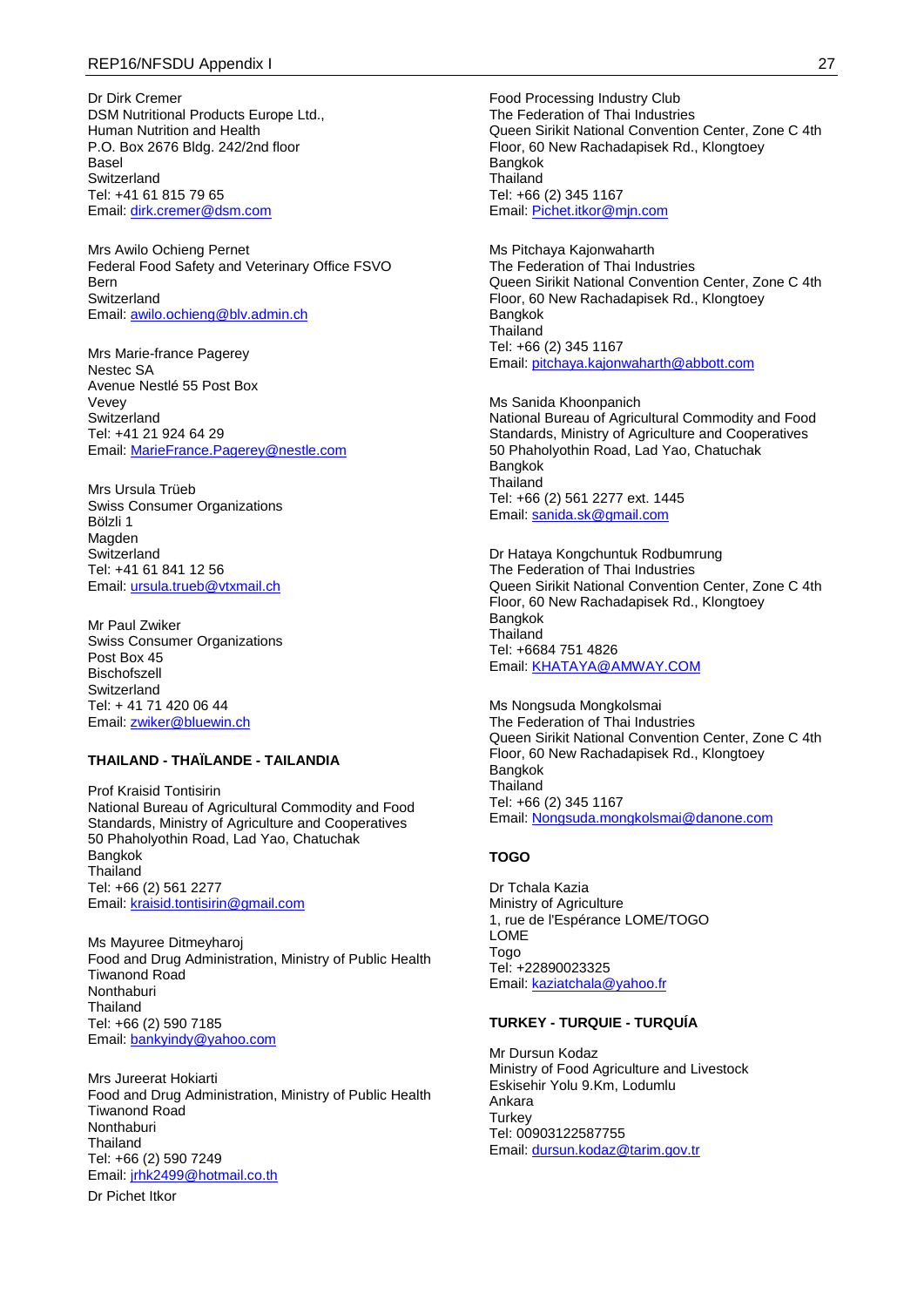#### **UGANDA - OUGANDA**

Ms Irene Wanyenya National Drug Authority Plot 46-48 Lumumba Avenue P.O. Box 23096, Kampala Uganda Tel: +256 712 478333 Email: [irene\\_w2k@yahoo.com](mailto:irene_w2k@yahoo.com)

Mrs Agnes Chandia Baku Ministry of Health Plot 6 Lourdel Road, Wandegeya, P.O. Box 7272 Kampala Uganda Email: [bakuchandia@ymail.com](mailto:bakuchandia@ymail.com)

Dr Jeanne Muhindo Bukeka National Drug Authority Plot 46-48 Lumumba Avenue P.O. Box 23096 Kampala Uganda Tel: +256 774 154333 Email: [mjeannebukeka@gmail.com](mailto:mjeannebukeka@gmail.com)

#### **UNITED STATES OF AMERICA - ÉTATS-UNIS D'AMÉRIQUE - ESTADOSUNIDOS DE AMÉRICA**

Dr Leila Beker U.S. Food and Drug Administration 5100 Paint Branch Parkway College Park, Maryland United States of America Tel: 12404021851 Email: [leila.beker@fda.hhs.gov](mailto:leila.beker@fda.hhs.gov)

Ms Camille Brewer Department of Health and Human Services 5100 Paint Branch Parkway, HFS-550 College Park, MD United States of America Tel: +1 240-402-1723 Email: [Camille.brewer@fda.hhs.gov](mailto:Camille.brewer@fda.hhs.gov)

Mrs Doreen Chen-moulec U.S. Department of Agriculture 1400 Independence Ave Washington, DC United States of America Tel: 202-720-4063 Email: [Doreen.Chen-Moulec@fsis.usda.gov](mailto:Doreen.Chen-Moulec@fsis.usda.gov)

Dr Carolyn Chung U.S. Food and Drug Administration 5100 Paint Branch Parkway, HPS-830 College Park, MD United States of America Tel: 202 402 3068 Email: [carolyn.chung@fda.hhs.gov](mailto:carolyn.chung@fda.hhs.gov)

Ms Allison Cooke Infant Nutrition Council of America 750 National Press Building 529 14th Street NW Washington DC United States of America Tel: 202 207 1130 Email: [accoke@kellencompany.com](mailto:accoke@kellencompany.com)

Dr Cheryl Issa Office of Food Safety and Applied Nutrition, U.S. Food and Drug Administration 5100 Paint Branch Parkway College Park, Maryland United States of America Tel: 124041441 Email: [cheryl.issa@fda.hhs.gov](mailto:cheryl.issa@fda.hhs.gov)

Ms Amy Mackey Abbott Nutrition 3300 Stelzer Road RP3-2/Dept 104070 Columbus OH United States of America Tel: 614 624 4492 Email: [amy.mackey@abbott.com](mailto:amy.mackey@abbott.com)

Ms Mardi Mountford International Formula Council 1100 Johnson Ferry Road, Suite 300 Atlanta, GA United States of America Tel: 1404 252 3663 Email: [mmountford@kellencompany.com](mailto:mmountford@kellencompany.com)

Dr Pamela Pehrsson ARS-Nutrient Data Laboratory 10300 Baltimore Avenue Bldg. 005, Room 105 Beltsville United States of America Tel: 3015040635 Email: [pamela.pehrsson@ars.usda.gov](mailto:pamela.pehrsson@ars.usda.gov)

## **URUGUAY**

Mrs Nora Villalba Ministerio de Salud 18 de Julio 1892 Montevideo Uruguay Email: [noravillalba@gmail.com](mailto:noravillalba@gmail.com)

#### **VIET NAM**

Mrs Thi Vinh Thuy Tran Quality Assurance and Testing Center 3 49 Pasteur, District 1 Ho Chi Minh city Viet Nam Tel: 0909822906 Email: [ttv-thuy@quatest3.com.vn](mailto:ttv-thuy@quatest3.com.vn)

Dr Danh Tuyen Le National Institute of Nutrition 48B Tang Bat Ho, street Ha Noi Viet Nam Email: [ledanhtuyen@gmail.com](mailto:ledanhtuyen@gmail.com)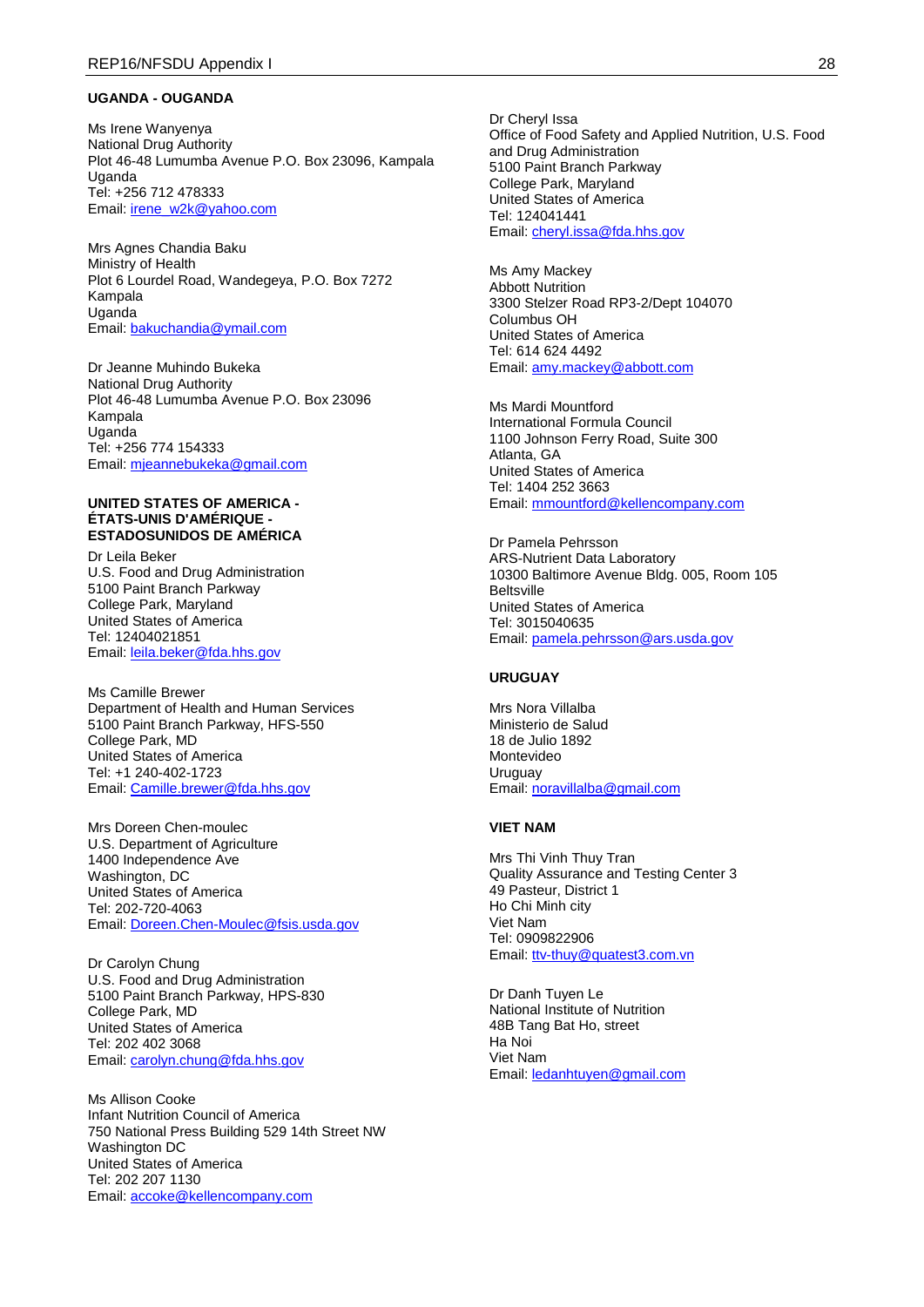#### **ZIMBABWE**

Mrs Ancikaria Chigumira Ministry of Health and Child Care P.O BOX CY1122 Causeway Harare Zimbabwe Email: [ancikaria53@gmail.com](mailto:ancikaria53@gmail.com)

Mr Fredy Chinyavanhu Ministry of Health and Child Care

P.O.Box CY 231, Causeway Harare Zimbabwe Email: [nepfoodsafety.zw@gmail.com](mailto:nepfoodsafety.zw@gmail.com)

### **ORGANIZATIONS ORGANISATIONS OBSERVATEURS ORGANIZACIONES OBSERVADORAS**

#### **INTER-AMERICAN INSTITUTE FOR COOPERATION ON AGRICULTURE**

Dr Horrys Friaça IICA 1889 F Street, N.W., Suite 360, Washington, D.C. 20006 **Washington** United States of America Email: [horrys.friaca@iica.int](mailto:horrys.friaca@iica.int)

#### **ASSOCIATION INTERNATIONALE POUR LE DÉVELOPPEMENT DES GOMMES NATURELLES**

Mr Olivier Bove AIDGUM Email: [o.bove@aidgum.com](mailto:o.bove@aidgum.com)

#### **ASSOCIATION FOR INTERNATIONAL PROMOTION OF GUMS**

Mr Thevenet Francis Association for International Promotion of Gums AIPG Sonninstrasse 28 **Hamburg Germany** Email: [francis.thevenet@orange.fr](mailto:francis.thevenet@orange.fr)

## **AOAC INTERNATIONAL**

Mr Darryl Sullivan AOAC INTERNATIONAL 2275 Research Boulevard Rockville United States of America Email: [darryl.sullivan@covance.com](mailto:darryl.sullivan@covance.com)

### **ASSOCIATION OF EUROPEAN COELIAC SOCIETIES**

Mrs Hertha Deutsch AOECS, Association Of European Coeliac Societies Anton Baumgartner Strasse 44/C5/2302 Vienna Austria Tel: +431667188 Email: [hertha.deutsch@chello.at](mailto:hertha.deutsch@chello.at)

## **CALORIE CONTROL COUNCIL**

Ms Victoria Betteridge Calorie Control Council Tate & Lyle Plc 1 Kingsway London United Kingdom Email: [victoria.betteridge@tateandlyle.com](mailto:victoria.betteridge@tateandlyle.com)

Mr Wim Caers Calorie Control Council Tate & Lyle Plc 1 Kingsway London United Kingdom Email: [wim.caers@tateandlyle.com](mailto:wim.caers@tateandlyle.com)

### **COMITÉ EUROPÉEN DES FABRICANTS DE SUCRE**

Mrs Emilie Leibovitch Majster CEFS (Comité européen des fabricants de sucre 182 avenue de Tervuren Brussels **Belgium** Email: [emilie.majster@cefs.org](mailto:emilie.majster@cefs.org)

Dr Michael Packert CEFS (Comité européen des fabricants de sucre 182 avenue de Tervuren Brussels Belgium Email: [Michael.Packert@suedzucker.de](mailto:Michael.Packert@suedzucker.de)

#### **COUNCIL FOR RESPONSIBLE NUTRITION**

Dr James Griffiths **CRN** 1828 L St., NW Ste. 510 Washington United States of America Tel: 202-204-7662 Email: [jgriffiths@crnusa.org](mailto:jgriffiths@crnusa.org)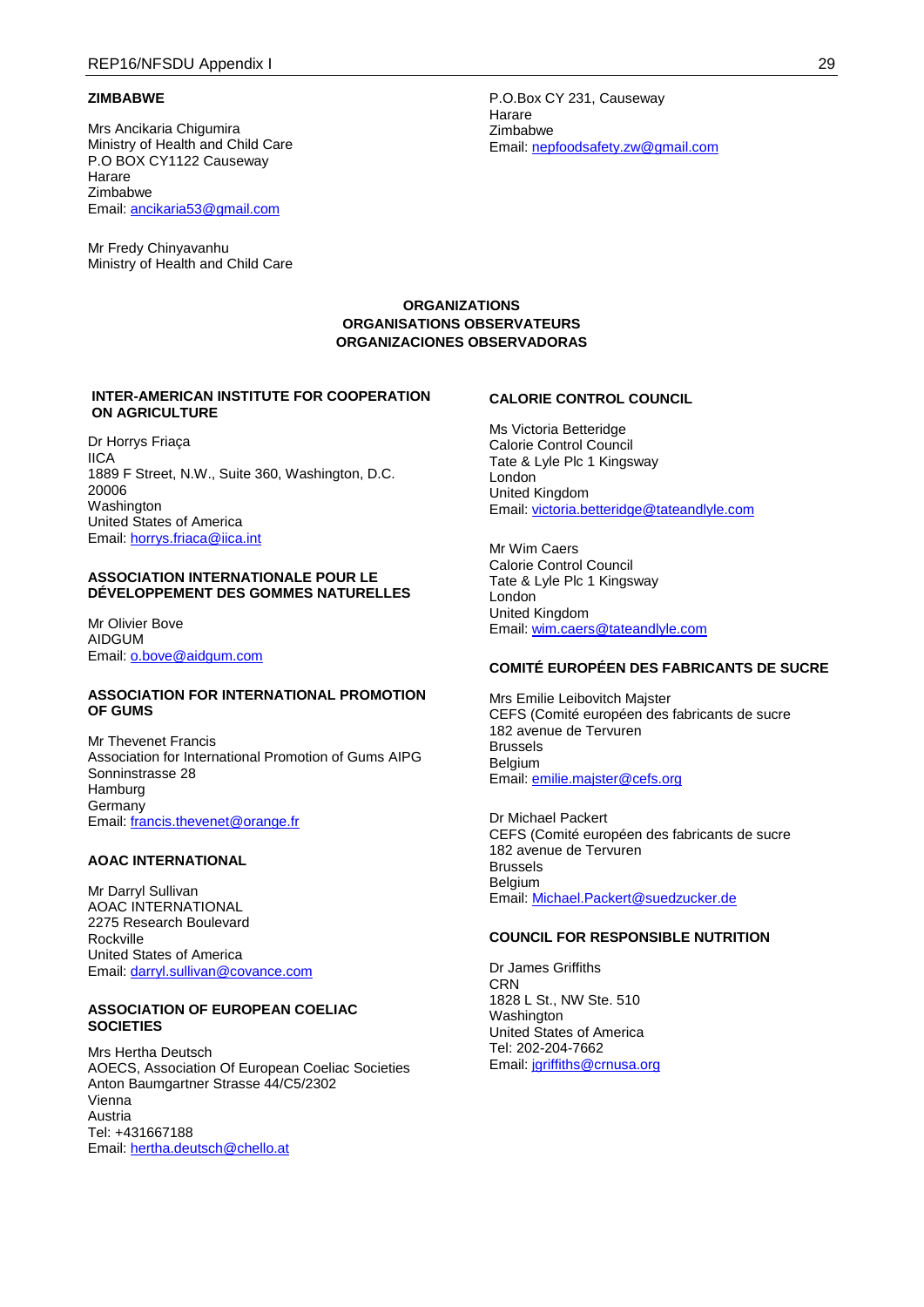Ms Andrea Ferrenz CRN - Innophos, Inc. Innophos, Inc. 259 Prospect Plains Road **Cranbury** United States of America Tel: 301-651-6434 Email: [Andrea.Ferrenz@InnoPhos.com](mailto:Andrea.Ferrenz@InnoPhos.com)

Mr Harvey Kamil CRN - NBTY, Inc. NBTY, Inc. 2100 Smithtown Avenue Ronkonkoma United States of America Tel: 631-200-2020 Email: [hkamil@nbty.com](mailto:hkamil@nbty.com)

Mr Mark Ledoux CRN - NAI, Inc. Natural Alternatives International, Inc. 1185 Linda Vista Dr. San Marcos United States of America Tel: 760-736-7742 Email: [mledoux@nai-online.com](mailto:mledoux@nai-online.com)

Dr Daniel Marsman CRN - Procter & Gamble P&G 8700 Mason-Montgomery Road Mason United States of America Tel: 513-698-6088 Email: [marsman.ds@pg.com](mailto:marsman.ds@pg.com)

### **FEDERATION OF EUROPEAN SPECIALTY FOOD INGREDIENTS INDUSTRIES**

Prof Stewart Forsyth ELC, Federation of European Specialty Food Ingredients Industries Email: [elc@ecco-eu.com](mailto:elc@ecco-eu.com)

Dr Thomas Sebastian Janssen ELC, Federation of European Specialty Food Ingredients Industries Email: [thomas.janssen@budenheim.com](mailto:thomas.janssen@budenheim.com)

Ms Catherine Mignot ELC, Federation of European Specialty Food Ingredients Industries Email: [catherine.mignot@dsm.com](mailto:catherine.mignot@dsm.com)

Dr Rob Winwood ELC, Federation of European Specialty Food Ingredients Industries Email: [rob.winwood@dsm.com](mailto:rob.winwood@dsm.com)

### **EARLY NUTRITION ACADEMY**

Prof Berthold Koletzko Early Nutrition Academy (ENA) c/o Ludwig-Maximilians-Universität Dr von Hauner Children's Hospital University of Munich Medical Center Lindwurmstr. 4 München Germany Tel: + 49 89 44005 2826

Email: [office.koletzko@med.uni-muenchen.de](mailto:office.koletzko@med.uni-muenchen.de)

#### **EUROPEAN NETWORK OF CHILDBIRTH ASSOCIATIONS**

Dr Helen Crawley **ENCA** Email: [helen@firststepsnutrition.org](mailto:helen@firststepsnutrition.org)

Mrs Isabelle Henschen **ENCA** Email: [isabelle.henschen@afooda.lu](mailto:isabelle.henschen@afooda.lu)

Mr Joseph Voss **ENCA** Email: [aape@pt.lu](mailto:aape@pt.lu)

#### **EUROPEAN SOCIETY FOR PAEDIATRIC GASTROENTEROLOGY HEPATOLOGY AND NUTRITION**

Prof Walter Mihatsch MunichMunicipal Hospital Harlaching Sanatoriumsplatz 2 München Germany Email: [walter.mihatsch@gmx.de](mailto:walter.mihatsch@gmx.de)

#### **EUROPEAN VEGETABLE PROTEIN FEDERATION**

Mrs Susanne Meyer EUVEPRO Avenue Jules Bordet 142 Brussels Belgium Email: [euvepro@agep.eu](mailto:euvepro@agep.eu)

#### **FOODDRINKEUROPE**

Ms Mariska Dotsch FoodDrinkEurope Avenue des Nerviens 9-31 Bruxelles Belgium Email: [mariska.dotsch@unilever.com](mailto:mariska.dotsch@unilever.com)

Mr Dirk Jacobs FoodDrinkEurope 9-31 Av. des Nerviens Brussels **Belgium** Email: [d.jacobs@fooddrinkeurope.eu](mailto:d.jacobs@fooddrinkeurope.eu)

Mrs Annie Loc'h FoodDrinkEurope Avenue des Nerviens 9-31 Bruxelles Belgium Email: [annie.loch@danone.com](mailto:annie.loch@danone.com)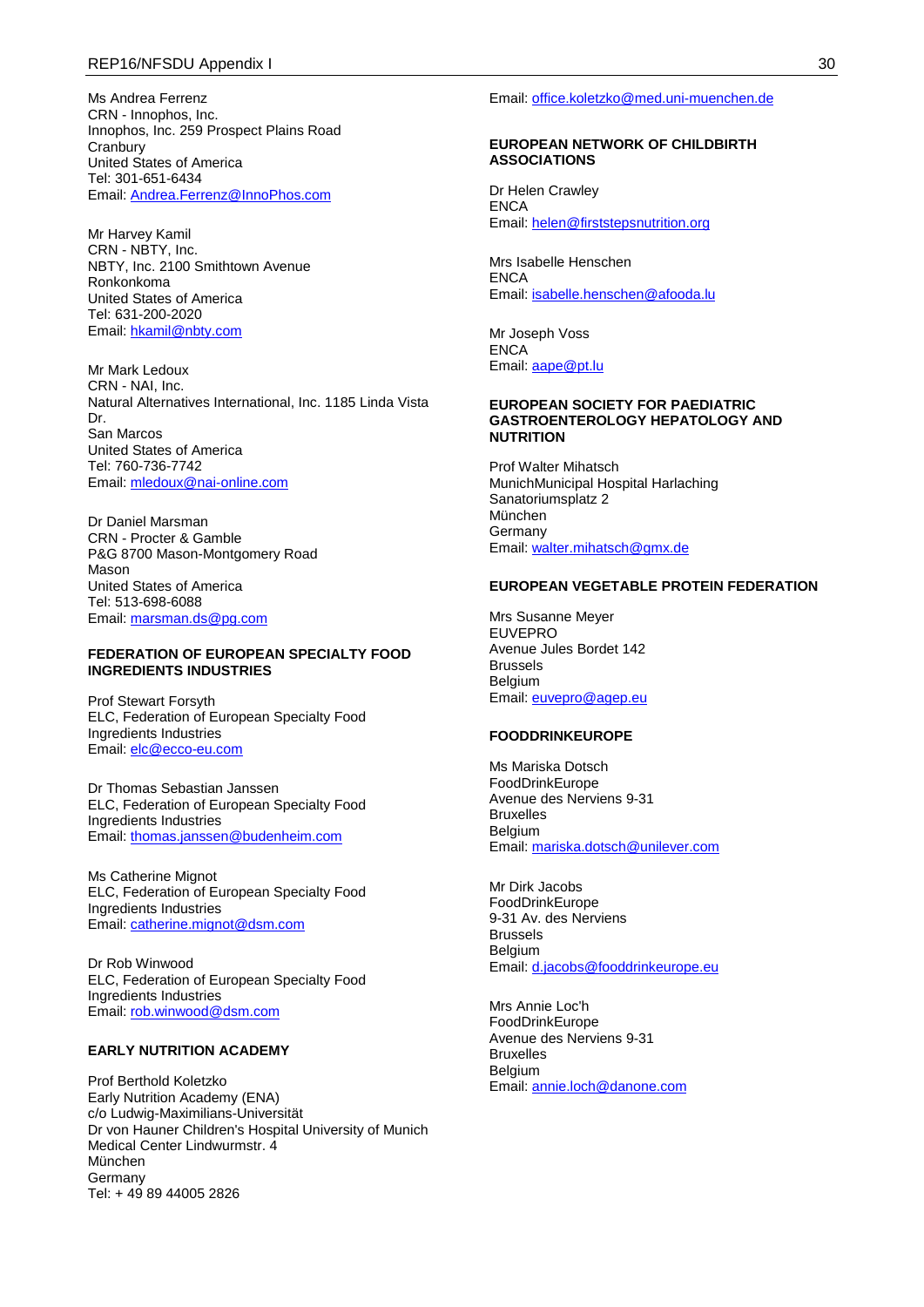Mrs Sabine Seggelke FoodDrinkEurope Avenue des Nerviens 9-31 Bruxelles Belgium Email: [sabine.seggelke@dsm.com](mailto:sabine.seggelke@dsm.com)

### **GLOBAL ORGANIZATION FOR EPA AND DHA OMEGA-3S**

Dr Harry Rice Global Organization for EPA and DHA Omega-3s Email: [harry@goedomega3.com](mailto:harry@goedomega3.com)

### **HELEN KELLER INTERNATIONAL**

Ms Jane Badham Helen Keller International P.O.Box 67396 Bryanston 2021 Johannesburg South Africa Email: [jane@jbconsultancy.co.za](mailto:jane@jbconsultancy.co.za)

#### **INTERNATIONAL ASSOCIATION OF CONSUMER FOOD ORGANIZATIONS**

Ms Patti Rundall IACFO c/o Baby Milk Action 34 Trumpington Street **Cambridge** United Kingdom Tel: +44 1223 464420 Email: [prundall@babymilkaction.org](mailto:prundall@babymilkaction.org)

#### **INTERNATIONAL ALLIANCE OF DIETARY/FOOD SUPPLEMENT ASSOCIATIONS**

Ms Arevik Aivazova IADSA 50 Rue de l'Associations Brussels Belgium Email: [secretariat@iadsa.org](mailto:secretariat@iadsa.org)

Mr Harunobu Amagase IADSA 50 Rue de l'Associations Brussels Belgium Tel: +32 2 209 11 55 Email: [secretariat@iadsa.org](mailto:secretariat@iadsa.org)

Dr Tomoji Igarashi IADSA 50 Rue de l'Associations Brussels **Belgium** Tel: +32 2 209 11 55 Email: [secretariat@iadsa.org](mailto:secretariat@iadsa.org)

Mr Xavier Lavigne IADSA 50 Rue de l'Association Brussels Belgium Tel: +32 2 209 11 55 Email: [secretariat@iadsa.org](mailto:secretariat@iadsa.org)

Dr Nico Raczek IADSA 50 Rue de l'Association Brussels Belgium Tel: +32 2 209 11 55 Email: [secretariat@iadsa.org](mailto:secretariat@iadsa.org)

Prof David Richardson IADSA 50 Rue de l'Association Brussels Belgium Tel: +32 2 209 11 55 Email: [secretariat@iadsa.org](mailto:secretariat@iadsa.org)

Ms Cynthia Rousselot IADSA 50 Rue de l'Association Brussels Belgium Tel: +32 2 209 11 55 Email: [secretariat@iadsa.org](mailto:secretariat@iadsa.org)

Ms Michelle Stout IADSA 50 Rue de l'Association Brussels **Belgium** Tel: +32 2 209 11 55 Email: [secretariat@iadsa.org](mailto:secretariat@iadsa.org)

Mr Kazuo Sueki IADSA 50 Rue de l'Association Brussels Belgium Tel: +3222091155 Email: [secretariat@iadsa.org](mailto:secretariat@iadsa.org)

### **INTERNATIONAL BABY FOOD ACTION NETWORK**

Mrs Elisabeth Sterken International Baby Food Action Network (IBFAN) Rockport, Ontario, K0E 1V0 Canada Rockport, Ontario Canada Email: [esterken@infactcanada.ca](mailto:esterken@infactcanada.ca)

Mr Percy Chipepera IBFAN Africa P.O. Box 781 Mbabane, Swaziland. percychips@yahoo.com **Mbabane** Swaziland Tel: +268 2404 5006 Email: [percychips@yahoo.com](mailto:percychips@yahoo.com)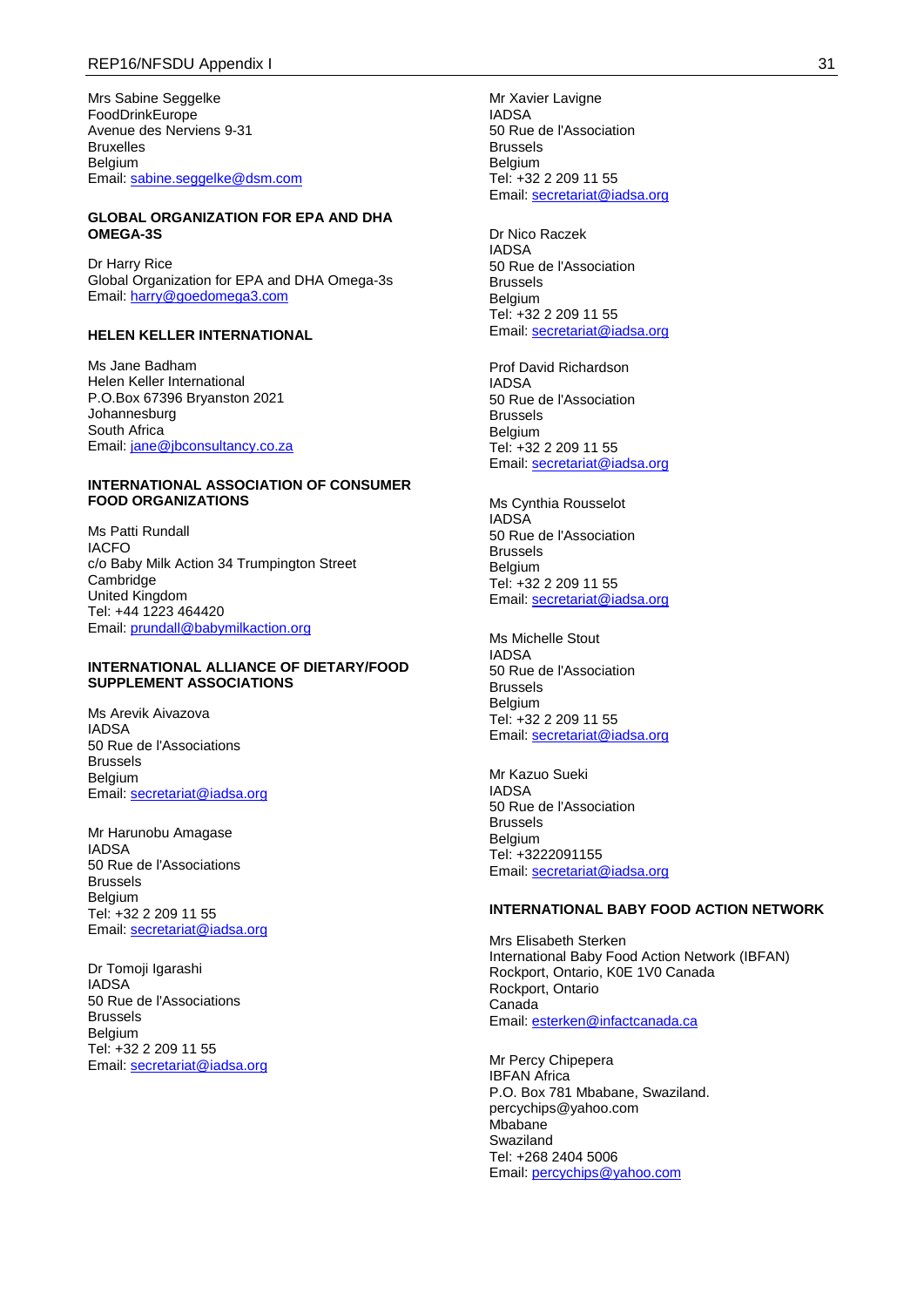Dr Jai Prakish Dadhich BPNI/IBFAN Asia BP-33, Pitampura, Delhi 110034, India BP-33, Pitampura, Delhi 110034 India Tel: +91-11-27343608 Email: [jpdadhich@bpni.org](mailto:jpdadhich@bpni.org)

### **INTERNATIONAL CO-OPERATIVE ALLIANCE**

Mr Kazuo Onitake Japanese Consumers' Co-operative Union Co-OP Plaza 3-29-8, Shibuya, Shibuya-Ku Tokyo Japan Tel: +81 3-5778-8109 Email: [kazuo.onitake@jccu.coop](mailto:kazuo.onitake@jccu.coop)

Mr Hitoshi Inoue Japanese Consumers' Co-operative Union CO-OP Plaza, 3-29-8, Shibuya, Shibuya-Ku Tokyo Japan Tel: +81-3-5778-8109 Email: [hitoshi.72.inoue@jccu.coop](mailto:hitoshi.72.inoue@jccu.coop)

#### **INTERNATIONAL COUNCIL ON AMINO ACID SCIENCE**

Mr Yuji Ikehara ICAAS Email: [ICAAS@kelleneurope.com](mailto:ICAAS@kelleneurope.com)

Mr Hiromi Ota ICAAS Email: [ICAAS@kelleneurope.com](mailto:ICAAS@kelleneurope.com)

#### **INTERNATIONAL COUNCIL OF BEVERAGES ASSOCIATIONS**

Mr Robert Earl International Council of Beverages Associations 1101 16th Street NW Washington, D.C. United States of America Email: [robertearl@coca-cola.com](mailto:robertearl@coca-cola.com)

Ms Aleksandra Wesolowska International Council of Beverages Associations Chaussee de Mons 1424 Brussels Belgium Tel: +32-2-559-2915 Email: [awesolowska@coca-cola.com](mailto:awesolowska@coca-cola.com)

#### **INTERNATIONAL CHEWING GUM ASSOCIATION (ICGA)**

Mr Christophe Leprêtre ICGA Suite 501 1001 G Street, N.W. Washington United States of America Tel: 003226455060 Email: [lepretre@khlaw.com](mailto:lepretre@khlaw.com)

#### **INTERNATIONAL COUNCIL OF GROCERY MANUFACTURERS ASSOCIATIONS**

Ms Kristen Scott Grocery Manufacturers Association 1350 I Street, NW Washington, DC Washington, DC United States of America Tel: 202 637 4805 Email: [kscott@gmaonline.org](mailto:kscott@gmaonline.org)

Dr Wayne Wargo Abbott Nutrition (R&D) 3300 Stelzer Road D104110/RP4-2 Columbus, Ohio United States of America Tel: 614 624 3456 Email: [wayne.wargo@abbott.com](mailto:wayne.wargo@abbott.com)

#### **INTERNATIONAL DAIRY FEDERATION**

Ms Karine Simbelie ATLA, French Dairy Processors' Association 42, rue de Chateaudun F-75009 Paris , France Email: [karine.simbelie@atla.asso.fr](mailto:karine.simbelie@atla.asso.fr)

Ms Luisa Candido Dairy UK United Kingdom Email: [lcandido@dairyUK.org](mailto:lcandido@dairyUK.org)

Ms Aurélie Dubois Lozier International Dairy Federation Boulevard Auguste Reyers 70 B Brussels Belgium Tel: +17736980355 Email: [adubois@fil-idf.org](mailto:adubois@fil-idf.org)

Ms Mélanie Janin ATLA, French Dairy Processors' Association 42, rue de Chateaudun F-75009 Paris France Email: [melanie.janin@atla.asso.fr](mailto:melanie.janin@atla.asso.fr)

Mr Harrie Van Den Bijgaart Qlip N.V. Oostzeestraat 2a, P.O. Box 119 **Zutphen Netherlands** Tel: +31 (0) 88 7547010 Email: [bijgaart@qlip.nl](mailto:bijgaart@qlip.nl)

#### **INTERNATIONAL FOOD ADDITIVES COUNCIL**

Ms Sabine Klages-buechner International Food Additives Council Unterden Linden 21 Berlin Germany Email: [sabine.klages-buechner@dupontholding.com](mailto:sabine.klages-buechner@dupontholding.com)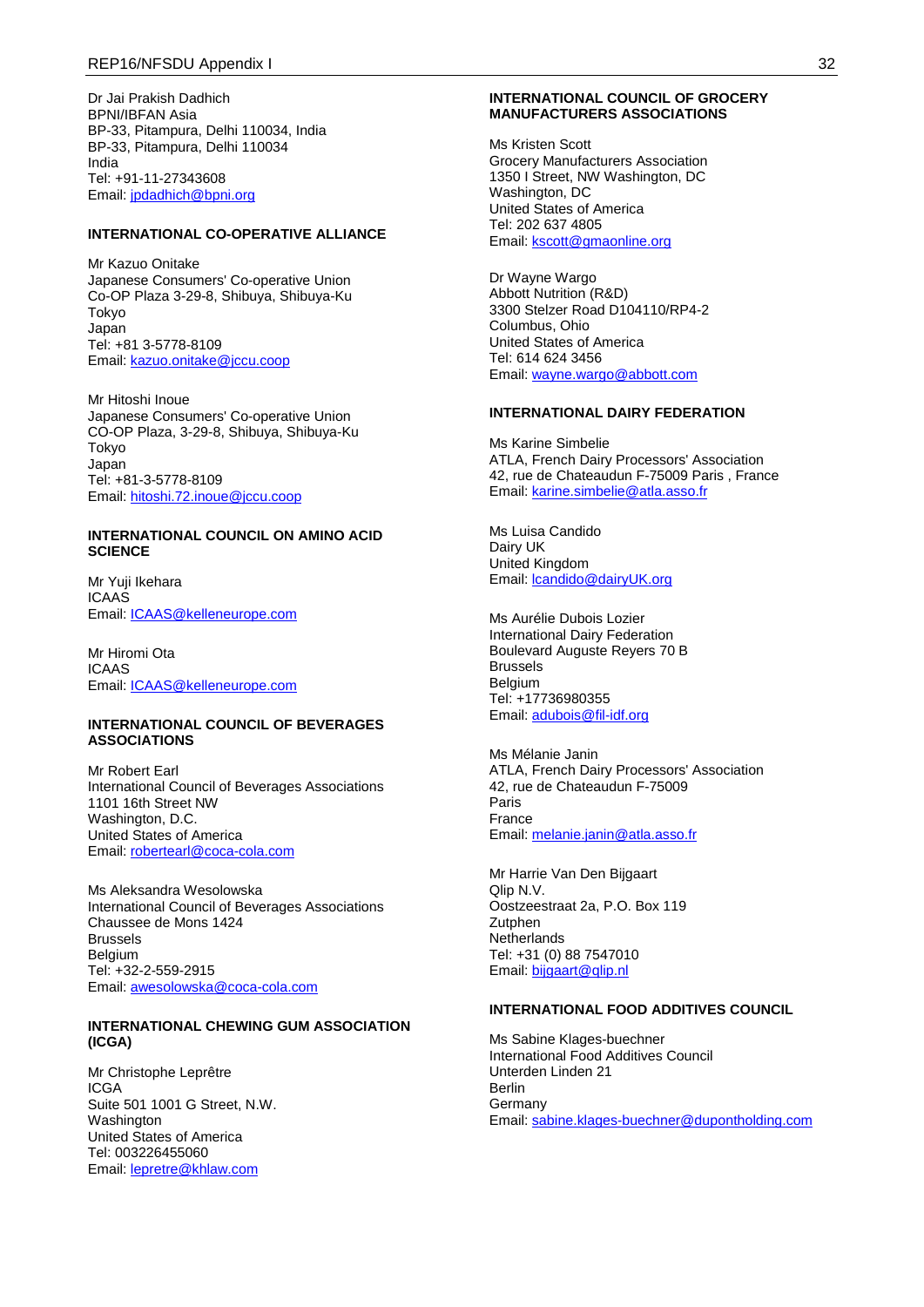#### **INSTITUTE OF FOOD TECHNOLOGISTS**

Prof Rosemary Walzem, Rd, Ph.d. Institute of Food Technologists Department of Poultry Science Faculty of Nutrition 242D Kleberg Center MS 2472 Texas A&M University College Station, TX 77843-2472 Texas A&M University United States of America Tel: 979.845.7537 Email: [rwalzem@poultry.tamu.edu](mailto:rwalzem@poultry.tamu.edu)

Dr Susan Carlson University of Kansas Medical Center United States of America Email: [scarlson@kumc.edu](mailto:scarlson@kumc.edu)

Ms Sheila Gautier DSM United States of America Email: [sheila.gautier@dsm.com](mailto:sheila.gautier@dsm.com)

#### **INTERNATIONAL GLUTAMATE TECHNICAL COMMITTEE**

Dr Kaori Ono Ajinomoto Co., Inc. 15-1, Kyobashi 1-Chome, Chuo-ku, Tokyo Japan Tel: +81-3-5250-8184 Email: [kaori\\_ono@ajinomoto.com](mailto:kaori_ono@ajinomoto.com)

#### **INTERNATIONAL LACTATION CONSULTANT ASSOCIATION**

Mrs Maryse Arendt **ILCA** Initiativ Liewensufank a.s.b.l. 20 rue de Contern - L-5955 Itzig T. - F. (+352) 36 61 34 Tel: (+352) 36 05 97 13 Email: [maryse.arendt@liewensufank.lu](mailto:maryse.arendt@liewensufank.lu)

#### **INTERNATIONAL LIFE SCIENCES INSTITUTE**

Ms Mariela Berezovsky ILSI Brasil rua Isabel de Castela 450 Sao Paulo Brazil Tel: 55-11-38191530 Email: [mariela@ilsi.org.br](mailto:mariela@ilsi.org.br)

Mr Antonio Mantoan Mead Johnson Nutrition Av Nacoes Unidas 14171 8 Andar Marble Tower Sao Paulo Brazil Tel: 55-11-9973-0977 Email: [antonio.mantoan@mjn.com](mailto:antonio.mantoan@mjn.com)

Ms Shivali Nandwani Abbott Laboratories (S) Pte Ltd 1 Maritime Square #12-01 HarbourFront Centre Singapore Tel: 65-8111-1344 Email: [shivali.nandwani@abbott.com](mailto:shivali.nandwani@abbott.com)

#### **INTERNATIONAL SPECIAL DIETARY FOODS INDUSTRIES**

Mr Michael Barry ISDI-International Special Dietary Food Industries Email: [secretariat@isdi.org](mailto:secretariat@isdi.org)

Ms Marie Odile Gailing ISDI-International Special Dietary Foods Industries Email: [secretariat@isdi.org](mailto:secretariat@isdi.org)

Ms Louise Gottsche ISDI-International Special Dietary Foods Industries Email: [secretariat@isdi.org](mailto:secretariat@isdi.org)

Mr Jean Christophe Kremer ISDI-International Special Dietary Foods Industries Avenue Jules Bordet 142 Brussels Belgium Tel: +32 2 761 16 90 Email: [secretariat@isdi.org](mailto:secretariat@isdi.org)

Mr Eric Lew ISDI-International Special Dietary Foods Industries Email: [secretariat@isdi.org](mailto:secretariat@isdi.org)

Ms Brinda Mahadevan ISDI-International Special Dietary Foods Industries Email: [secretariat@isdi.org](mailto:secretariat@isdi.org)

Ms Nuria Moreno Odero ISDI-International Special Dietary Foods Industries Email: [secretariat@isdi.org](mailto:secretariat@isdi.org)

Mr Manfred Ruthsatz ISDI-International Special Dietary Foods Industries Email: [secretariat@isdi.org](mailto:secretariat@isdi.org)

Mr Jaap Schrijver ISDI-International Special Dietary Foods Industries Email: [secretariat@isdi.org](mailto:secretariat@isdi.org)

Mr Peter Van Dael ISDI-International Special Dietary Foods Industries Email: [secretariat@isdi.org](mailto:secretariat@isdi.org)

Mr Louis Vareille ISDI-International Special Dietary Food Industries Email: [secretariat@isdi.org](mailto:secretariat@isdi.org)

Ms Ziting Zhang ISDI-International Special Dietary Foods Industries Email: [secretariat@isdi.org](mailto:secretariat@isdi.org)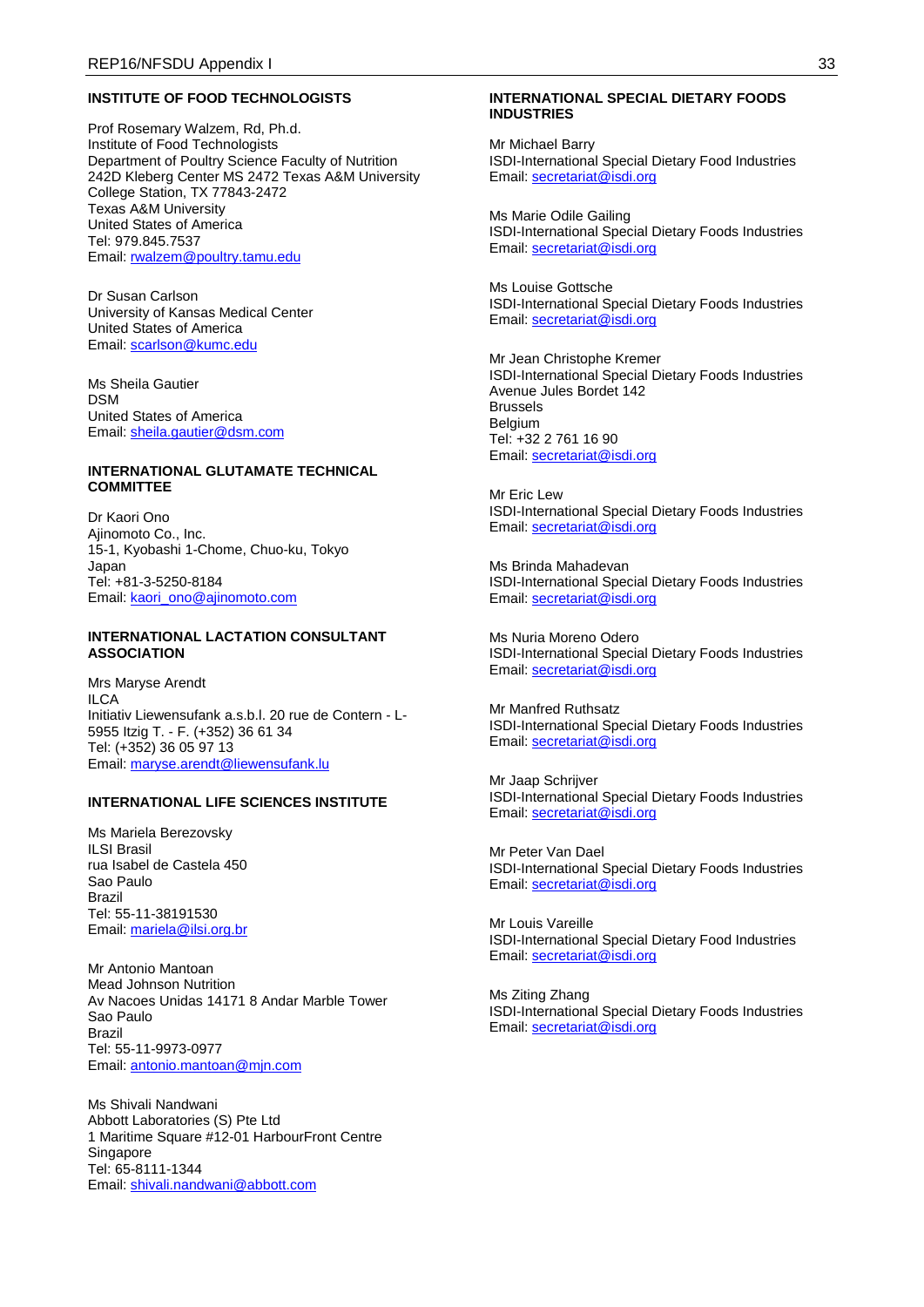### **INTERNATIONAL FOOD POLICY RESEARCH INSTITUTE**

Dr Anne Mackenzie International Food Policy Research Institute 6442 Aston Rd. **Ottawa** Canada Tel: 613 692 0211 Email: [a.mackenzie@cgiar.org](mailto:a.mackenzie@cgiar.org)

Ms Marilia Nutti IFPRI-HarvestPlus Email: [s.sidhu@cgiar.org](mailto:s.sidhu@cgiar.org)

### **NATIONAL HEALTH FEDERATION**

Ms Katherine Carroll National Health Federation PO Box 688 Monrovia United States of America Tel: 16263572181 Email: [scott@rivieramail.com](mailto:scott@rivieramail.com)

Mr Scott Tips National Health Federation PO Box 688 Monrovia United States of America Tel: 16263572181 Email: [scott@rivieramail.com](mailto:scott@rivieramail.com)

#### **ORGANISATION DES FABRICANTS DE PRODUITS CELLULOSIQUES ALIMENTAIRES**

Dr Huub Scheres OFCA/Dupont Archimedesweg 30 Leiden **Netherlands** Tel: +31-6-29093600 Email: [huub.scheres@dupont.com](mailto:huub.scheres@dupont.com)

#### **SPECIALISED NUTRITION EUROPE**

Mr Kevin O'Brien Specialised Nutrition Europe (SNE) Brussels Belgium Tel: +32 2 508 10 74 Email: [secretariat@specialisednutritioneurope.eu](mailto:secretariat@specialisednutritioneurope.eu)

Ms Isabelle Caelen Specialised Nutrition Europe (SNE) Brussels Belgium Tel: +32 2 508 10 74 Email: [secretariat@specialisednutritioneurope.eu](mailto:secretariat@specialisednutritioneurope.eu)

Ms Wioleta Dzieszuk Brzozowska Specialised Nutrition Europe (SNE) Email: [secretariat@specialisednutritioneurope.eu](mailto:secretariat@specialisednutritioneurope.eu)

Ms Joanna Klosowska Specialised Nutrition Europe (SNE) Brussels Belgium Tel: +32 2 508 10 74 Email: [j.klosowska@specialisednutritioneurope.eu](mailto:j.klosowska@specialisednutritioneurope.eu)

Ms Aoife Moran Specialised Nutrition Europe (SNE) Email: [secretariat@specialisednutritioneurope.eu](mailto:secretariat@specialisednutritioneurope.eu)

Ms Leanne Olivier Specialised Nutrition Europe (SNE) Email: [secretariat@specialisednutritioneurope.eu](mailto:secretariat@specialisednutritioneurope.eu)

Ms Aurélie Perrichet Specialised Nutrition Europe (SNE) **Brussels** Belgium Tel: +32 2 508 10 74 Email: [a.perrichet@specialisednutritioneurope.eu](mailto:a.perrichet@specialisednutritioneurope.eu)

Ms Susanne Steinberg Specialised Nutrition Europe (SNE) Brussels Belgium Tel: +32 2 508 10 74 Email: [secretariat@specialisednutritioneurope.eu](mailto:secretariat@specialisednutritioneurope.eu)

Ms Annemieke Tops Specialised Nutrition Europe (SNE) Brussels Belgium Tel: +32 2 508 10 74 Email: [secretariat@specialisednutritioneurope.eu](mailto:secretariat@specialisednutritioneurope.eu)

### **UNITED NATIONS CHILDREN'S FUND (UNICEF)**

Ms Alison Fleet UNICEF Oceanvej 10-12 Copenhagen Denmark Tel: +45 45335500 Email: [alisonrfleet@gmail.com](mailto:alisonrfleet@gmail.com)

Ms Seniz Ilgaz UNICEF Oceanvej 10-12 Nordhavn Email: [senizilgaz@gmail.com](mailto:senizilgaz@gmail.com)

#### **CODEX SECRETARIAT - SECRÉTARIAT DU CODEX - SECRETARÍA DEL CODEX**

Ms Verna Carolissen-Mackay Food and Agriculture Organization of the United Nations (FAO) Viale delle Terme di Caracalla Rome Italy Tel: +39 06 5705 5629 Email: [verna.carolissen@fao.org](mailto:verna.carolissen@fao.org)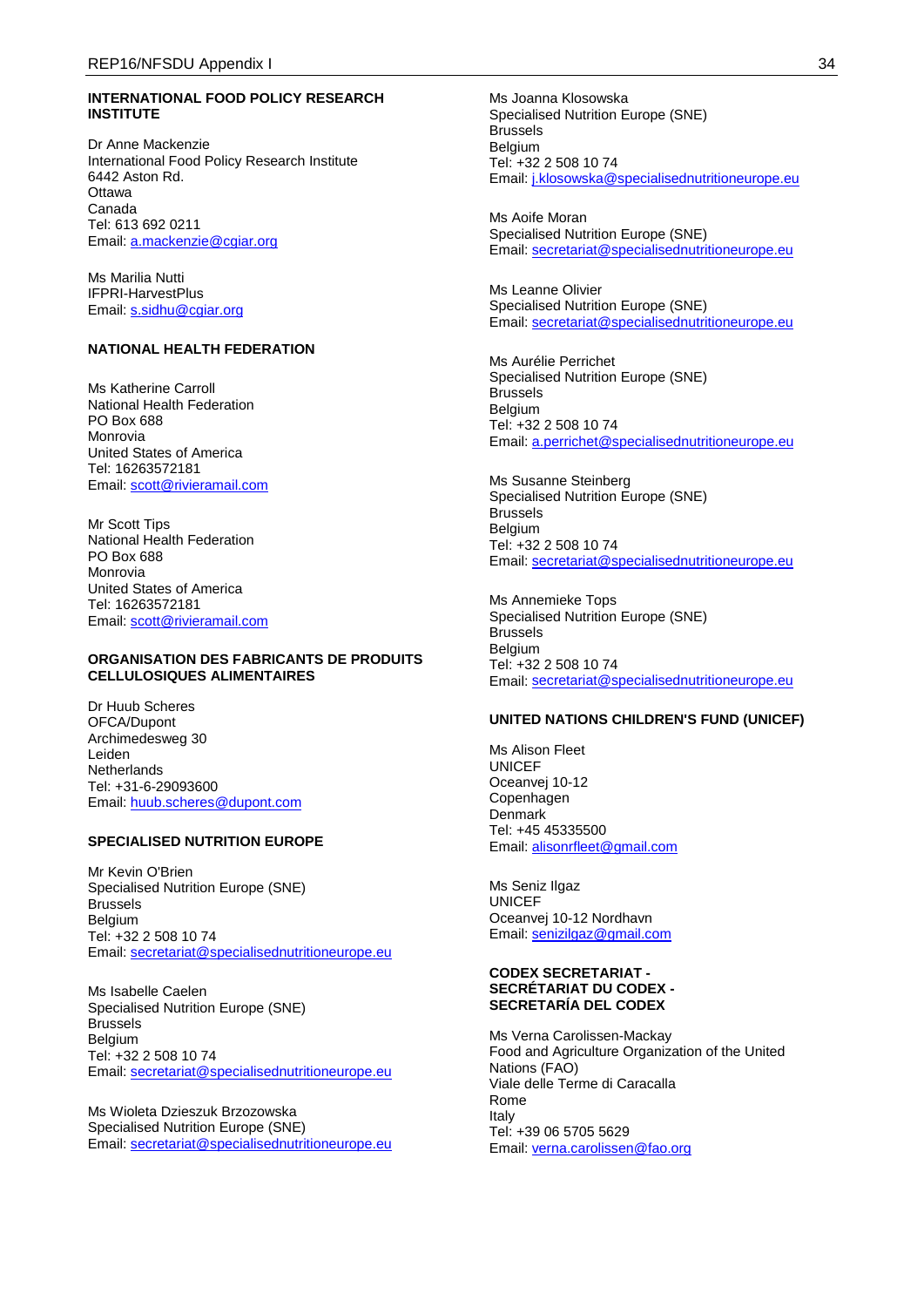Mr Tom Heilandt Secretary of the Codex Alimentarius Commission Food and Agriculture Organization of the United Nations (FAO) Viale delle Terme di Caracalla Roma Italy Tel**:** +39 06 570 54384 E-mail: [Tom.Heilandt@fao.org](mailto:Tom.Heilandt@fao.org)

Mr Patrick Sekitoleko Food and Agriculture Organization of the United Nations (FAO) Viale delle Terme di Caracalla Rome Italy Tel: +39 06 5705 6626 Email: [Patrick.Sekitoleko@fao.org](mailto:Patrick.Sekitoleko@fao.org)

Mrs Lingping Zhang Food and Agriculture Organization of the United Nations (FAO) Viale delle Terme di Caracalla Rome Italy Email: [lingping.zhang@fao.org](mailto:lingping.zhang@fao.org)

Mr David Massey FAO/WHO Food Standards Programme Food and Agriculture Organization of the United Nations Viale delle Terme di Caracalla Rome Italy Tel: (+39) 06 5705 3465 Email: [david.massey@fao.org](mailto:david.massey@fao.org)

#### **FAO PERSONNEL - PERSONNEL DE LA FAO - PERSONAL DE LA FAO**

Mr Warren Lee Food and Agriculture Organization of the United Nations Viale delle Terme di Caracalla Rome Italy Tel: 0039 06 5705 4077 Email: [Warren.Lee@fao.org](mailto:Warren.Lee@fao.org)

### **WHO PERSONNEL - PERSONNEL DE L'OMS - PERSONAL DE LA OMS**

Dr Chizuru Nishida World Health Organization 20, Avenue Appia Geneva 27 Switzerland Tel: +41 22 791 3317 Email: [nishidac@who.int](mailto:nishidac@who.int)

Dr Jason Montez World Health Organization 20, Avenue Appia Geneva 27 **Switzerland** Tel: +41 22 791 4519

#### Email: [montezj@who.int](mailto:montezj@who.int)

Mr Marcus Stahlhofer WORLD HEALTH ORGANIZATION 20, AVENUE APPIA GENEVA 27 **Switzerland** Tel: +41 22 791 2909 Email: [stahlhoferm@who.int](mailto:stahlhoferm@who.int)

#### **CCNFSDU SECRETARIAT / SECRÉTARIAT DU CCNFSDU / SECRETARÍA DE CCNFSDU**

Mrs Ursula Siebert Federal Ministry of Food and Agriculture Rochusstrasse 1 Bonn Germany Tel: +49 228 99 529 4109 Email: [ccnfsdu@bmel.bund.de](mailto:ccnfsdu@bmel.bund.de)

Ms Alina Steinert Federal Ministry of Food and Agriculture Rochusstrasse 1 Bonn **Germany** Tel: +49 228 99 529 4459 Email: [ccnfsdu@bmel.bund.de](mailto:ccnfsdu@bmel.bund.de)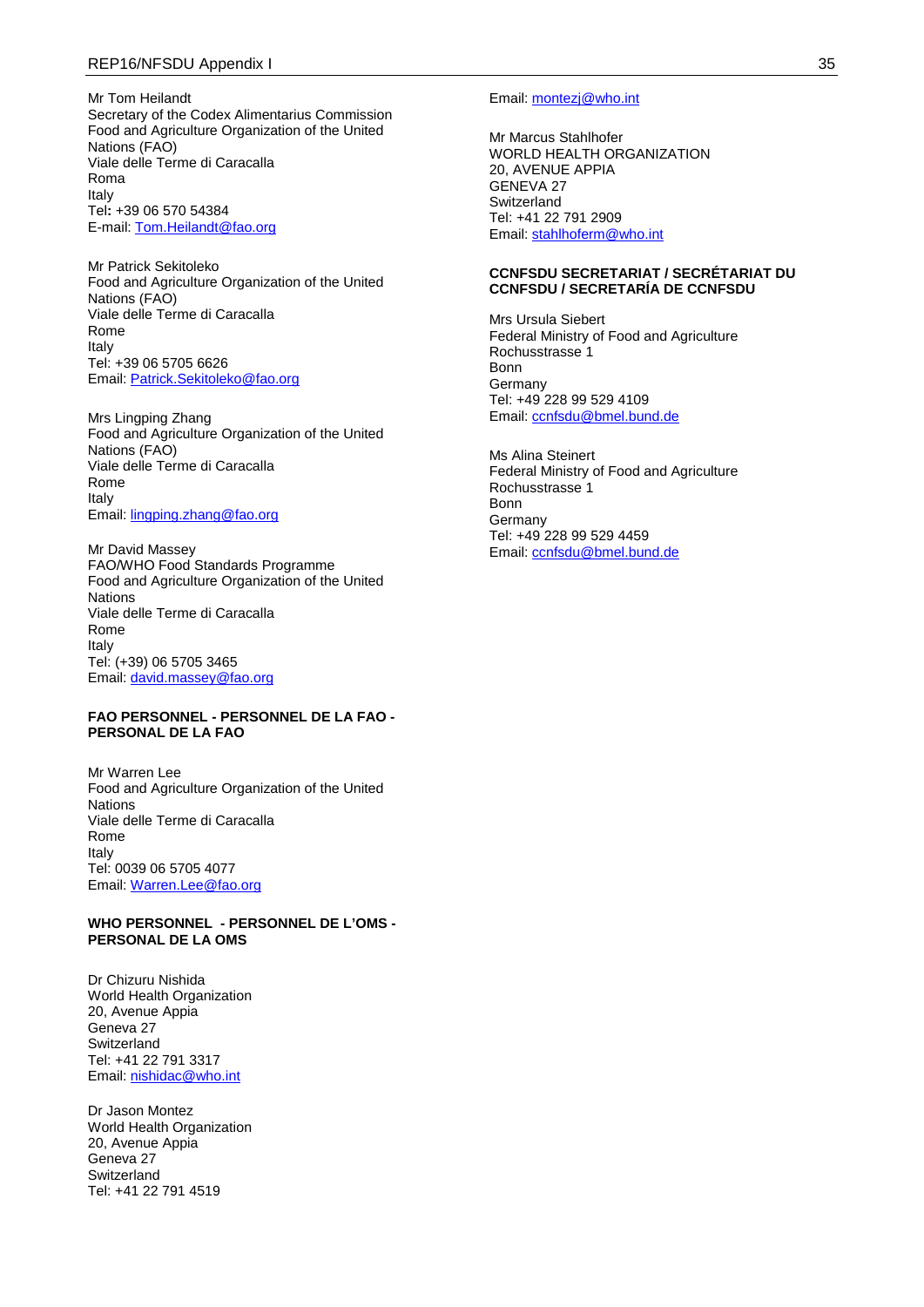## **PART I. PROPOSED DRAFT NEW OR REVISED NUTRIENT REFERENCE VALUES FOR LABELLING PURPOSES IN THE** *GUIDELINES ON NUTRITION LABELLING* **(CAC/GL 2-1985)**

(for adoption at Step 5/8)

## **3.4.4.1 NRVs-R**

| <b>Vitamins</b>          |                                                                                                                                                                                                                                                                                  |
|--------------------------|----------------------------------------------------------------------------------------------------------------------------------------------------------------------------------------------------------------------------------------------------------------------------------|
| Vitamin A (µg RAE or RE) | 800                                                                                                                                                                                                                                                                              |
| Vitamin D $(\mu g)$      | $5*$                                                                                                                                                                                                                                                                             |
| Vitamin E (mg)           | 9                                                                                                                                                                                                                                                                                |
| <b>Minerals</b>          |                                                                                                                                                                                                                                                                                  |
| Magnesium (mg)           | 310                                                                                                                                                                                                                                                                              |
| Iron $(mg)$ **           | 14 (15% dietary absorption; Diversified diets,<br>rich in meat fish, poultry, and/or rich in fruit<br>and vegetables)<br>22 (10% dietary absorption; Diets rich in<br>cereals, roots or tubers, with some meat, fish,<br>poultry and/or containing some fruit and<br>vegetables) |
| Copper $(\mu g)$         | 900                                                                                                                                                                                                                                                                              |
| Phosphorus (mg)          | 700                                                                                                                                                                                                                                                                              |

\* Competent national and/or regional authorities should determine an appropriate NRV-R that best accounts for population sunlight exposure and other relevant factors.

\*\* Competent national and/or regional authorities should determine an appropriate NRV-R that best represents the dietary absorption from relevant diets.

Note: New text is presented in **bold and underlined font**; deletion in strikethrough font

## **Conversion factors for niacin and folate vitamin equivalents**

| <b>Vitamin</b>   | <b>Dietary equivalents</b>                       |                                         |
|------------------|--------------------------------------------------|-----------------------------------------|
| Niacin           | 1 mg niacin equivalents $(NE)$ =                 | 1 mg niacin                             |
|                  |                                                  | 60 mg tryptophan                        |
| Folate           | dietary folate equivalents<br>$\mathbf{1}$<br>μg | 1 µg food folate                        |
|                  | $(DFE) =$                                        | 0.6 $\mu$ g folic acid added to food or |
|                  |                                                  | as supplement consumed with             |
|                  |                                                  | food                                    |
|                  |                                                  | 0.5 µg folic acid as supplement         |
|                  |                                                  | taken on an empty stomach               |
| <b>Vitamin A</b> | 1 µg retinol activity equivalents                | 1 µg retinol                            |
|                  | $(RAE) =$                                        | 12 $\mu$ g $\beta$ -carotene            |
|                  |                                                  | 24 µg other provitamin A                |
|                  | <b>OR</b>                                        | carotenoids                             |
|                  | 1 µg retinol equivalents $(RE) =$                | 1 µg retinol                            |
|                  |                                                  | $6 \mu g$ $\beta$ -carotene             |
|                  |                                                  | 12 µg other<br>provitamin A             |
|                  |                                                  | carotenoids                             |

The conversion factors for vitamin equivalents in the Table provide supporting information for national authorities to enable **competent** national **and/or regional** authorities to determine the **appropriate** application of NRVs**-R** at national level.

**APPENDIX II**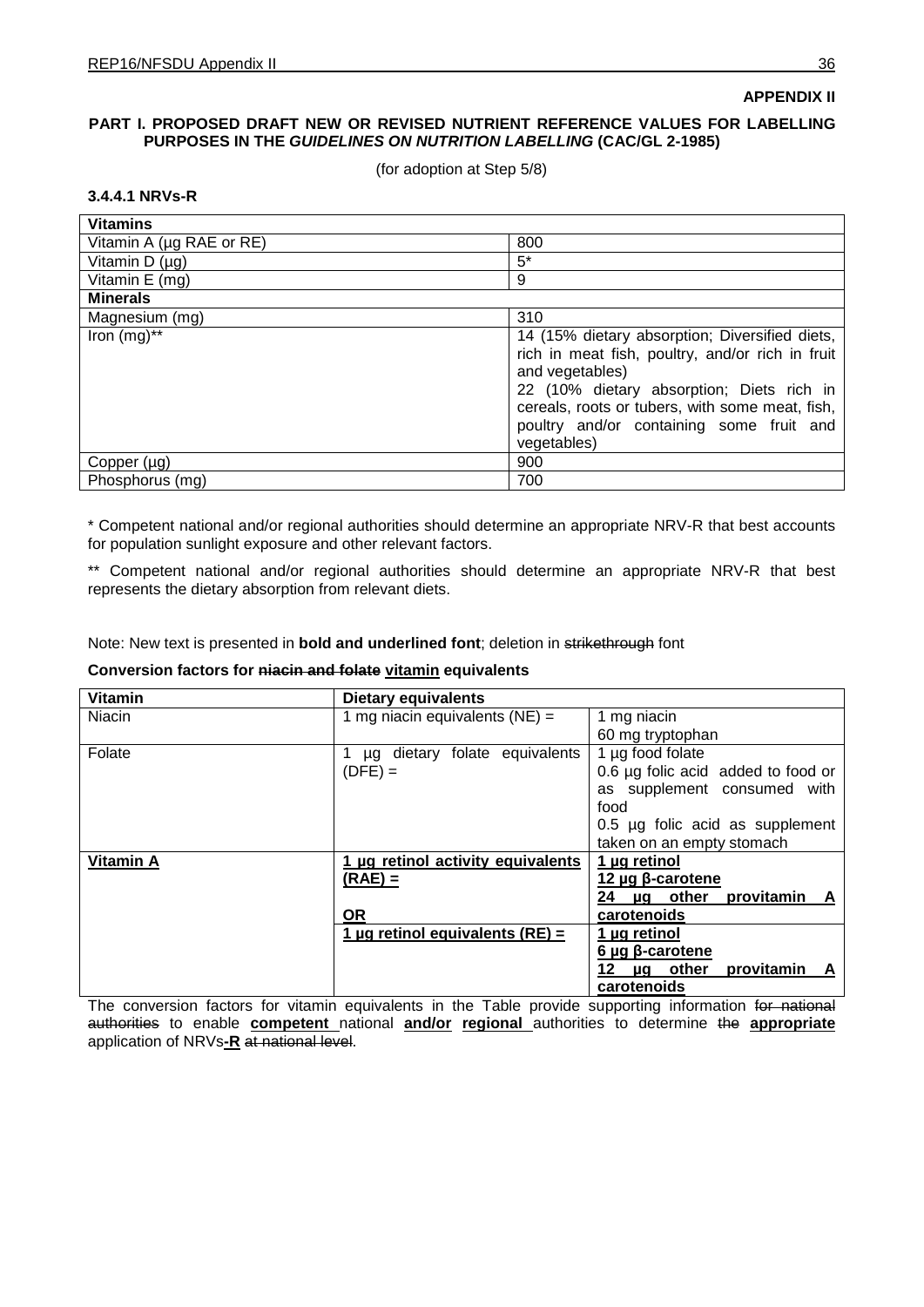### **PART II. PROPOSED DRAFT AMENDMENTS TO THE ANNEX OF THE** *GUIDELINES ON NUTRITION LABELLING* **(CAC/GL 2-1985)**

(for adoption)

New paragraph 2.5

2.5 Recognized Authoritative Scientific Body (RASB) as used in these Principles refers to FAO and/or WHO (FAO/WHO), or an organization supported by a competent national and/or regional authority(ies) that provides independent, transparent\*, scientific and authoritative advice on daily intake reference values through primary evaluation\*\* of the scientific evidence upon request and for which such advice is recognized through its use in the development of policies in one or more countries.

In providing transparent scientific advice, the Committee would have access to what was considered by a RASB in establishing a daily intake reference value in order to understand the derivation of the value.

\*\* Primary evaluation involves a review and interpretation of the scientific evidence to develop daily intake reference values, rather than the adoption of advice from another RASB.

B: Amendments to footnotes 13 and 15

<sup>13</sup> At the time these guiding principles were drafted, the definition and criteria for "convincing evidence" from the following FAO/WHO report were used Diet, Nutrition and the Prevention of Chronic Diseases. WHO Technical Report Series **916** 96. WHO, 2003.

<sup>15</sup> WHO's Guidelines Review Committee. WHO Handbook for guideline development. Geneva, World<br>Health Organization (WHO), 2014 2<del>012</del> (http://www.who.int/kms/handbook 2nd ed.pdf Health Organization (WHO) , **2014** 2012 (**[http://www.who.int/kms/handbook\\_2nd\\_ed.pdf](http://www.who.int/kms/handbook_2nd_ed.pdf)** http://apps.who.int/iris/bitstream/10665/75146/1/9789241548441\_eng.pdf).

C. Amendments to Section 3.4.4.1 NRVs-R

| <b>Vitamins</b>  |                   |
|------------------|-------------------|
| Niacin (mg NE)   | 15 <u>**</u>      |
| Iodine $(\mu g)$ | 150 <del>**</del> |

\*\* Competent national and/or regional authorities should determine an appropriate NRV-R that best represents the dietary absorption from relevant diets.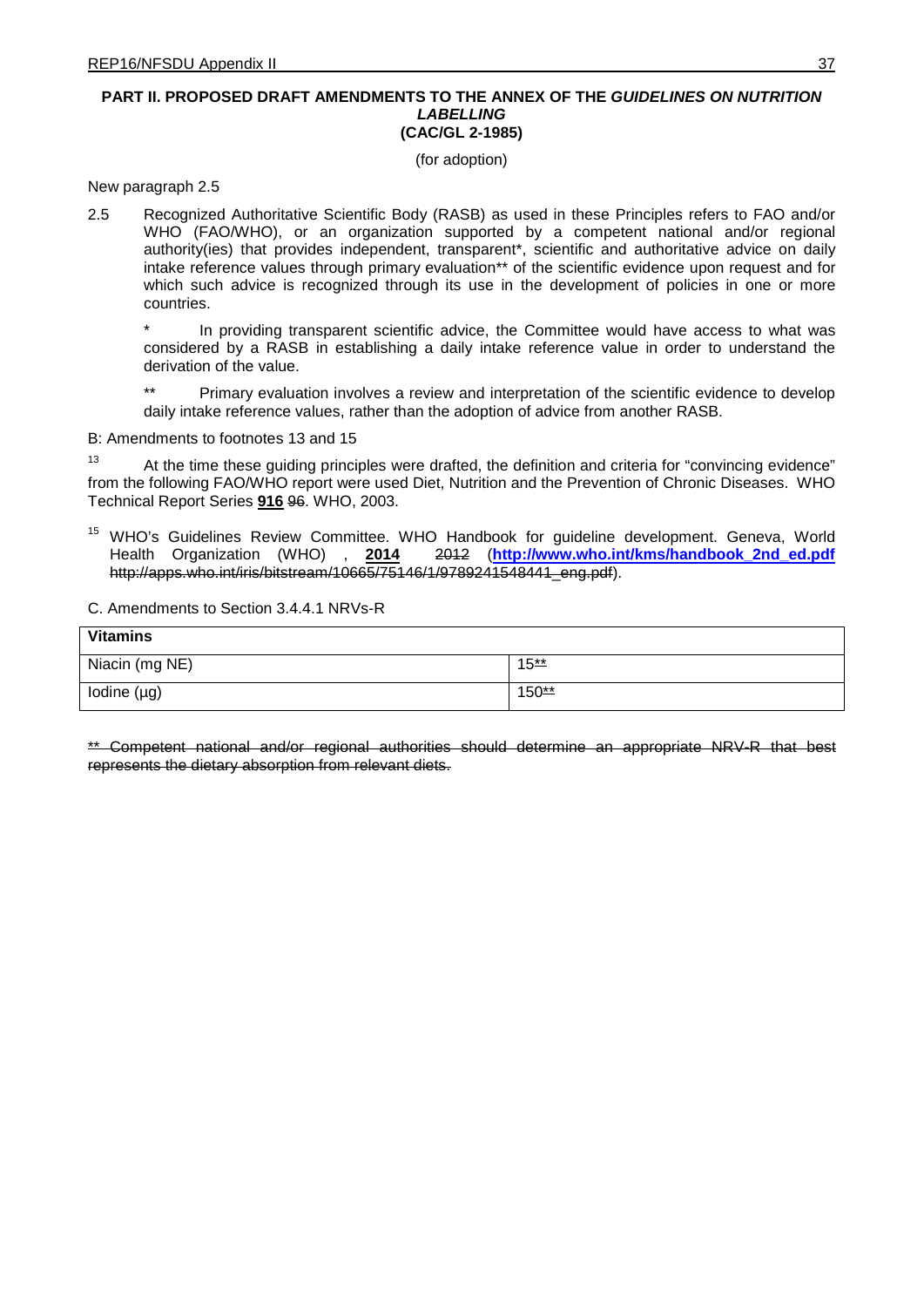## **PART III: PROPOSED DRAFT REVISED NUTRIENT REFERENCE VALUES AND CONVERSION FACTORS FOR LABELLING PURPOSES IN THE** *GUIDELINES ON NUTRITION LABELLING* **(CAC/GL 2-1985)**

(at Step 3)

# **NRVs-R**

|  | <b>STATE OF GROOM</b><br>Vitamin<br>(ua)<br>-<br>ש ו | . .<br>ua<br>0ľ<br><b>UC</b><br>. .<br>. |
|--|------------------------------------------------------|------------------------------------------|
|--|------------------------------------------------------|------------------------------------------|

### **Conversion factors**

| <b>Vitamin</b> | Dietary equivalents |                       |
|----------------|---------------------|-----------------------|
| Vitamin E      | mg α-tocopherol =   | 1 mg RRR-α-tocopherol |
|                |                     | (d-α-tocopherol)      |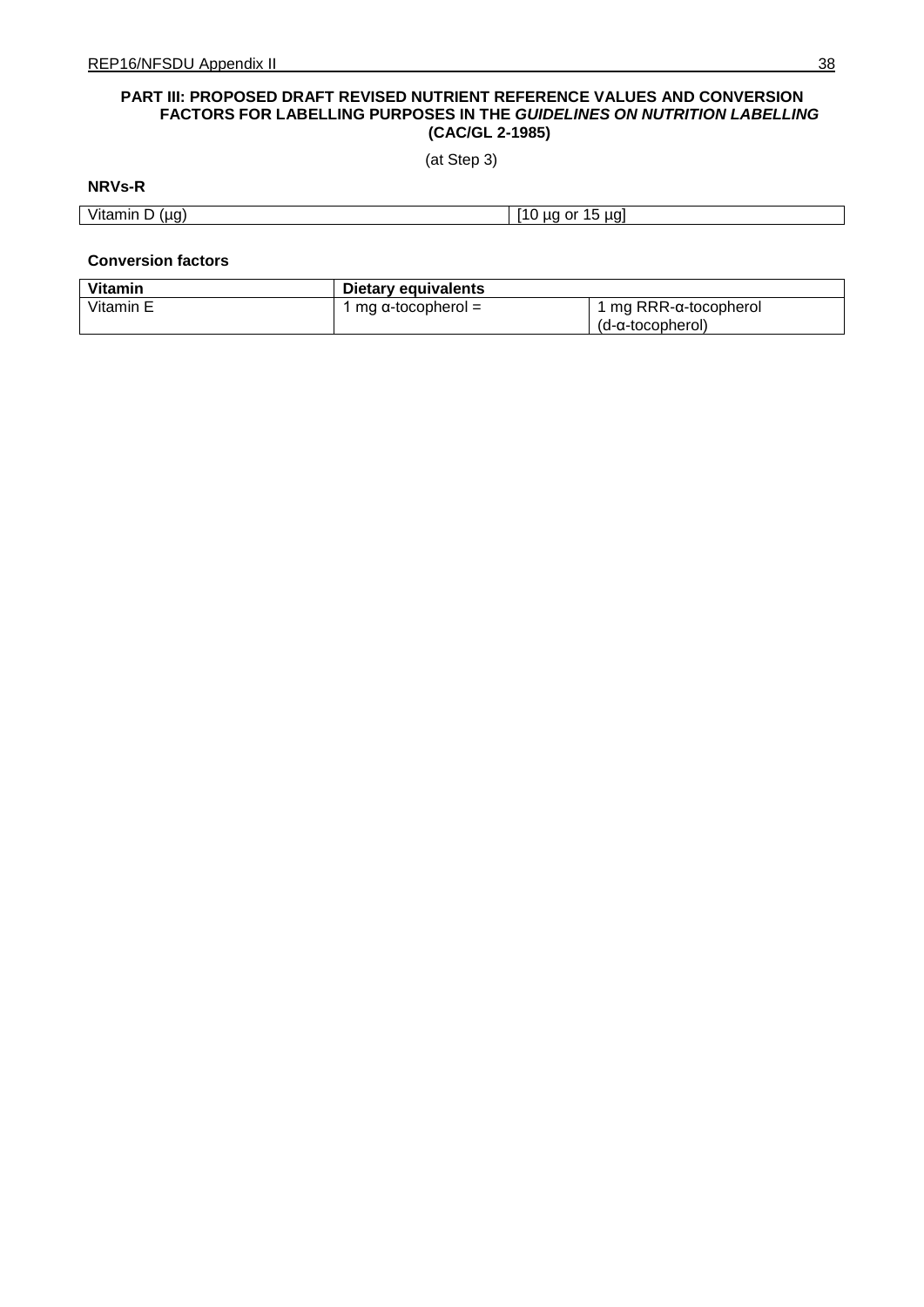## **PROPOSED DRAFT REVISED** *STANDARD FOR FOLLOW-UP FORMULA* **(CODEX STAN 156-1987)**

## **(PART I. at Step 4)**

## **1. [SCOPE]**

## **2. DESCRIPTION**

## **2.1 Product Definition**

2.1.2 **Follow-up formula** is so processed by physical means only and so packaged as to prevent spoilage and contamination under all normal conditions of handling, storage and distribution in the country where the product is sold.

## **2.2 Other Definitions**

2.2.1 The term **infant** means a person of not more than 12 months of age.

2.2.2 The term **older infant** means a person from the age of 6 months and not more than 12 months of age.

2.2.3 The term **young child** means a person from the age of more than 12 months up to the age of three years (36 months).

## **3. ESSENTIAL COMPOSITION AND QUALITY FACTORS** (*for older infants 6-12 months*)

## **3.1 Essential composition**

3.1.1 **Follow-up formula** is a product based on milk of cows or other animals or a mixture thereof and/or other ingredients which have been proven to be safe and suitable for the feeding of older infants and young children.

The nutritional safety and adequacy of follow-up formula shall be scientifically demonstrated to support growth and development of older infants and young children.

3.1.2 When prepared ready for consumption in accordance with the instructions of the manufacturer, the products shall contain per 100 ml not less than 60 kcal (250 kJ) and not more than 70 kcal (293 kJ) of energy

3.1.3 Follow-up Formula prepared ready for consumption shall contain per 100 kcal (100 kJ) the following nutrients with the following minimum and maximum or guidance upper levels (GUL), as appropriate.

## **b) Lipids**

## Total Fat<sup>7),8)</sup>

| Unit       | Minimum | Maximum                                                                                  | GUL |
|------------|---------|------------------------------------------------------------------------------------------|-----|
| g/100 kcal | 4.4     | 6.0                                                                                      |     |
| g/100 kJ   |         |                                                                                          | -   |
|            |         | $\theta$ Commorcially by drogonated oils and foto aboll not be used in follow up formula |     |

Commercially hydrogenated oils and fats shall not be used in follow-up formula

<sup>8)</sup> Lauric acid and myristic acids are constituents of fats, but combined shall not exceed 20% of total fatty acids. The content of trans fatty acids shall not exceed 3% of total fatty acids. Trans fatty acids are endogenous components of milk fat. The acceptance of up to 3% of trans fatty acids is intended to allow for the use of milk fat in infant formulae. The erucic acid content shall not exceed 1% of total fatty acids. The total content of phospholipids should not exceed 300 mg/100 kcal (72 mg/100 kJ).

### **Linoleic acid**

| Unit        | Minimum | <b>Maximum</b> | <b>GUL</b> |
|-------------|---------|----------------|------------|
| mg/100 kcal | 300     | ۰              | 1400       |
| mg/100 kJ   | 72      | ۰              | 335        |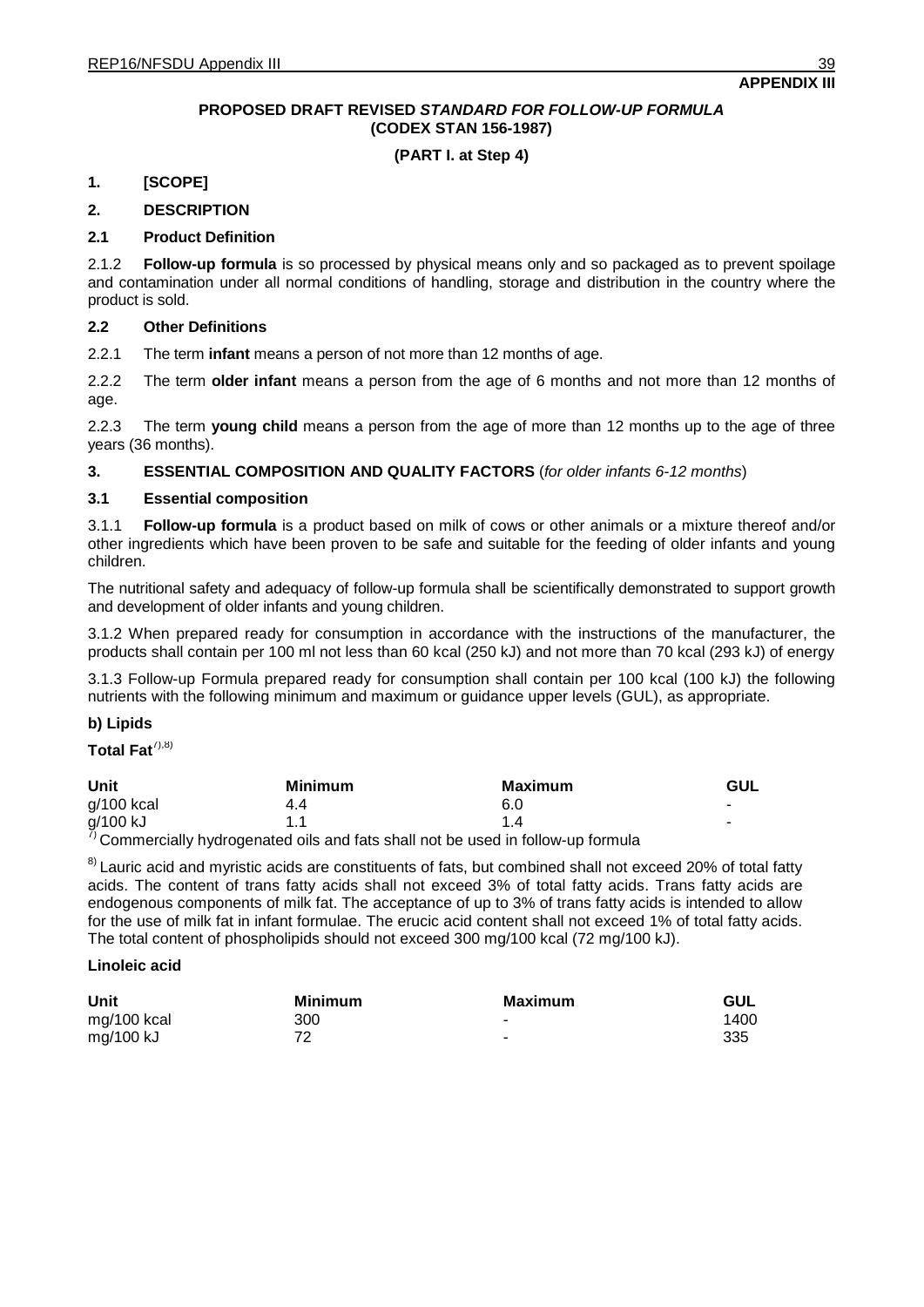| Unit                    | <b>Minimum</b> | Maximum  | GUL |
|-------------------------|----------------|----------|-----|
| mg/100 kcal             | 50             | $N.S.^*$ |     |
| mg/100 kJ               | 12             | N.S.     |     |
| $*N.S. = not specified$ |                |          |     |

## **Ratio linoleic acid / α-Linolenic acid**

| Min | Max  |
|-----|------|
| 5.1 | 15:1 |

## **c) Carbohydrates**

## Available carbohydrates<sup>9)</sup>

| Unit       | <b>Minimum</b> | Maximum | GUL                      |
|------------|----------------|---------|--------------------------|
| g/100 kcal | 9.0            | 14.0    | $\overline{\phantom{a}}$ |
| g/100 kJ   | 2.2            | 3.3     | $\overline{\phantom{a}}$ |

<sup>9)</sup> Lactose and glucose polymers should be the preferred carbohydrates in formula based on cows' milk protein and hydrolysed protein. Only precooked and/or gelatinised starches gluten-free by nature may be added. Sucrose and/or fructose should not be added, unless needed as a carbohydrate source, and provided the sum of these does not exceed 20% of available carbohydrate.

## **d) Vitamins**

## **Vitamin** A

| Unit                                | Minimum | Maximum | <b>GUL</b> |
|-------------------------------------|---------|---------|------------|
| $\mu$ g RE <sup>10)</sup> /100 kcal |         | 180     | $\,$       |
| $\mu$ g RE <sup>10)</sup> /100 kJ   | 18      | 43      | $\,$       |

 $10)$  expressed as retinol equivalents (RE)

1 µg RE = 3.33 IU Vitamin A = 1 µg all-trans retinol. Retinol contents shall be provided by preformed retinol, while any contents of carotenoids should not be included in the calculation and declaration of vitamin A activity.

## **Vitamin D**

| Unit                           | <b>Minimum</b> | Maximum | <b>GUL</b>               |
|--------------------------------|----------------|---------|--------------------------|
| $\mu g^{11}$ /100 kcal         | 1.0            | 3.0     | $\overline{\phantom{a}}$ |
| $\mu$ g <sup>11)</sup> /100 kJ | 0.24           | 0.72    |                          |

<sup>11)</sup> Calciferol. 1 µg calciferol = 40 IU vitamin D.

## **Vitamin E**

| Unit                             | Minimum     | Maximum | <b>GUL</b> |
|----------------------------------|-------------|---------|------------|
| mg α-TE <sup>12)</sup> /100 kcal | $0.5^{13}$  |         | 5          |
| mg α-ΤΕ <sup>12)</sup> /100 kJ   | $0.12^{13}$ |         |            |

<sup>12)</sup> 1 mg α-TE (alpha-tocopherol equivalents) = 1 mg d-α-tocopherol

<sup>13)</sup> Vitamin E shall be at least 0.5 mg α-TE per g PUFA, using the following factors of equivalence to adapt the minimal vitamin E content to the number of fatty acid double bonds in the formula: 0.5 mg α-TE /g linoleic acid (18:2 n-6); 0.75 α-TE/g α-linolenic acid (18:3 n-3); 1.0 mg α-TE/g arachidonic acid (20:4 n-6); 1.25 mg α-TE/g eicosapentanoic acid (20:5 n-3); 1.5 mg α-TE/g docosahexaenoic acid (22:6 n-3).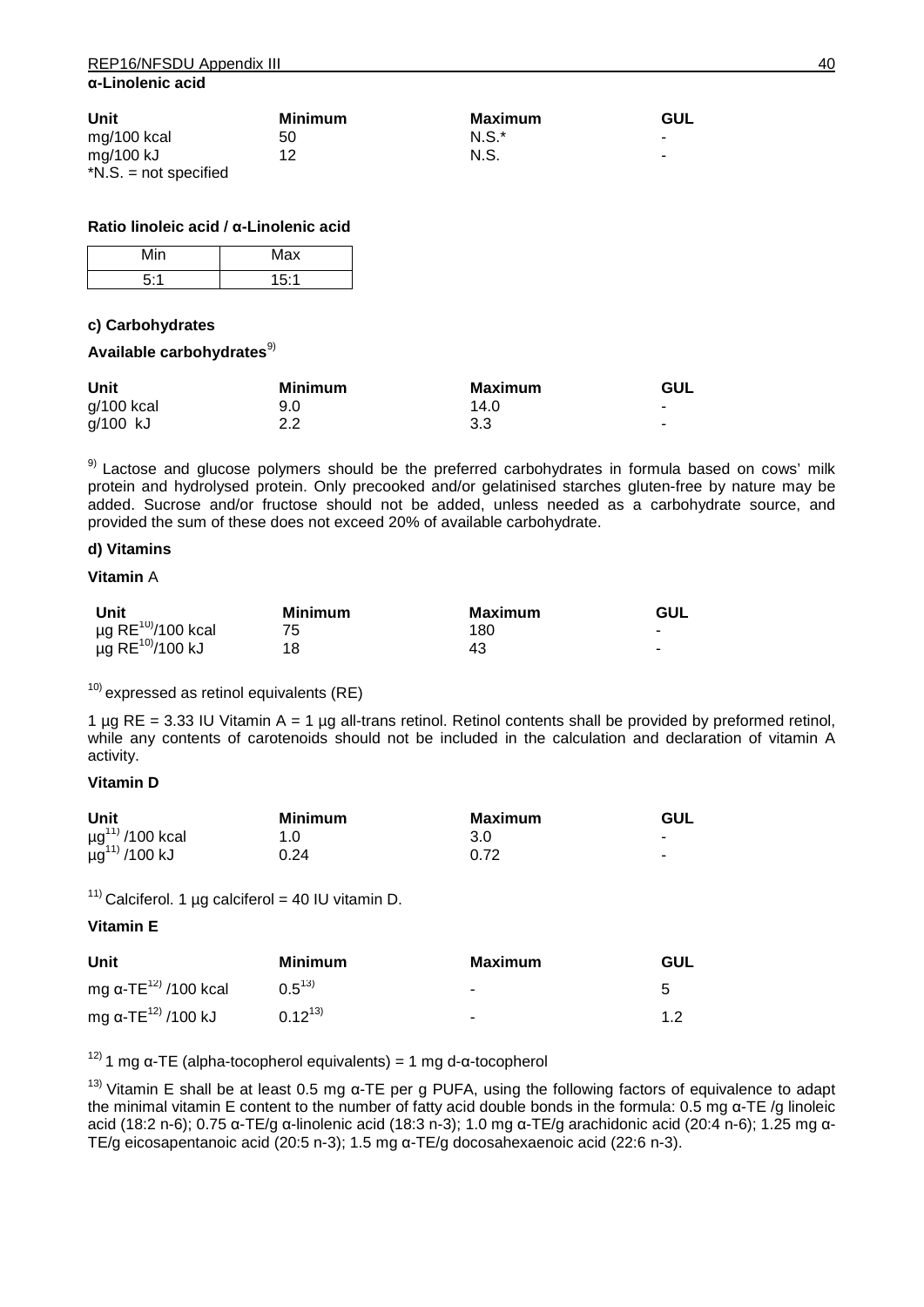## REP16/NFSDU Appendix III 41 **Thiamin**

| Unit         | Minimum | Maximum | <b>GUL</b> |
|--------------|---------|---------|------------|
| µg /100 kcal | 60      | ۰       | 300        |
| µg /100 kJ   | 14      |         |            |

## **Riboflavin**

| Unit              | <b>Minimum</b> | Maximum                  | GUL |
|-------------------|----------------|--------------------------|-----|
| $\mu$ g /100 kcal | 80             | ۰                        | 500 |
| µg /100 kJ        | 19             | $\overline{\phantom{a}}$ | 119 |

# **Niacin** 14)

| Unit                                             | Minimum | Maximum | GUL  |
|--------------------------------------------------|---------|---------|------|
| $\mu$ g /100 kcal                                | 300     | ۰       | 1500 |
| $\mu$ g /100 kJ                                  | 72      | ۰       | 360  |
| <sup>14)</sup> Niacin refers to preformed niacin |         |         |      |

## **Vitamin B<sub>6</sub>**

| Unit              | <b>Minimum</b> | Maximum | <b>GUL</b> |
|-------------------|----------------|---------|------------|
| $\mu$ g /100 kcal | 35             | ۰       | 175        |
| µg /100 kJ        | 8.4            | ۰       | 41.8       |

## **Vitamin B<sub>12</sub>**

| Unit              | <b>Minimum</b> | Maximum                  | GUL  |
|-------------------|----------------|--------------------------|------|
| $\mu$ g /100 kcal | 0.1            | $\overline{\phantom{a}}$ | 1.5  |
| µg /100 kJ        | 0.024          | ۰                        | 0.36 |

## **Pantothenic acid**

| Unit              | <b>Minimum</b> | Maximum | <b>GUL</b> |
|-------------------|----------------|---------|------------|
| $\mu$ g /100 kcal | 400            |         | 2000       |
| µg /100 kJ        | 96             | ۰       | 478        |

## **Folic acid**

| Unit              | <b>Minimum</b> | Maximum | <b>GUL</b> |
|-------------------|----------------|---------|------------|
| $\mu$ g /100 kcal | 10             | ۰.      | 50         |
| µg /100 kJ        | 2.4            |         |            |

## **Biotin**

| Unit              | <b>Minimum</b> | Maximum | GUL |
|-------------------|----------------|---------|-----|
| $\mu$ g /100 kcal | 1.5            | ۰       |     |
| µg /100 kJ        | 0.4            | ۰       | 2.4 |

## **e) Minerals and Trace Elements**

# **Iron**17)

| Unit           | Minimum | Maximum                                                                                                       | GUL |
|----------------|---------|---------------------------------------------------------------------------------------------------------------|-----|
| mg $/100$ kcal | 1.0     | 2.0                                                                                                           |     |
| mg /100 kJ     | 0.24    | በ 48                                                                                                          |     |
|                |         | $\frac{17}{17}$ Eq. Eq. Letter the formula begad on eq. t protein isolate a minimum value of 1.5 mg/100 keeps |     |

For Follow-up formula based on soy protein isolate a minimum value of 1.5 mg/100 kcal (0.36mg/100 kJ) a maximum of 2.5 mg/100 kcal (0.6/100 kJ) applies.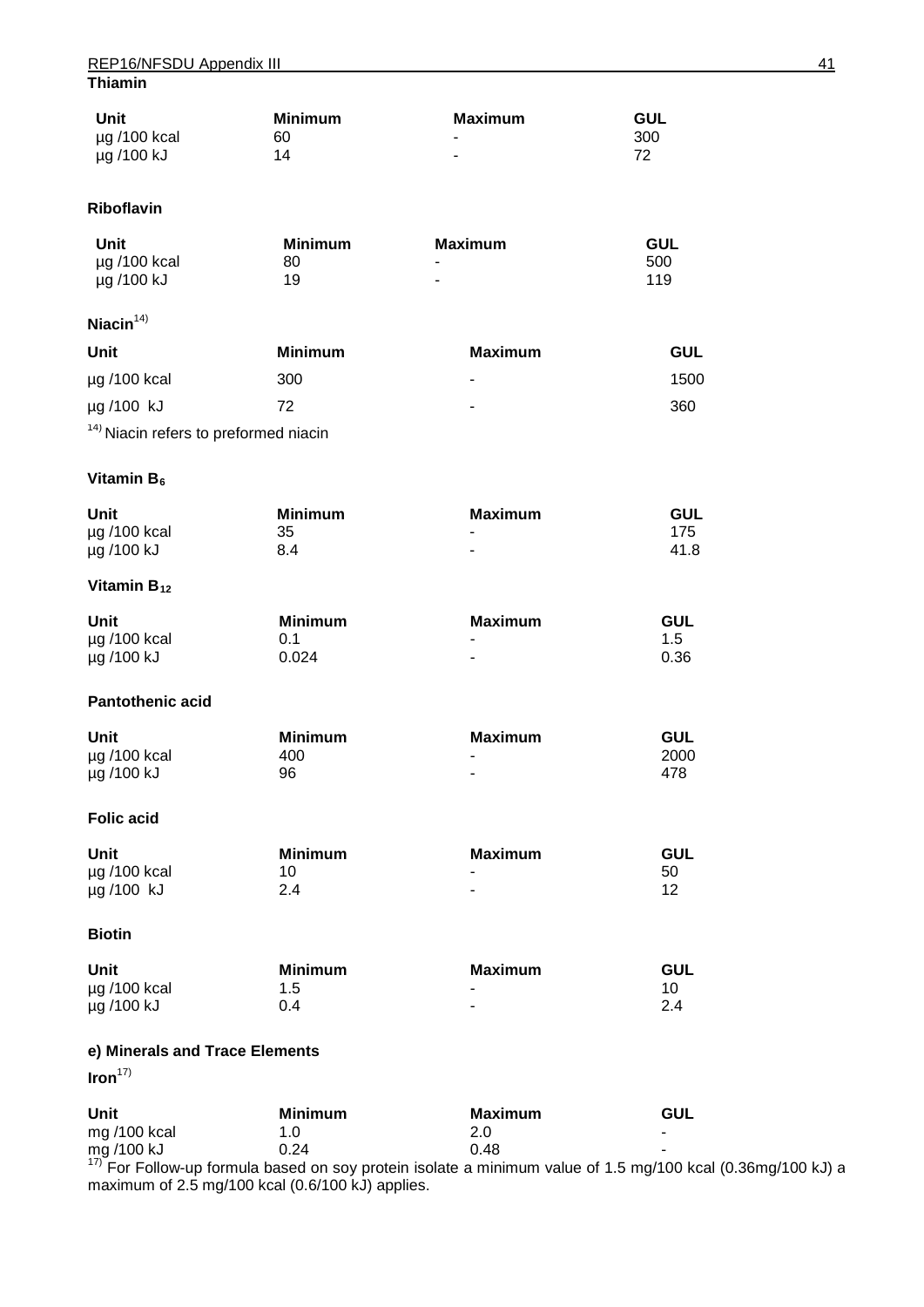| Unit         | <b>Minimum</b> | Maximum | <b>GUL</b> |
|--------------|----------------|---------|------------|
| mg /100 kcal | 50             | ۰       | 180        |
| mg /100 kJ   | 12             | ۰       | 43         |

# **Phosphorus**

| Unit         | <b>Minimum</b> | Maximum                  | GUL        |
|--------------|----------------|--------------------------|------------|
| mg /100 kcal | 25             | $\overline{\phantom{0}}$ | $100^{18}$ |
| mg /100 kJ   |                | $\overline{\phantom{0}}$ | $24^{18}$  |

<sup>18)</sup> This GUL should accommodate higher needs with soy formula.

# **Ratio calcium/phosphorus**

|     | аx<br>. . |
|-----|-----------|
| . . | ×         |
| ٠   | . .       |

## **Magnesium**

| Unit           | <b>Minimum</b> | Maximum | <b>GUL</b> |
|----------------|----------------|---------|------------|
| mg $/100$ kcal |                | ۰       | 15.        |
| mg /100 kJ     | ィっ             | -       | 3.6        |

## **Sodium**

| Unit         | <b>Minimum</b> | Maximum | <b>GUL</b>     |
|--------------|----------------|---------|----------------|
| mg /100 kcal | 20             | 60      | ۰              |
| mg /100 kJ   |                | 14      | $\blacksquare$ |

## **Chloride**

| Unit           | Minimum | Maximum | GUL |
|----------------|---------|---------|-----|
| mg $/100$ kcal | 50      | 160     | ۰   |
| mg /100 kJ     | 12      | 38      | -   |

### **Potassium**

| Unit           | <b>Minimum</b> | Maximum | GUL |
|----------------|----------------|---------|-----|
| mg $/100$ kcal | 60             | 180     |     |
| mg /100 kJ     | 14             | 43      | -   |

## **Manganese**

| Unit              | <b>Minimum</b> | Maximum | GUL |
|-------------------|----------------|---------|-----|
| $\mu$ g /100 kcal |                | ۰       | 100 |
| µg /100 kJ        | 0.24           | ۰       |     |

## **Iodine**

| Unit              | <b>Minimum</b> | Maximum | <b>GUL</b> |
|-------------------|----------------|---------|------------|
| $\mu$ g /100 kcal |                | -       | 60         |
| µg /100 kJ        | 2.4            | ۰       | 14.3       |

## **Selenium**

| Unit              | <b>Minimum</b> | Maximum                  | <b>GUL</b> |
|-------------------|----------------|--------------------------|------------|
| $\mu$ g /100 kcal |                | $\overline{\phantom{0}}$ |            |
| µg /100 kJ        | 0.48           | ۰                        |            |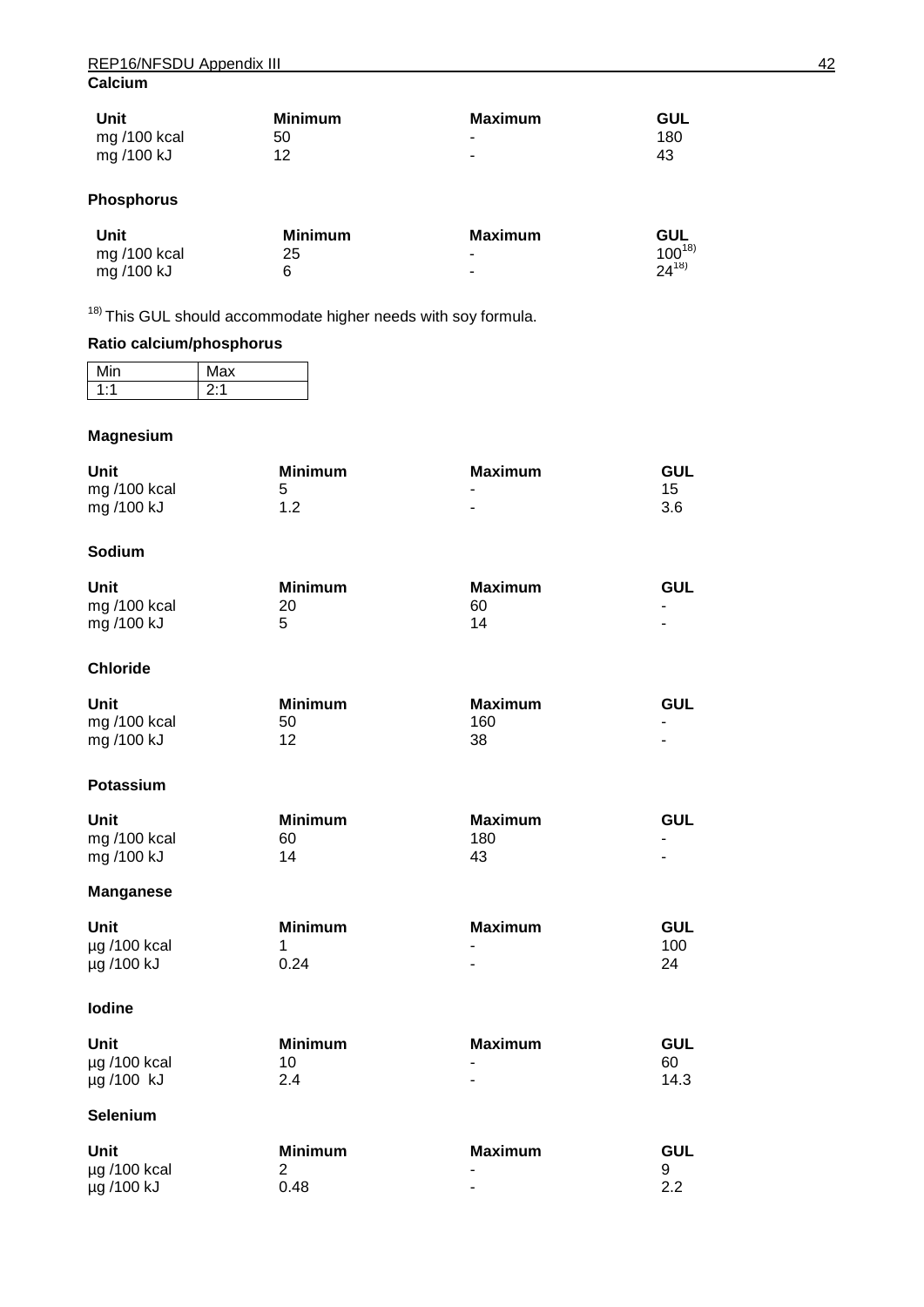| Unit              | <b>Minimum</b> | Maximum                  | GUL |
|-------------------|----------------|--------------------------|-----|
| $\mu$ g /100 kcal | 35             | . .                      | 120 |
| µg /100 kJ        | 8.4            | $\overline{\phantom{a}}$ | 29  |

<sup>19)</sup> Adjustment may be needed in these levels for follow-up formula made in regions with a high content of copper in the water supply.

## 3.3.2 **Optional Ingredients**

3.3.2.1 In addition to the compositional requirements listed under 3.2.4 to 3.2.6, other ingredients or substances may be added to follow-up formula for older infants where the safety and suitability of the optional ingredient for particular nutritional purposes, at the level of use, is evaluated and demonstrated by generally accepted scientific evidence.

3.3.2.2 When any of these ingredients or substances is added the formula shall contain sufficient amounts to achieve the intended effect, taking into account levels in human milk.

3.3.2.3 The following substances may be added in conformity with national legislation, in which case their content per 100 kcal (100kJ) in the Follow-up Formula ready for consumption shall not exceed the levels listed below. This is not intended to be an exhaustive list, but provides a guide for competent national and/or regional authorities as to appropriate levels when these substances are added.

## **Taurine**

| Unit           | <b>Minimum</b> | Maximum | <b>GUL</b>               |
|----------------|----------------|---------|--------------------------|
| mg $/100$ kcal |                |         | $\overline{\phantom{0}}$ |
| mg/100 kJ      | $\blacksquare$ |         | $\overline{\phantom{a}}$ |

## Total nucleotides

Levels may need to be determined by competent national and/or regional authorities.

## **Choline**

| Unit                | <b>Minimum</b> | <b>Maximum</b> | <b>GUL</b> |
|---------------------|----------------|----------------|------------|
| mg/100 kcal         |                | -              | 50         |
| mg /100 kJ          | ۰              | -              | 12         |
| <b>Myo-inositol</b> |                |                |            |
| Unit                | <b>Minimum</b> | <b>Maximum</b> | <b>GUL</b> |
| mg /100 kcal        | -              |                | 40         |

## **L-Carnitine**

Levels may need to be determined by competent national and/or regional authorities.

mg /100 kJ - - - - - - - - - 9.6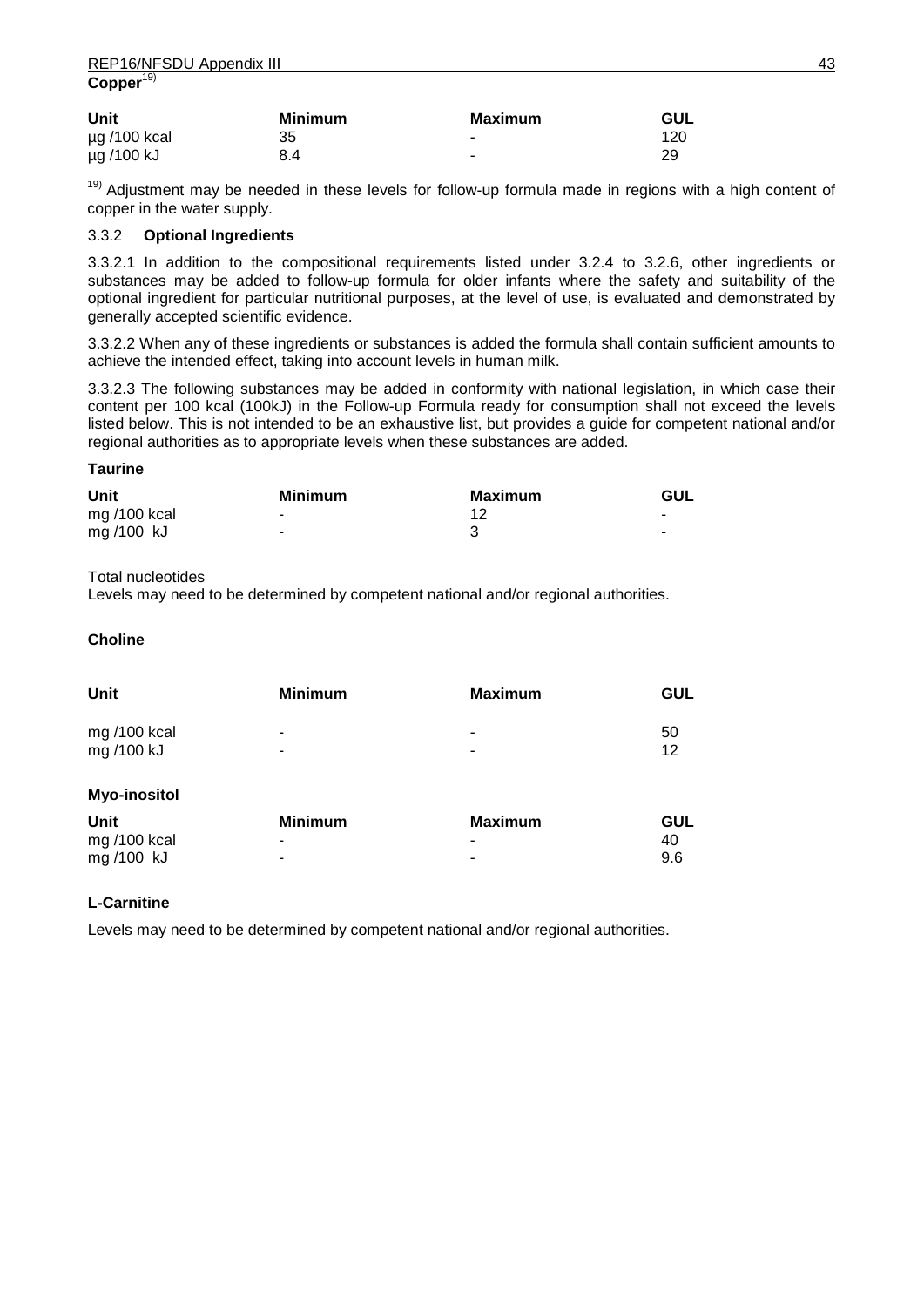## **PART II. Review of the** *Standard for Follow-up Formula* **(CODEX STAN 156-1987) Sections for further consideration by EWG**

# 2.1.1 **Follow-up formula** means a product intended for use as

[a) a liquid part of the diet for older infants when complementary feeding is introduced; and

b) a liquid part of the progressively diversified diet of young children.]

3. ESSENTIAL COMPOSITION AND QUALITY FACTORS (for older infants 6 – 12 months)

3.1 Essential composition

**a) Protein 2), 3), 4)**

| Unit         | <b>Minimum</b>             | Maximum                          | GUL                      |
|--------------|----------------------------|----------------------------------|--------------------------|
| $g/100$ kcal | [1.8] or $[1.65]^{5(6)}$   | $[3.5]$ or $[3.0]$ or $[2.5]$    | ۰                        |
| g/100 kJ     | [0.43] or [0.39] $^{5)6)}$ | $[0.84]$ or $[0.72]$ or $[0.60]$ | $\overline{\phantom{a}}$ |

 $2)$  For the purpose of this standard the calculation of the protein content of the final product ready for consumption should be based on N x 6.25, unless a scientific justification is provided for the use of a different conversion factor for a particular product. The protein levels set in this standard are based on a nitrogen conversion factor of 6.25. The value of 6.38 is generally established as a specific factor appropriate for conversion of nitrogen to protein in other milk products, and the value of [5.71] as a specific factor for conversion of nitrogen to protein in other soy products.

 $3)$  For an equal energy value the formula must contain an available quantity of each essential and semiessential amino acid at least equal to that contained in the reference protein (breast-milk as defined in Annex I); nevertheless for calculation purposes the concentrations of tyrosine and phenylalanine may be added together and the concentrations of methionine and cysteine may be added together.

 $4)$  Isolated amino acids may be added to follow-up formula only to improve its nutritional value for infants. Essential and semi-essential amino acids may be added to improve protein quality, only in amounts necessary for that purpose. Only L-forms of amino acids shall be used.

<sup>5)</sup> The minimum value applies to cows' and goats' milk protein. For follow-up formula based on non-cows' milk or non-goats' milk protein, other minimum values may need to be applied. For follow-up formula based on soy protein isolate, a minimum value of [2.25 g/100 kcal (0.54 g/100 kJ)] applies.

[<sup>6)</sup>Follow-up formula based on non-hydrolysed milk protein containing less than [2 g protein/100 kcal] and] infant [formula based on hydrolysed protein containing less than [2.25 g protein/100 kcal] should be clinically evaluated].

# **Vitamin K**

| <b>Unit</b>       | <b>Minimum</b>    | <b>Maximum</b> | <b>GUL</b> |
|-------------------|-------------------|----------------|------------|
| $\mu$ g /100 kcal | $[1]$ or $[4]$    | -              | 27         |
| µg /100 kJ        | $[0.24]$ or $[1]$ | ٠              | 6.5        |
| Vitamin $C^{15}$  |                   |                |            |
| Unit              | <b>Minimum</b>    | <b>Maximum</b> | <b>GUL</b> |
| mg /100 kcal      | $[4]$ or $[10]$   | -              | $70^{16}$  |
| mg/100 kJ         | $[1]$ or $[2.4]$  | -              | $17^{16}$  |

<sup>15)</sup> expressed as ascorbic acid

<sup>16)</sup> This GUL has been set to account for possible high losses over shelf-life in liquid formulas; for powdered products lower upper levels should be aimed for.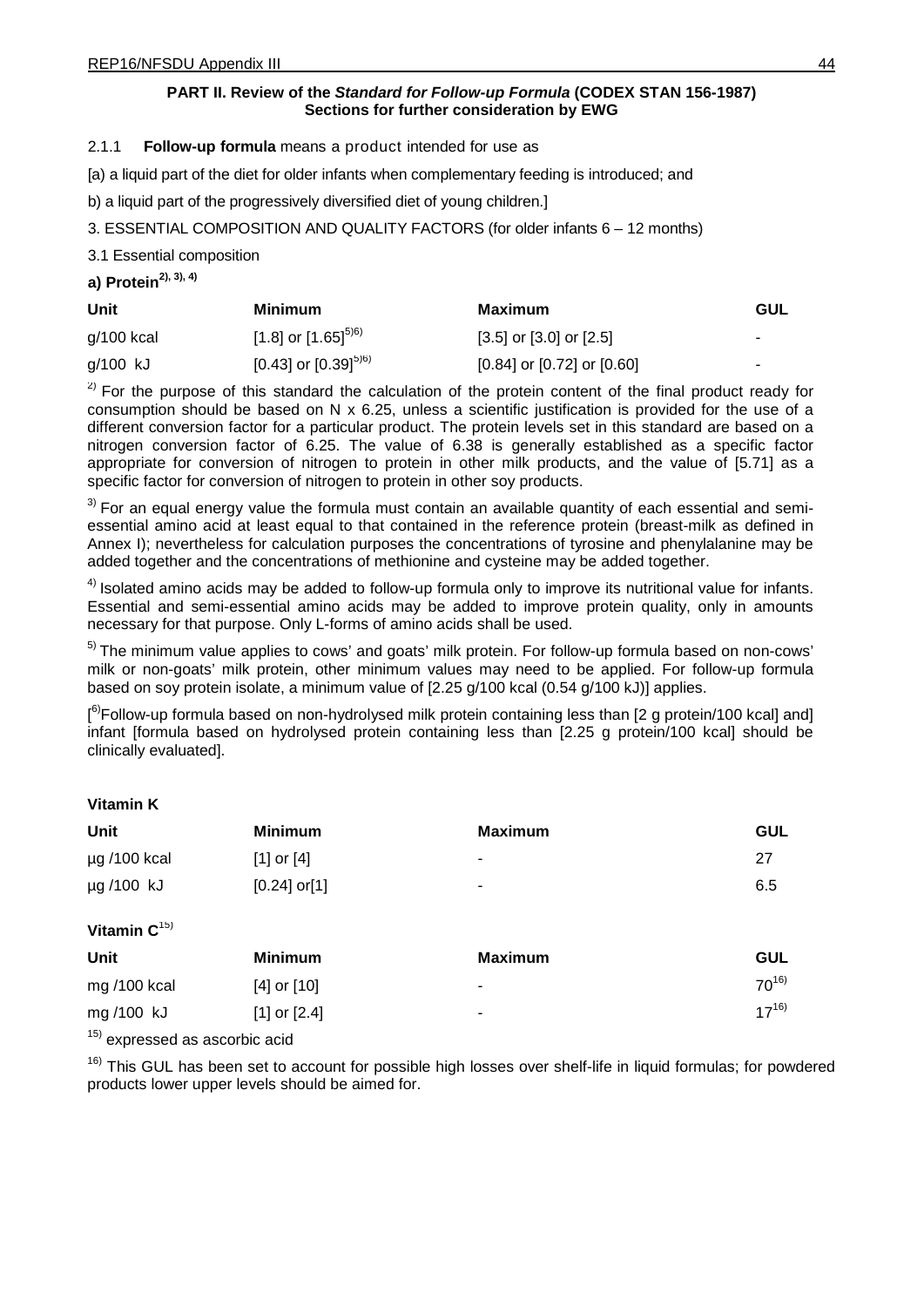| REP16/NFSDU Appendix III |                |                          |                      | 45 |
|--------------------------|----------------|--------------------------|----------------------|----|
| Zinc $^{20)}$            |                |                          |                      |    |
| Unit                     | <b>Minimum</b> | Maximum                  | GUL                  |    |
| mg $/100$ kcal           | 0.5            |                          | $[1.0]$ or $[1.5]$   |    |
| mg /100 kJ               | 0.12           | $\overline{\phantom{a}}$ | $[0.24]$ or $[0.36]$ |    |

<sup>20)</sup> For Follow-up formula based on soy protein isolate a minimum value of 0.75 mg/100 kcal (0.18 mg/100 kJ) and maximum of [1.25 mg/100 kcal (0.3/100 kJ)] applies.

## 3.3.2 Optional ingredients

### Docosahexaenoic acid<sup>20)</sup>

| Unit             | <b>Minimum</b> | <b>Maximum</b> | GUL |
|------------------|----------------|----------------|-----|
| % of fatty acids | [0.3]          | ٠              | 0.5 |

 $20$ ) If docosahexaenoic acid (22:6 n-3) is added to follow-up formula, arachidonic acid (20:4 n-6) contents should reach at least the same concentration as DHA. The content of eicosapentaenoic acid (20:5 n-3), which can occur in sources of LC-PUFA, should not exceed the content of docosahexaenoic acid. Competent national and/or regional authorities may deviate from the above conditions, as appropriate for the nutritional needs.

[3.3.2.4 Only L(+) lactic acid producing cultures may be used.]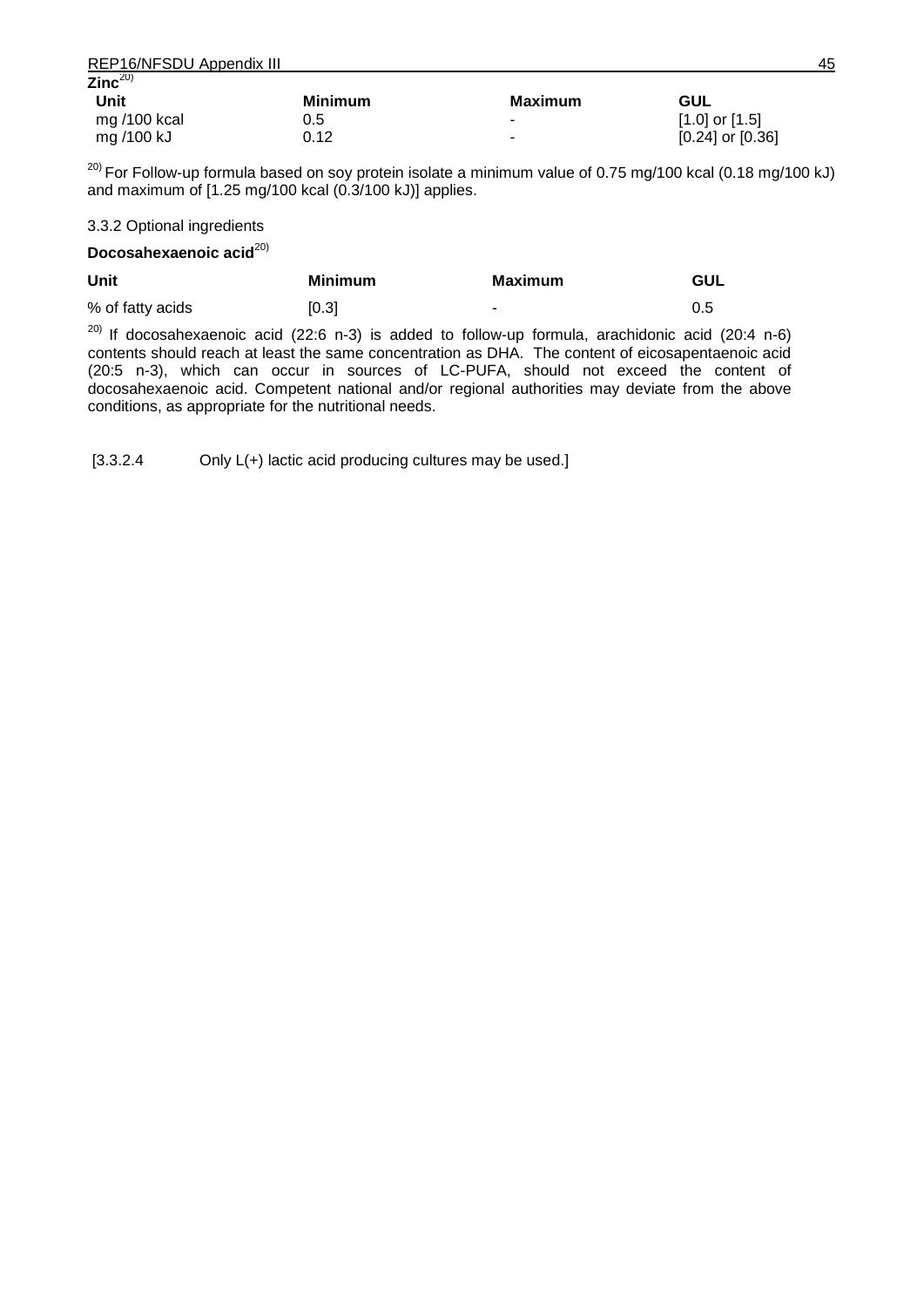## **PROJECT DOCUMENT**

## **For a Guideline for Ready to Use Therapeutic Foods (RUTF)**

## **1. Purpose and Scope of the Guideline**

The scope of the work is to clearly define RUTF in terms of its composition and safety aspects related to suitable ingredients, incorporation of the nutritional composition as outlined in the 2007 Joint Statement by WHO, WFP, UNSCN and UNICEF<sup>[1](#page-50-0)</sup>, appropriate criteria and limits for relevant microbiological hazards and chemical contaminants (e.g. heavy metals, mycotoxins and pesticides) and labelling requirements respectively in order to provide protection to vulnerable consumers of RUTF.

## **2. Relevance and Timeliness**

Currently RUTF products are produced in 19 and consumed in approximately 60 countries, mostly developing nations, and are traded extensively across borders. Most countries where RUTF are consumed have incorporated the use of RUTF into their national guidelines for outpatient, or community management of SAM. As the ability to reach malnourished children increases, there will be a greater demand for RUTF products produced in more appropriate sites, closer to the recipients. A codex guideline for RUTF will provide a reference for industry, consumers and government regulatory authorities to follow and provide the needed framework for the supply of consistently safe and nutritionally appropriate emergency food aid products across national borders.

### **3. The main aspects to be covered**

Guidance on

- i. minimum requirements for appropriate ingredients to be included in RUTF taking into consideration the effects of anti-nutritive factors that can affect macro and micro nutrient absorption. Consideration of inclusion of a protein quality score such as PDCAAS or DIAAS within the nutritional composition requirements.
- ii. composition based on the adoption of the nutritional composition as specified in existing WHO documents for RUTF and their future modification.
- iii. hygienic practice for production, handling, processing, storage and distribution and associated microbiological criteria for RUTF with reference to the General Principles of Food Hygiene and other relevant Codex texts.
- iv. chemical contaminants/criteria with reference to the *General Standard for Contaminants and Toxins in Food and Feed*.
- v. labelling of RUTF in accordance with the *General Standard for the Labelling of Pre-packaged Foods*  and other relevant Codex texts*.*
- vi. Reference Methods of Analysis and Sampling
- vii. nutrient compounds used for the RUTF.

All work will be coordinated with the applicable general subject Codex Committee to ensure the appropriate application of Codex expertise and resources.

## **4. General criteria**

The Codex Alimentarius Commission has a mandate of protecting consumer's health and ensuring fair practices in food trade. The proposed guideline will meet this criterion by promoting consumer protection from the point of view of health, food safety and ensuring fair practices in the food trade and in particular:

- i. The nutritional composition will protect the consumer's health by providing a scientifically-based composition to facilitate recovery from malnutrition. The definition of the nutritional and food safety aspects for RUTF will enable harmonized specifications and regulation of these food products at a national level for the protection of the consumers, especially vulnerable children;
- ii. Appropriate labelling of RUTF in accordance with the *Standard for the Labelling of and Claims for Foods for Special Medical Purposes. (*CODEX STAN 180-1991*)* will protect consumer health by clearly communicating the appropriate use, purpose and target group for RUTF thereby protecting intended and unintended consumers.

<span id="page-50-0"></span><sup>1</sup> Joint Statement on Community-Based Management of Severe Acute Malnutrition by the World Health Organization, the World Food Programme, the United Nations System Standing Committee on Nutrition and the United Nations Children's Fund, 2007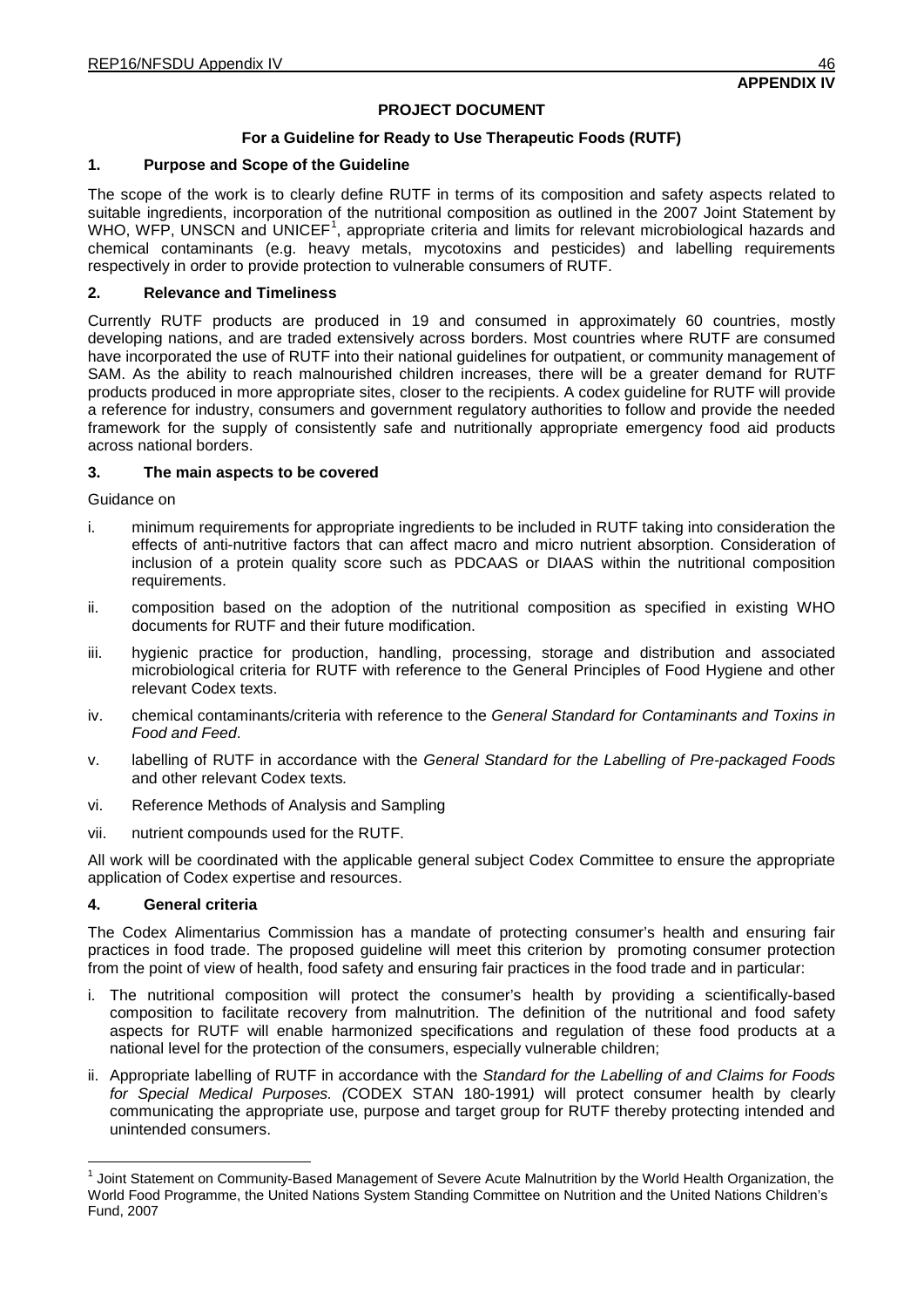## **5. Criteria applicable to general subjects**

## **(a) Diversification of national legislations and potential impediments to international trade**

National legislations for RUTF are not harmonised and this impedes trade of this commodity due to the lack of a clear international normative definition of this food.

## **(b) Scope of work and priorities between safety of RUTF, microbial and chemical contaminants**

The scope of work in developing a guideline for RUTF includes areas of work where the CCNFSDU, CCFH, CCCF and CCFL will need to be engaged. In terms of work priorities those areas related to the safety of these products need to be addressed at the outset given the lack of global science-based specifications for microbial and chemical contaminants.

## **(c) Work already conducted by FAO and WHO in this field**

The development of the guideline by the CCNFSDU would involve the assessment of the work already conducted by FAO and WHO in relation to their consultation with the international partner organisations.

In relation to nutritional aspects, the scientific basis for standards have already been developed for the existing nutritional composition of RUTF by the 2007 Joint Statement by WHO, WFP, UNSCN and UNICEF<sup>1</sup>, this can be assessed by CCNFSDU for inclusion into the RUTF guideline.

In reference to the microbiological hazards, UNICEF and WFP have already solicited scientific advice from FAO and WHO and an additional expert meeting was convened in this area in December 2014, so an adequate scientific basis to address microbiological food safety issues has been established.

An assessment of the work that has been undertaken to address microbiological safety both by the CCFH, and also the meeting of experts in December 2014 is also important as this will serve to address the most pressing issue of protecting large numbers of consumers from a food safety perspective.

### **(d) Amenability of the subject to standardization**

Taking into account the existing global guidance from WHO on these products standardisation in this area is attainable through defining: energy levels; protein content; lipids contents; moisture content; micronutrients; allowed minerals; raw material requirements etc.

### **(e) Global magnitude of the problem**

- i. RUTF are traded in 60 different countries, through several borders and have wide distribution, so food quality issues have considerable impact globally.
- ii. Globally, in 2013, 51 million children under five were wasted and 17 million were severely wasted. In 2013 approximately two thirds of all wasted children lived in Asia and almost one third in Africa, with similar proportions for severely wasted children.<sup>[2](#page-51-0)</sup> Children with severe wasting or SAM have a risk of death eleven times higher that of children without SAM.
- iii. RUTF is provided to aid organisations and governments who have programs established to manage cases of SAM. The United Nations International Children's Fund (UNICEF), United States Agency for International Development (USAID), Doctors without Borders, Action against Hunger, and the International Red Cross in addition to many other aid agencies procure RUTF to manage cases of SAM. Many governments procure RUTF for use in community programs and hospitals.
- iv. For example, in 2014 UNICEF procured more than 30,440 Metric Ton (MT) of RUTF worth \$112 million USD, which reached approximately 2.6 million children with SAM. The product was mostly distributed to the regions of West and Central Africa (14 MTs) including Nigeria, Niger, Burkino Faso, Mali, Chad, Democratic Republic of Congo and Cameroon; followed by the region of East Africa (9 MTs) including Ethiopia, South Sudan, Sudan, Somalia and Kenya; the region of the Middle east (4 MTs) including Afghanistan and Yemen and Asia (2 MTs) including Pakistan.

## **(f) Relevance to the Codex strategic objectives**;

The proposed work will contribute to advancing the following Codex Strategic Goals in the Codex Strategic Plan 2014-2019:

i. Strategic Goal 1: Establish international food safety guidelines that address current and emerging food issues

<span id="page-51-0"></span> $2$  International Food Policy Research Institute. 2014. Global Nutrition Report 2014: Actions and Accountability to Accelerate the World's Progress on Nutrition. Washington, DC.

<span id="page-51-1"></span>Santini A, Novellino E, Armini V, and Ritieni A. State of the art of Ready-to-Use Therapeutic Food: a tool for nutraceuticals addition to foodstuff. Food Chemistry. 2013; Oct 15; vol 140(4):843-9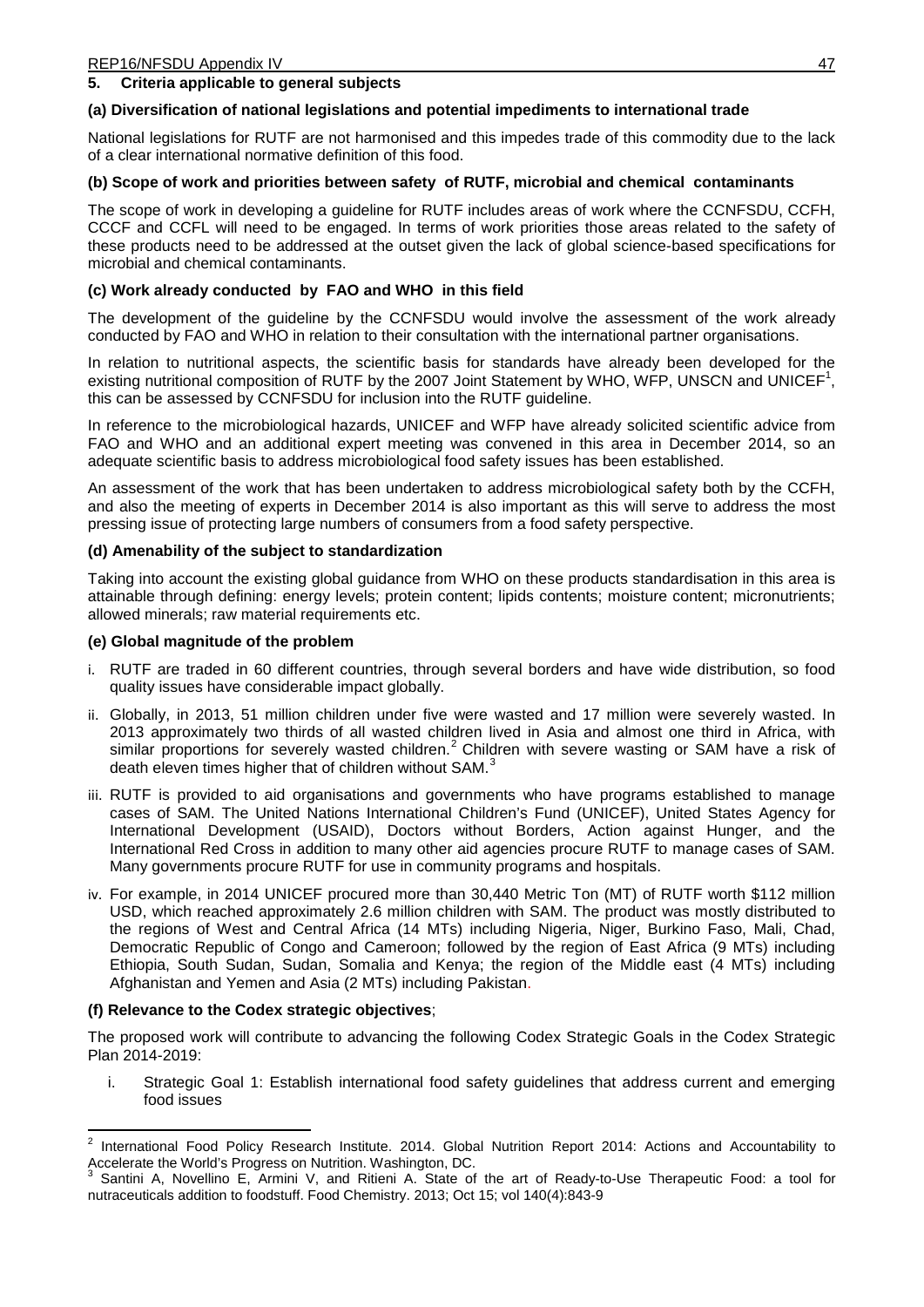The provision of a guideline for RUTF will address a gap in food safety of a processed food that is traded globally.

ii. Goal 2: Ensure the application of risk analysis principles in the development of Codex Standards

# **6. Information on the relation between the proposal and other existing Codex documents**

The proposed work will make reference to relevant standards and related texts in particular of the following:

- *Guidelines on Formulated Complementary Foods for Older Infants and Young Children* (CAC/GL 8- 1991)
- *Standard for Infant formula and Formulas for Special medical purposes intended for infants* (CODEX STAN 72 -1981)
- *Advisory lists of mineral salts and vitamin compounds for use in Foods for Infants and Children* (CAC/GL 10-1979)
- *General Principles for Establishing Minimum and Maximum Values for the Essential Composition of Infant Formula* (Annex II, CODEX STAN 72-1981)
- *Principles and Guidelines for the Establishment and Application of Microbiological Criteria Related to Foods* (CAC/GL 21-1997)
- *Code of Hygienic Practice for Low Moisture Foods* (CAC/RCP 75-2015), *Code of Hygienic practice for Powdered Infant Formulae for Infants and young children* (CAC/RCP 66-2008) and its annexes.
- *General Principles of Food Hygiene* (CAC/RCP1-1969)
- *Code of Hygienic Practice for Groundnuts* (Peanuts) (CAC/RCP 22-1979)
- *General Standard for the Labelling of Pre-packaged Foods* (CODEX STAN 1-1985) and *General Standard for the Labelling of and Claims for Prepackaged Foods for Special Dietary Uses* (CODEX STAN 146-1985)
- As the products composition can be made of ingredients such as peanuts, milk powders, sugar, oil, legumes, cereal and vitamin and mineral premix, the relevant standards for these commodity raw materials should be taken into consideration.

## **7. Identification of any requirement for and availability of expert scientific advice**

The development of the Guideline will be consistent with the use of scientific advice and risk analysis principles in the articulation of the nutritional ingredient composition and safety aspects.

## **8. Identification of any requirement for technical input to the guideline from external bodies so that this can be planned for**

No need for technical input from external bodies.

## **9. Proposed timeline**

Subject to approval by the Commission in 2016, the development of the Guideline will be submitted for consideration by CCNFSDU in 2016 and expected to take four session of CCNFSDU or less depending upon the relevant inputs and agreement from members. Final adoption by the Commission is foreseen for 2020.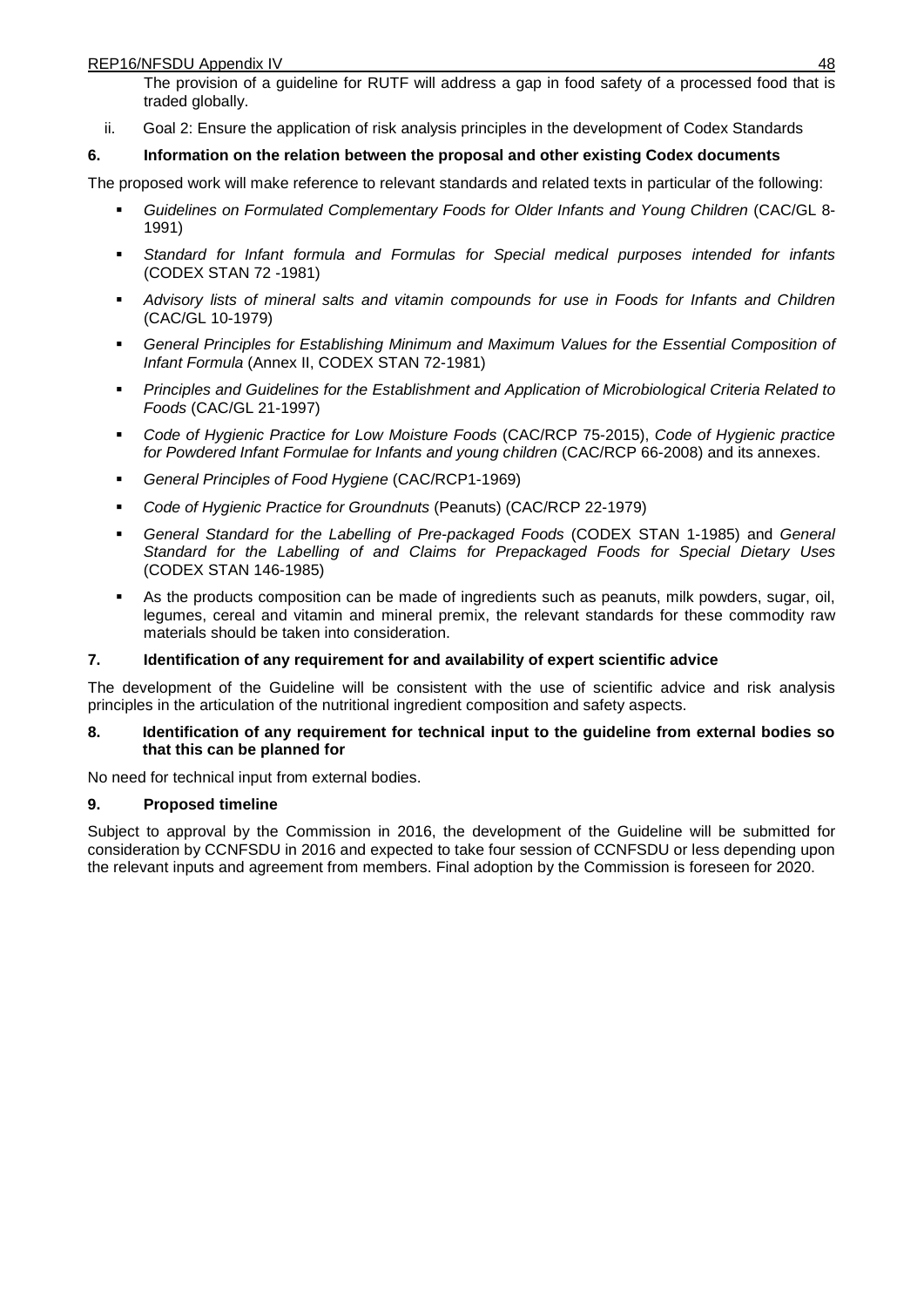## **PART I. METHODS OF ANALYSIS IN THE** *STANDARD FOR INFANT FORMULA AND FORMULAS FOR SPECIAL MEDICAL PURPOSES INTENDED FOR INFANTS* **(CODEX STAN 72-1981)**

(for endorsement by CCMAS)

AOAC Official Methods validated in Infant Formula with ISO/IDF References

| <b>Commodity</b>  | <b>Provision</b>                                                                                                                                        | <b>Method</b>                          | <b>Principle</b>                                                   | <b>Proposed</b><br><b>Type</b> |
|-------------------|---------------------------------------------------------------------------------------------------------------------------------------------------------|----------------------------------------|--------------------------------------------------------------------|--------------------------------|
| Infant<br>Formula | Vitamin B12                                                                                                                                             | AOAC 2011.10<br>ISO 20634              | <b>High Performance</b><br>Liquid Chromatography<br>(HPLC)         | Ш                              |
| Infant<br>Formula | Myo-Inositol                                                                                                                                            | AOAC 2011.18<br>ISO 20637              | Liquid Chromatography<br>(LC)-pulsed<br>amperometry                | $\ensuremath{\mathsf{II}}$     |
| Infant<br>Formula | Chromium                                                                                                                                                | AOAC 2011.19<br>ISO 20649   IDF<br>235 | <b>Inductive Coupled</b><br>Plasma-Mass Spectro-<br>metry (ICP-MS) | $\ensuremath{\mathsf{II}}$     |
| Infant<br>Formula | Selenium                                                                                                                                                | AOAC 2011.19<br>ISO 20649   IDF<br>235 | <b>ICP-MS</b>                                                      | $\mathbf{II}$                  |
| Infant<br>Formula | Molybdenum                                                                                                                                              | AOAC 2011.19<br>ISO 20649   IDF<br>235 | <b>ICP-MS</b>                                                      | $\ensuremath{\mathsf{II}}$     |
| Infant<br>Formula | 5'-Mononucleotides                                                                                                                                      | AOAC 2011.20<br>ISO 20638              | LC                                                                 | $\ensuremath{\mathsf{II}}$     |
| Infant<br>Formula | Vitamin A Palmitate (Retinyl<br>Palmiate), Vitamin A Acetate<br>(Retinyl Acetate), Total Vitamin E<br>(dl-α-Tocopherol and dl-α-<br>Tocopherol Acetate) | AOAC 2012.10<br>ISO 20633              | <b>HPLC</b>                                                        | $\mathbf{II}$                  |
| Infant<br>Formula | <b>Total Fatty Acid Profile</b>                                                                                                                         | AOAC 2012.13<br>ISO 16958   IDF<br>231 | Gas Chromatography                                                 | $\mathbf{  }$                  |
| Infant<br>Formula | lodine                                                                                                                                                  | AOAC 2012.15<br>ISO 20647   IDF<br>234 | <b>ICP-MS</b>                                                      | $\mathbf{II}$                  |
| Infant<br>Formula | Pantothenic Acid                                                                                                                                        | AOAC 2012.16<br>ISO 20639              | Ultra HPLC-MS/MS                                                   | $\ensuremath{\mathsf{II}}$     |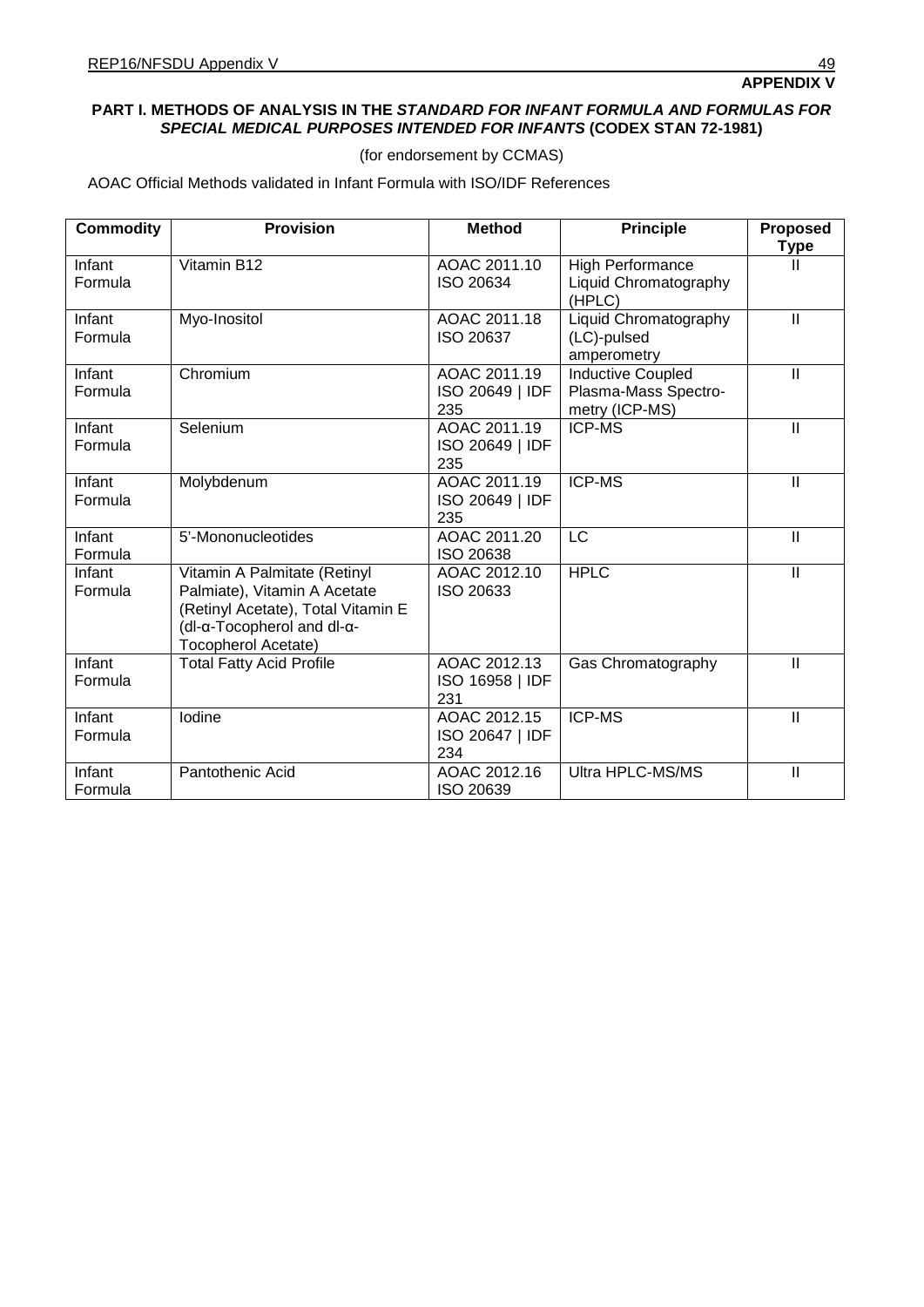# **PART II. AMENDMENT TO THE** *STANDARD FOR INFANT FORMULA AND FORMULAS FOR SPECIAL MEDICAL PURPOSES INTENDED FOR INFANTS* **(CODEX STAN 72-1981)**

(for adoption)

Note: New text is presented in **bold and underlined font**; deletion in strikethrough font

**10. METHODS OF ANALYSIS AND SAMPLING [4](#page-54-0)**

**See the** *Recommended Methods of Analysis and Sampling* **(CODEX STAN 234-1999).**

<span id="page-54-0"></span><sup>&</sup>lt;sup>4</sup> To be finalized.